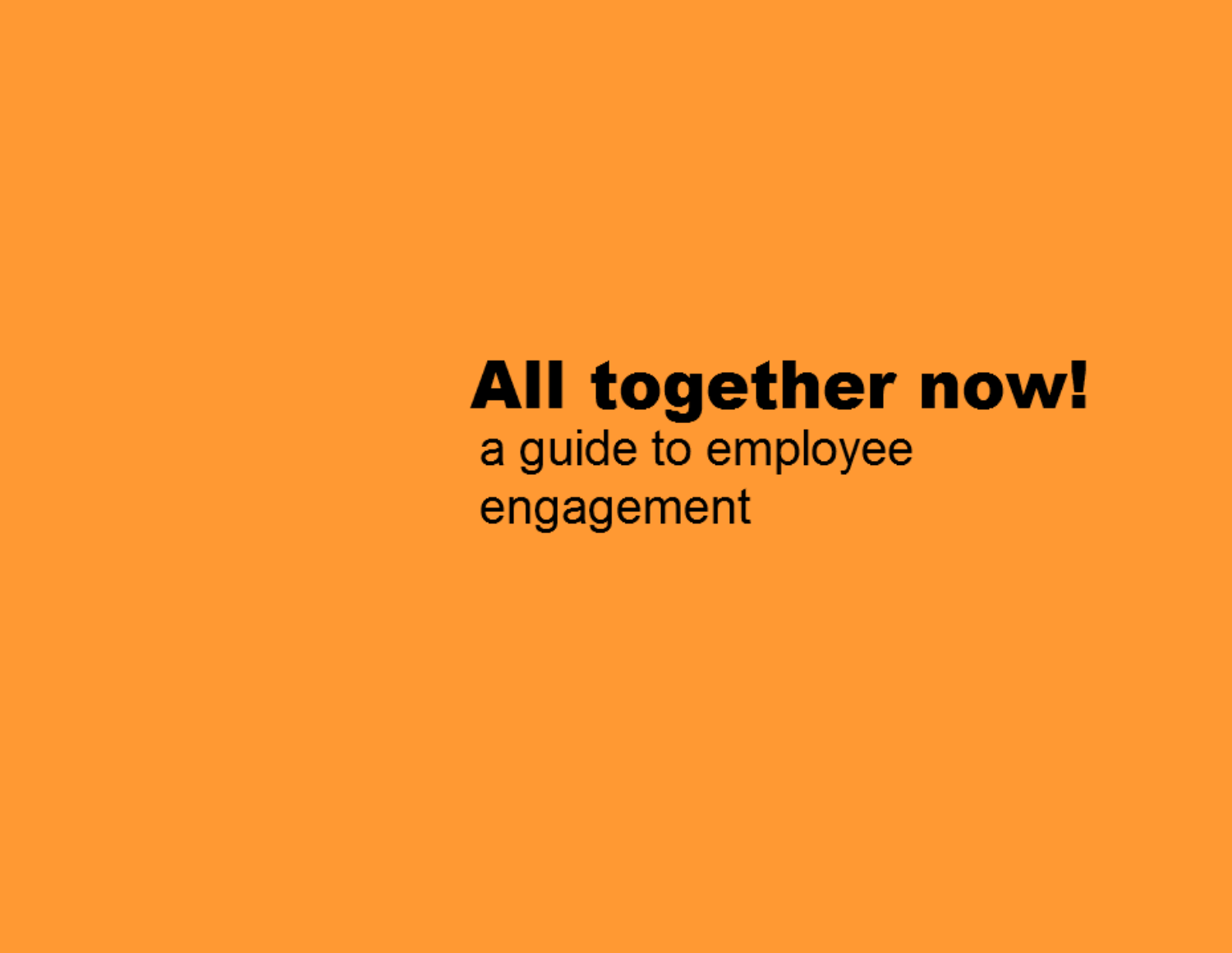## **Copyright**

This work is licensed under a **[Creative](http://www.google.com/url?q=http%3A%2F%2Fcreativecommons.org%2Flicenses%2Fby-nc-nd%2F3.0%2F&sa=D&sntz=1&usg=AFQjCNGLjr_jzVJSWxf6H1UmJmx0l7ooDA) Comm[on](http://www.google.com/url?q=http%3A%2F%2Fcreativecommons.org%2Flicenses%2Fby-nc-nd%2F3.0%2F&sa=D&sntz=1&usg=AFQjCNGLjr_jzVJSWxf6H1UmJmx0l7ooDA)s [Attributio](http://www.google.com/url?q=http%3A%2F%2Fcreativecommons.org%2Flicenses%2Fby-nc-nd%2F3.0%2F&sa=D&sntz=1&usg=AFQjCNGLjr_jzVJSWxf6H1UmJmx0l7ooDA)n-**[NonCommercial-](http://www.google.com/url?q=http%3A%2F%2Fcreativecommons.org%2Flicenses%2Fby-nc-nd%2F3.0%2F&sa=D&sntz=1&usg=AFQjCNGLjr_jzVJSWxf6H1UmJmx0l7ooDA)NoDerivs 3.0 U[nported](http://www.google.com/url?q=http%3A%2F%2Fcreativecommons.org%2Flicenses%2Fby-nc-nd%2F3.0%2F&sa=D&sntz=1&usg=AFQjCNGLjr_jzVJSWxf6H1UmJmx0l7ooDA) License. That [bas](http://www.google.com/url?q=http%3A%2F%2Fcreativecommons.org%2Flicenses%2Fby-nc-nd%2F3.0%2F&sa=D&sntz=1&usg=AFQjCNGLjr_jzVJSWxf6H1UmJmx0l7ooDA)ical[ly](http://www.google.com/url?q=http%3A%2F%2Fcreativecommons.org%2Flicenses%2Fby-nc-nd%2F3.0%2F&sa=D&sntz=1&usg=AFQjCNGLjr_jzVJSWxf6H1UmJmx0l7ooDA) means you can (and should!) share it with anyone in the world for



free, but you can't sell it, alter it, or claim it as your own. But you wouldn't do that kind of thing anyway, so it's just a formality, right?

## **Design**

This eBook was designed entirely using web-based tools (most notably Aviary image editor and Google Docs) on a Google CR-48 ChromeOS computer. Not that it matters to most of you, but just in case you were curious.

# **Sponsored by**



## **About the editor**

My name is Ben Eubanks and I am… Well, I'm a lot of things. My day job is a generalist role with a government contractor in Huntsville, AL. When I get off work, I have a few things that take up my time, whether it's volunteering with my local SHRM chapter as the Social Media Director or writing my blog about [HR](http://www.google.com/url?q=http%3A%2F%2Fupstarthr.com%2Ffirst-time-here&sa=D&sntz=1&usg=AFQjCNGEp7xl0cgph82PO0OiT8dxp5WI0A), l[eadership,](http://www.google.com/url?q=http%3A%2F%2Fupstarthr.com%2Ffirst-time-here&sa=D&sntz=1&usg=AFQjCNGEp7xl0cgph82PO0OiT8dxp5WI0A) culture, and p[assion.](http://www.google.com/url?q=http%3A%2F%2Fupstarthr.com%2Ffirst-time-here&sa=D&sntz=1&usg=AFQjCNGEp7xl0cgph82PO0OiT8dxp5WI0A) I'[m](http://www.google.com/url?q=http%3A%2F%2Fupstarthr.com%2Ffirst-time-here&sa=D&sntz=1&usg=AFQjCNGEp7xl0cgph82PO0OiT8dxp5WI0A) the 2[010-](http://www.google.com/url?q=http%3A%2F%2Fupstarthr.com%2Ffirst-time-here&sa=D&sntz=1&usg=AFQjCNGEp7xl0cgph82PO0OiT8dxp5WI0A) 2011 Chairman of the SHRM YP Committee. I cofounded an unconference event called [HRevolution](http://www.google.com/url?q=http%3A%2F%2Fthehrevolution.org%2F&sa=D&sntz=1&usg=AFQjCNE4QiI4Y0Vmo6G0-5YlyVmdcMSZ8Q). I've written a handfu[l](http://www.google.com/url?q=http%3A%2F%2Fupstarthr.com%2Ffreebies&sa=D&sntz=1&usg=AFQjCNHI0cdcMPTpZPY92_9xAnNqqxaB_g) of **[eBooks](http://www.google.com/url?q=http%3A%2F%2Fupstarthr.com%2Ffreebies&sa=D&sntz=1&usg=AFQjCNHI0cdcMPTpZPY92_9xAnNqqxaB_g)**. Told you I did a lot! In my spare time I read, connect with other great HR pros, and play with my kids. Want to connect? I'm on [Twitter](http://www.google.com/url?q=http%3A%2F%2Ftwitter.com%2Fbeneubanks&sa=D&sntz=1&usg=AFQjCNHdAxrZyLgiiLrGcp-iyfqnSaXQeg), [LinkedIn,](http://www.google.com/url?q=http%3A%2F%2Flinkedin.com%2Fin%2Fbeneubanks&sa=D&sntz=1&usg=AFQjCNFksvaXzVa3-7NcwUBgjhdO35-Eqg) and you can always hit me via email. *This book was put together with the support* of Shauna Moerke, [HR](http://www.google.com/url?q=http%3A%2F%2Fcarnivalofhr.com%2F&sa=D&sntz=1&usg=AFQjCNGeQ13X_Hg1fBl71bO37zuKdUO6Bg) Mi[n](http://www.google.com/url?q=http%3A%2F%2Fhrminion.com%2F&sa=D&sntz=1&usg=AFQjCNF-R5LhAy3OResm5i5tVo90H4Z-QA)ion [and](http://www.google.com/url?q=http%3A%2F%2Fhrminion.com%2F&sa=D&sntz=1&usg=AFQjCNF-R5LhAy3OResm5i5tVo90H4Z-QA) k[e](http://www.google.com/url?q=http%3A%2F%2Fhrminion.com%2F&sa=D&sntz=1&usg=AFQjCNF-R5LhAy3OResm5i5tVo90H4Z-QA)eper of the HR Ca[rnival.](http://www.google.com/url?q=http%3A%2F%2Fcarnivalofhr.com%2F&sa=D&sntz=1&usg=AFQjCNGeQ13X_Hg1fBl71bO37zuKdUO6Bg) I a[p](http://www.google.com/url?q=http%3A%2F%2Fcarnivalofhr.com%2F&sa=D&sntz=1&usg=AFQjCNGeQ13X_Hg1fBl71bO37zuKdUO6Bg)preciate her willingness *to assist!*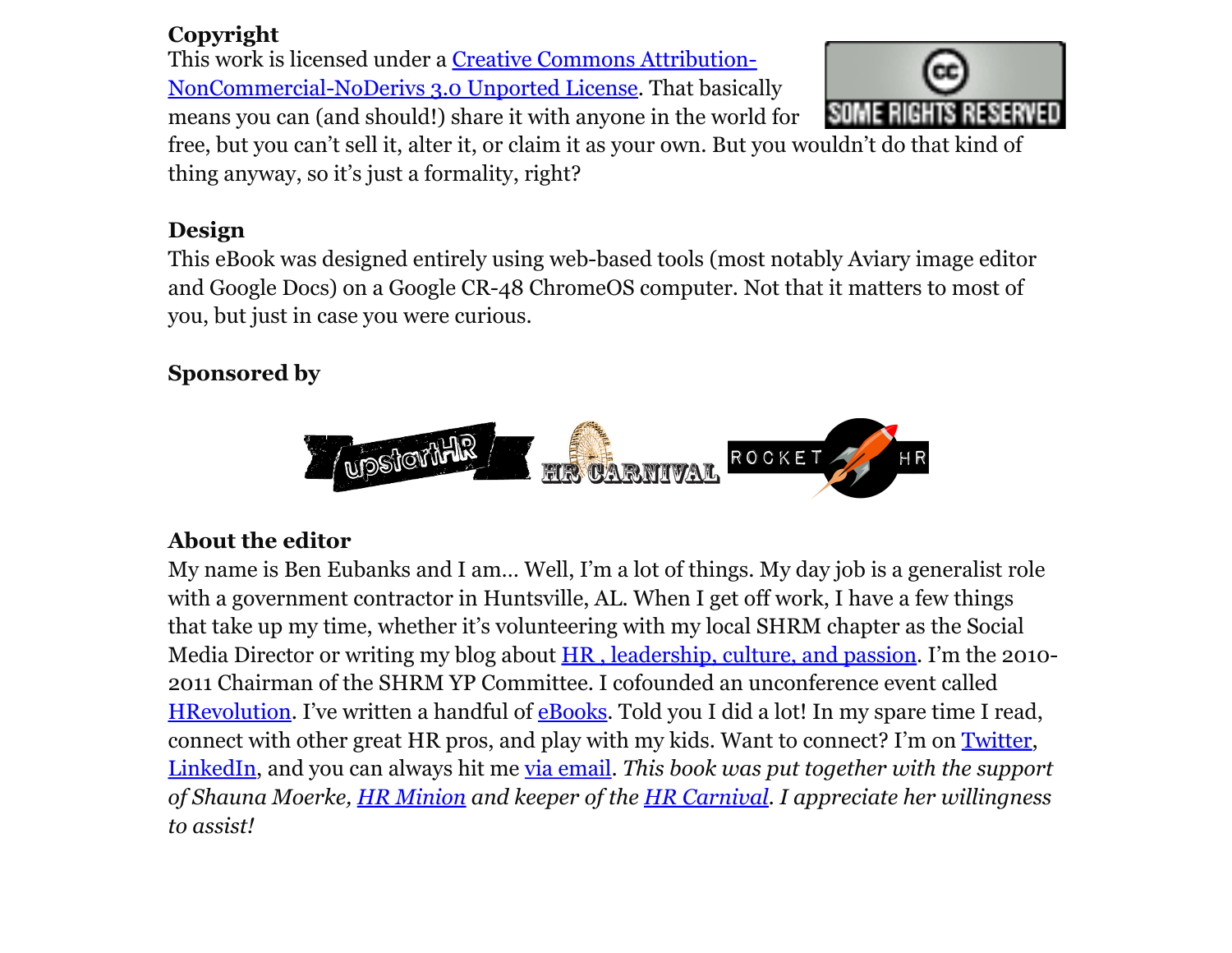## **Introduction**

Engagement. It's the buzzword of the year. *Last year*. Seriously, though, it's tossed around as a cure-all. If you can just get people engaged, then the world will be at your fingertips and you'll be able to do the work of fifty people with a dozen staff members. Um, not exactly. Let me share a quick story about what engagement means in my mind.

A CEO was walking down the hallway of the hospital he managed one day and came across the janitor working. He stopped to talk with him for a few moments and eventually he asked the janitor what he did. The janitor stopped, turned to the CEO with a completely serious look and replied, "I save lives." The CEO was taken aback. What was this guy talking about? He's the *janitor*, not a heart surgeon. He continued, "See, when I do my job well and clean the operating rooms and other work areas, the doctors have a sanitary, safe place to do their jobs. I clean things, yes, but in the bigger scheme of things, I'm helping to save lives." The CEO instantly realized his own "small thinking" and saw that the janitor had a view of the mission of the hospital from an entirely different, yet valuable, perspective.

In my mind, engagement is about turning people on to the aspects of the job that appeal to them on another level. Maybe it's showing them exactly how they fit into the mission of the company so that they aren't just scrubbing floors. They are saving lives. That's one of my favorite stories to tell, and it applies to nearly any job you can throw into the scenario.

Get people *engaged* on a deeper level. When they stop thinking of what they do as a *job* and start thinking of it as something more, then you're on the right track.

I hope you enjoy this guide and learn some new tips and tricks. **Note the wide margins.** I leave those so you can take notes, scribble ideas, and make connections between what you read and how things exist in your own organization. By the end of this guide you should have a handful of ideas to follow up on. Have fun!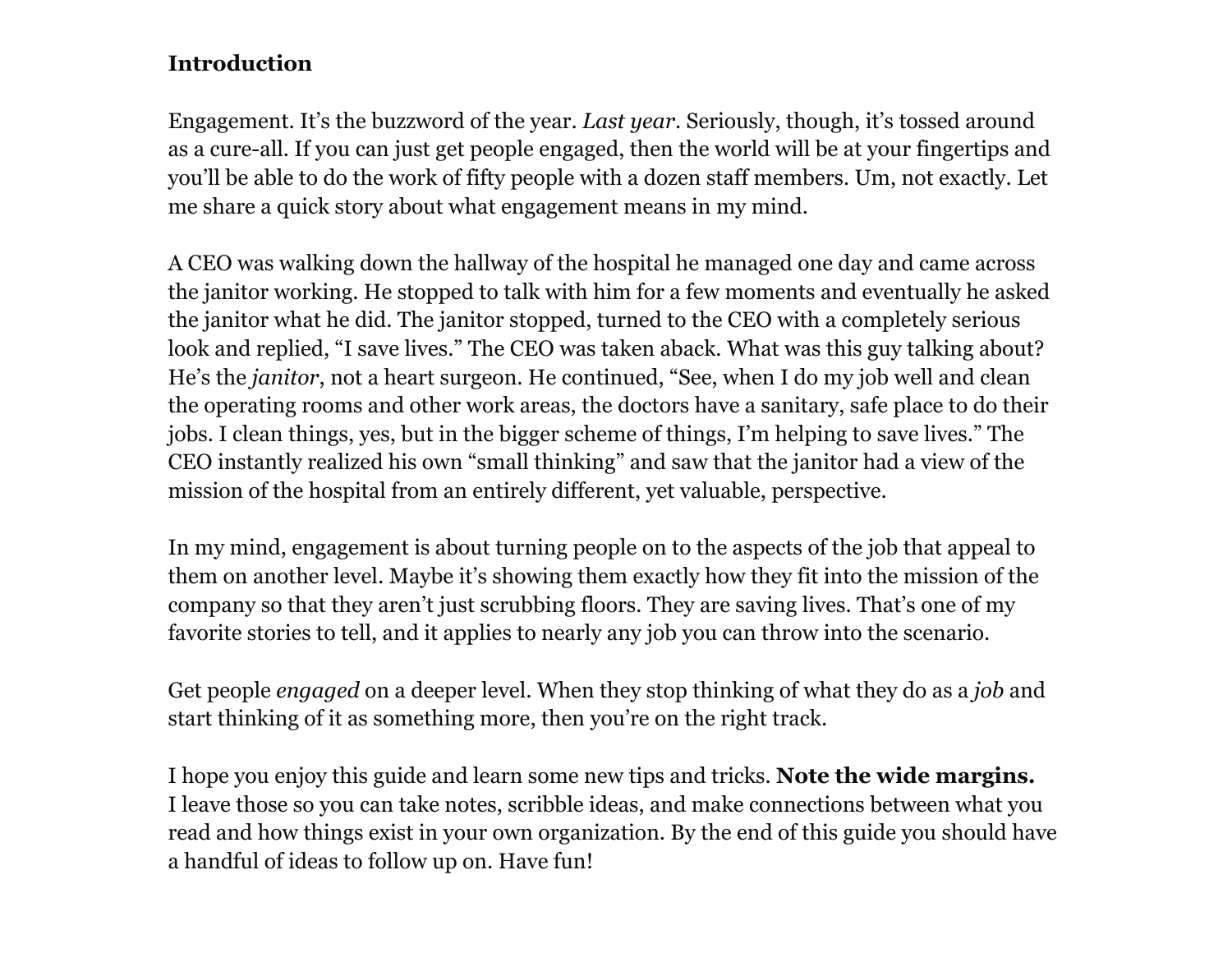

Comic relief provided by Stuart at **[1.](http://www.google.com/url?q=http%3A%2F%2Fonefte.com%2F2011%2F02%2F02%2Fwill-engage-for-food%2F&sa=D&sntz=1&usg=AFQjCNH97t_A86Ndp3txOC8gMfd51hAa9w)00 [F](http://www.google.com/url?q=http%3A%2F%2Fonefte.com%2F2011%2F02%2F02%2Fwill-engage-for-food%2F&sa=D&sntz=1&usg=AFQjCNH97t_A86Ndp3txOC8gMfd51hAa9w)TE**.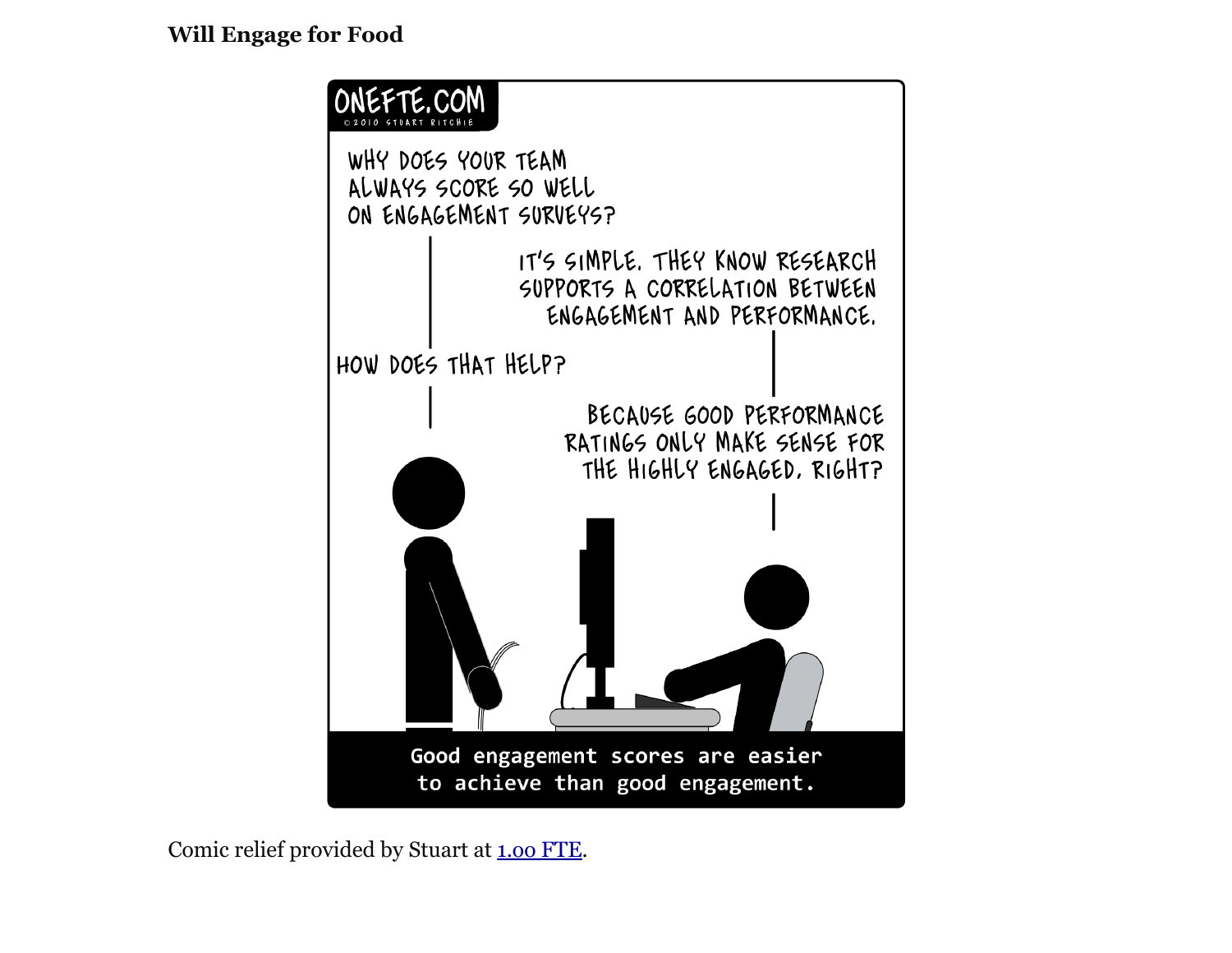## **How to Keep Interns Engaged and Why It's Important**

I've been an intern before. I've grabbed the coffees, cleaned the kitchen. I've even driven the boss' car to pick someone up (didn't mind that one). But on top of the trivial tasks, I also did some pretty meaningful work – tasks like writing proposals to attend conferences and making wicked presentations that were seen by hundreds of people. These tasks benefited the business and freed up other employees' time.

Meaningless tasks are part of the intern life, but that's okay as long as you get to do challenging and rewarding stuff too. If an intern is engaged and learning then they can be very productive and beneficial to your business.

Here's why I think it's important to keep interns engaged:

- An engaged intern will achieve better results and free up your 'real' employees' time, allowing them to do more important tasks.
- Treating your interns poorly says a lot about your company culture. An intern may even write about how awful their experience was on their blog, and who wants to have to deal with the consequences of that? Far-fetched? Maybe. [Impossible?](http://www.google.com/url?q=http%3A%2F%2Fwww2.macleans.ca%2F2011%2F02%2F09%2Fit-could-be-payback-time%2F&sa=D&sntz=1&usg=AFQjCNE0wldTw7q2qUtz2LjLyzXrO_HnTg) No.
- An engaged intern will be more likely to want to take an entry level position after they complete their internship. Hiring a former intern is less risky than hiring a complete stranger for an entry level position.

I'm guessing a lot of you who are reading this agree with the benefits of keeping interns engaged. The tricky part is how. Interns have no experience and require a lot of hand-holding which takes valuable time away from the employees who are responsible for managing them. Below are three ideas on how to keep interns engaged so you can free up your time and focus on your responsibilities:

• Before you take on an intern, develop a project that they can focus on and run with. Let them know that this is their project and they are responsible for the results. This will make them feel more like a full-time employee and free up your time, too.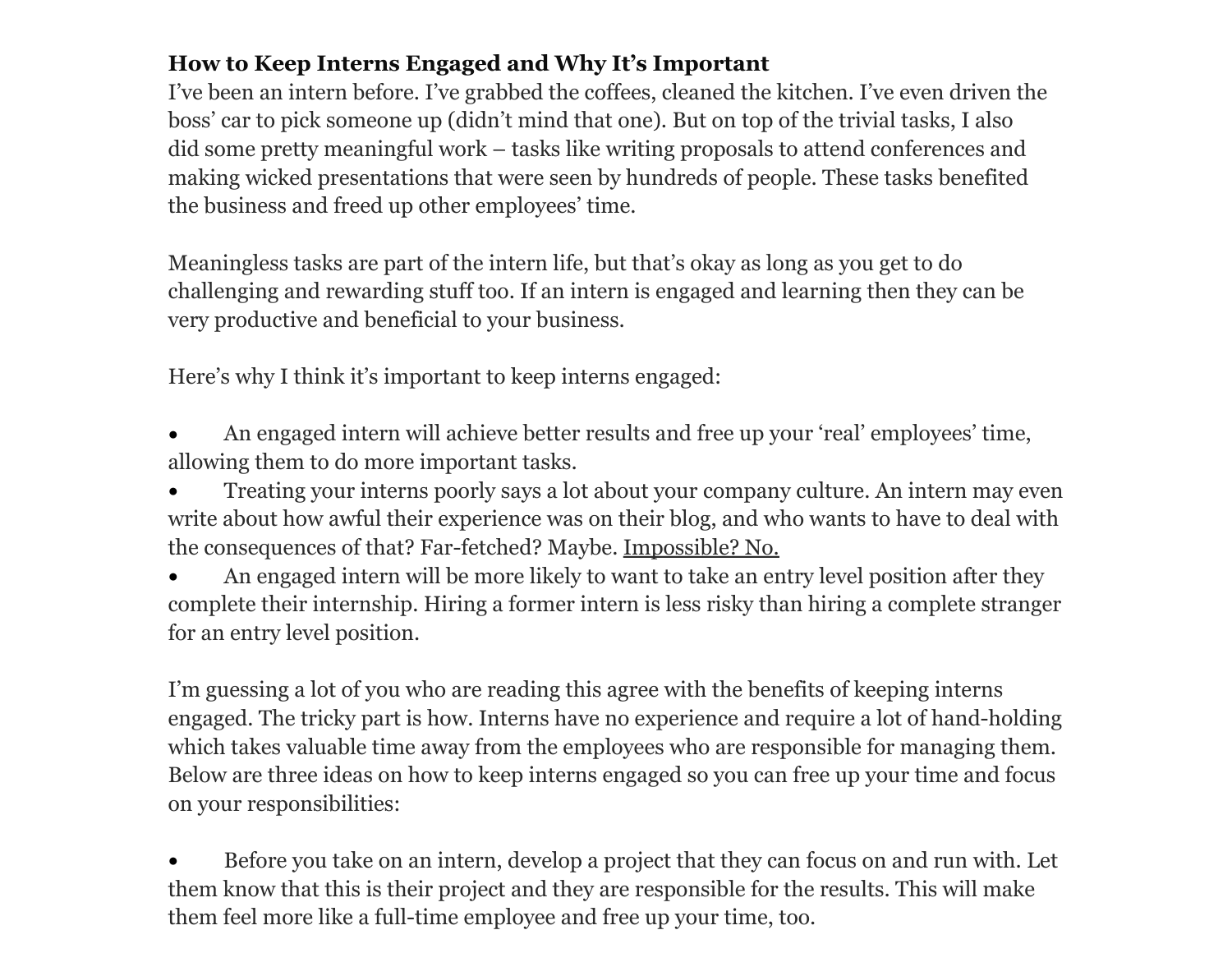Challenge them. Assign them a task that's beyond their skill level and ability and see what they come back with. It's important to let them know that their assignment is beyond their abilities so as not to discourage them. Young people like a challenge, especially if they think it's 'cool'. And who knows, they may even come back with a great result. Bonus.

Tell them about a challenge that is facing the company or a certain department. Let them brainstorm ideas on how they would tackle the challenge. Not only is this a great way to engage them, they may also come up with some great ideas.

An engaged intern will be productive and eager to take on the menial tasks. If you're going to have interns why not treat them as a potential employee and get them to be as productive as one?

Do you have interns at your company? How do you keep them engaged?

*Nathaniel Rottenberg writes for [TalentEgg.](http://www.google.com/url?q=http%3A%2F%2Ftalentegg.ca%2Fblog%2F&sa=D&sntz=1&usg=AFQjCNHFE9OBnIF_m7sOrcH8KrTdlMonGA)ca.*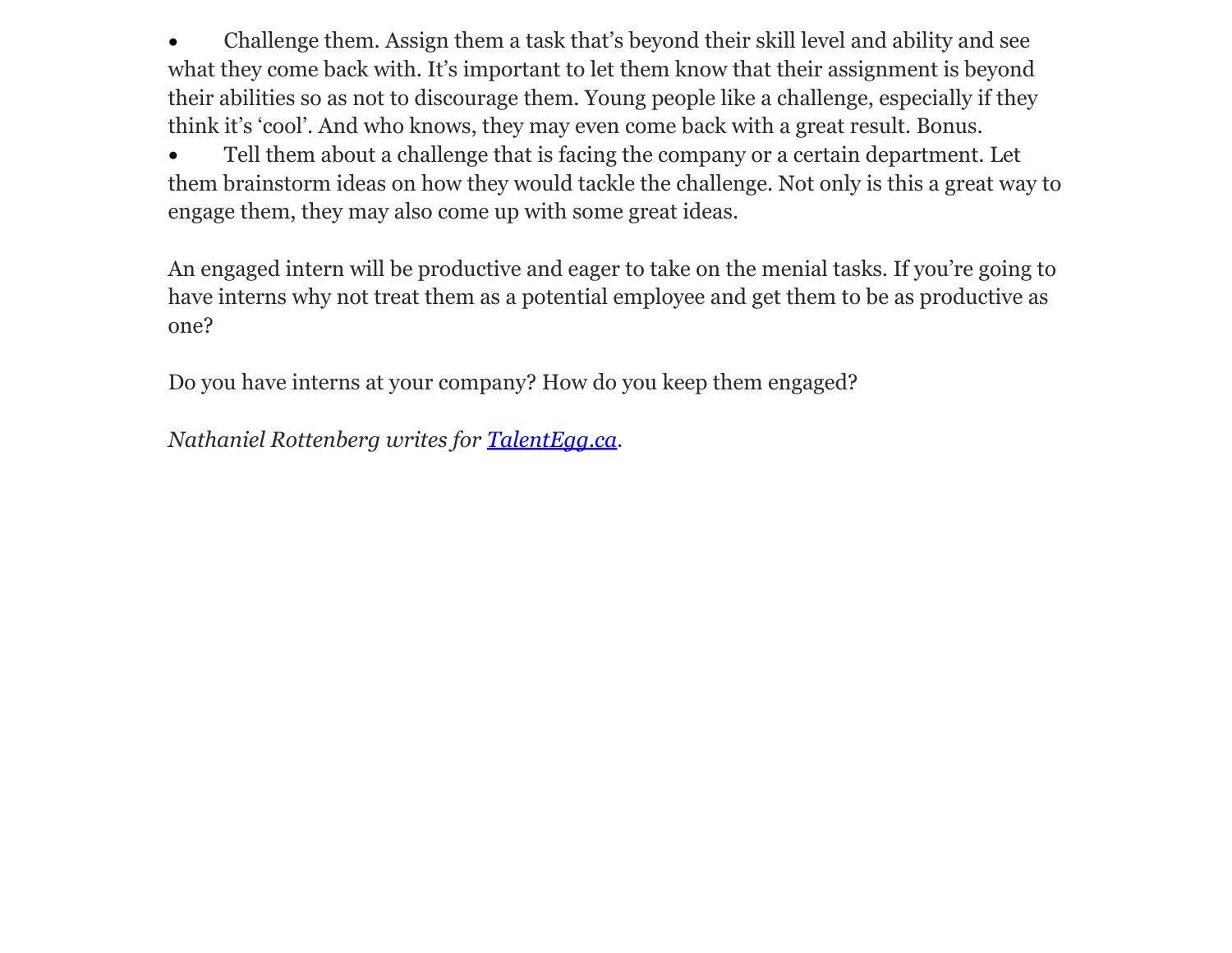## **Over-Engineering Human Resources**

They had just spent the last ten hours cramped together in a tiny room, sitting on short stools and hunched over buckets. The room was hot, and the stench of sweat and dead fish lingered in the air.

The three Thai men moved the buckets of fish – 90 pounds in all – that they had spent the day washing, gutting and filleting into a neighboring room. Then they scrubbed the floors with bleach to remove the smell of the dead fish.

It didn't work that well.

As cockroaches scurried out from the cracks in the walls, the men pulled cots into the center of the room, and settled down for a night's sleep. The next morning, they would wake up early and take the fish to market, where they would make a grand total of \$10.

## *The Folly of "Best Place to Work" Lists*

That was a scene from a show I watched last week, [Blood](http://www.google.com/url?q=http%3A%2F%2Fplanetgreen.discovery.com%2Ftv%2Fblood-sweat-takeaways%2Ftakeaways-show.html&sa=D&sntz=1&usg=AFQjCNG4XE2UhSdq5iPhyiLQlLaooygSNA), Swe[at](http://www.google.com/url?q=http%3A%2F%2Fplanetgreen.discovery.com%2Ftv%2Fblood-sweat-takeaways%2Ftakeaways-show.html&sa=D&sntz=1&usg=AFQjCNG4XE2UhSdq5iPhyiLQlLaooygSNA) [and](http://www.google.com/url?q=http%3A%2F%2Fplanetgreen.discovery.com%2Ftv%2Fblood-sweat-takeaways%2Ftakeaways-show.html&sa=D&sntz=1&usg=AFQjCNG4XE2UhSdq5iPhyiLQlLaooygSNA) Tears. [Th](http://www.google.com/url?q=http%3A%2F%2Fplanetgreen.discovery.com%2Ftv%2Fblood-sweat-takeaways%2Ftakeaways-show.html&sa=D&sntz=1&usg=AFQjCNG4XE2UhSdq5iPhyiLQlLaooygSNA)e [sh](http://www.google.com/url?q=http%3A%2F%2Fplanetgreen.discovery.com%2Ftv%2Fblood-sweat-takeaways%2Ftakeaways-show.html&sa=D&sntz=1&usg=AFQjCNG4XE2UhSdq5iPhyiLQlLaooygSNA)ow [follows](http://www.google.com/url?q=http%3A%2F%2Fplanetgreen.discovery.com%2Ftv%2Fblood-sweat-takeaways%2Ftakeaways-show.html&sa=D&sntz=1&usg=AFQjCNG4XE2UhSdq5iPhyiLQlLaooygSNA) a group of six young people from the UK through Thailand, as they work alongside poor, migrant workers and gain a better understanding of the food industry.

Contrast that with the latest issue of *Fortune's* [100](http://www.google.com/url?q=http%3A%2F%2Fmoney.cnn.com%2Fmagazines%2Ffortune%2Fbestcompanies%2F2010%2F&sa=D&sntz=1&usg=AFQjCNGS0v7KX_tWs2aH2_oFkeaqJeyHyA) Best [Plac](http://www.google.com/url?q=http%3A%2F%2Fmoney.cnn.com%2Fmagazines%2Ffortune%2Fbestcompanies%2F2010%2F&sa=D&sntz=1&usg=AFQjCNGS0v7KX_tWs2aH2_oFkeaqJeyHyA)es t[o](http://www.google.com/url?q=http%3A%2F%2Fmoney.cnn.com%2Fmagazines%2Ffortune%2Fbestcompanies%2F2010%2F&sa=D&sntz=1&usg=AFQjCNGS0v7KX_tWs2aH2_oFkeaqJeyHyA) [Work](http://www.google.com/url?q=http%3A%2F%2Fmoney.cnn.com%2Fmagazines%2Ffortune%2Fbestcompanies%2F2010%2F&sa=D&sntz=1&usg=AFQjCNGS0v7KX_tWs2aH2_oFkeaqJeyHyA) list, w[hich](http://www.google.com/url?q=http%3A%2F%2Fmoney.cnn.com%2Fmagazines%2Ffortune%2Fbestcompanies%2F2010%2F&sa=D&sntz=1&usg=AFQjCNGS0v7KX_tWs2aH2_oFkeaqJeyHyA) [had](http://www.google.com/url?q=http%3A%2F%2Fmoney.cnn.com%2Fmagazines%2Ffortune%2Fbestcompanies%2F2010%2F&sa=D&sntz=1&usg=AFQjCNGS0v7KX_tWs2aH2_oFkeaqJeyHyA) arrived in my mailbox just a day earlier.

I read a few pieces of the article. As was expected, the author went on and on about indoor pools and instructor-led yoga and on-site massages and dry-cleaning.

And all I could think was, "This is bull."

*Over-Engineering Human Resources*

Perks are way, way overrated. They have nothing to do with a great workplace.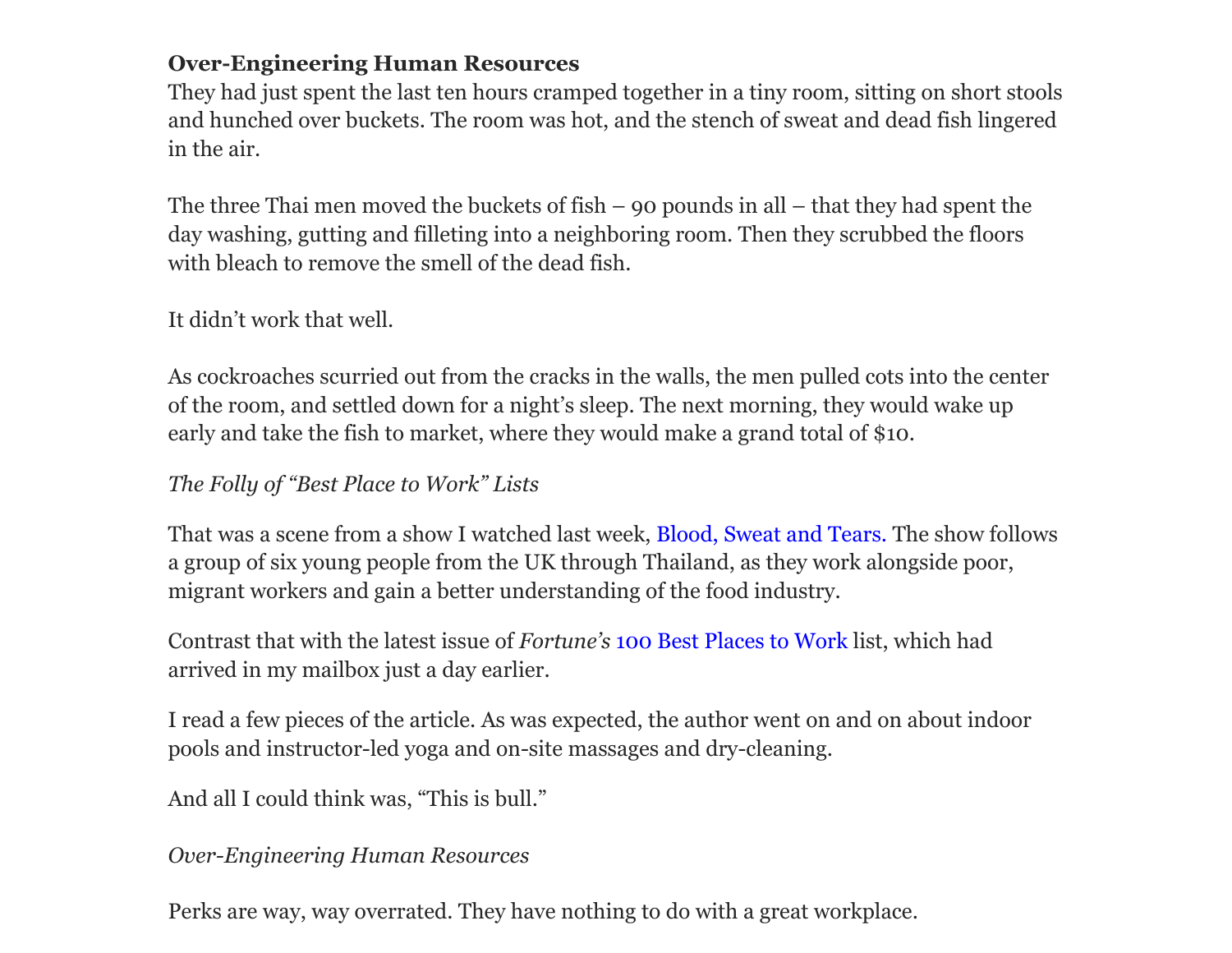The migrant workers highlighted in *Blood, Sweat and Tears* put up with horrible conditions and horrible pay because they don't have a choice. I'm in no way advocating that we should treat workers like crap.

There's a happy middle, somewhere between the fish-gutters and the free yoga. We need to find it.

I've never seen [Frank](http://www.google.com/url?q=http%3A%2F%2Ftwitter.com%2Ffrankroche&sa=D&sntz=1&usg=AFQjCNHi8fhTLgevkl_lbAMR7-tEF4hlmw) Roch[e](http://www.google.com/url?q=http%3A%2F%2Ftwitter.com%2Ffrankroche&sa=D&sntz=1&usg=AFQjCNHi8fhTLgevkl_lbAMR7-tEF4hlmw) [and](http://www.google.com/url?q=http%3A%2F%2Ftwitter.com%2Ffrankroche&sa=D&sntz=1&usg=AFQjCNHi8fhTLgevkl_lbAMR7-tEF4hlmw) [Sarah](http://www.google.com/url?q=http%3A%2F%2Ftwitter.com%2Fsarahchambers&sa=D&sntz=1&usg=AFQjCNGVdSUY_SqcbNUpd62lCWmEXhXftQ) Cha[m](http://www.google.com/url?q=http%3A%2F%2Ftwitter.com%2Fsarahchambers&sa=D&sntz=1&usg=AFQjCNGVdSUY_SqcbNUpd62lCWmEXhXftQ)bers' [organ](http://www.google.com/url?q=http%3A%2F%2Ftwitter.com%2Fsarahchambers&sa=D&sntz=1&usg=AFQjCNGVdSUY_SqcbNUpd62lCWmEXhXftQ)ization, [iFractal](http://www.google.com/url?q=http%3A%2F%2Fwww.ifractal.com%2F&sa=D&sntz=1&usg=AFQjCNEvxphvQoqzeDbut7Qr8tl3Knuryw), on a best places to work list. But it is one.

Frank keeps it simple. He hires great people. He pays them fairly. He puts people in roles that align with their passions and their strengths. He creates an environment where people can connect and collaborate and share great ideas. He communicates, openly, honestly and clearly.

He documents the whole thing and puts it up on [their](http://www.google.com/url?q=http%3A%2F%2Fwww.flickr.com%2Fphotos%2Fifractal_llc%2F&sa=D&sntz=1&usg=AFQjCNESbtWRinJHW2jEK3wRsA4zNt9i5g) Flic[k](http://www.google.com/url?q=http%3A%2F%2Fwww.flickr.com%2Fphotos%2Fifractal_llc%2F&sa=D&sntz=1&usg=AFQjCNESbtWRinJHW2jEK3wRsA4zNt9i5g)r [strea](http://www.google.com/url?q=http%3A%2F%2Fwww.flickr.com%2Fphotos%2Fifractal_llc%2F&sa=D&sntz=1&usg=AFQjCNESbtWRinJHW2jEK3wRsA4zNt9i5g)m.

To my knowledge, there's no pool or on-site massages at iFractal (though in fact-checking this article, I found out they are looking into instructor-led yoga – no joke!). But it doesn't matter. Those things have nothing to do with a great place to work.

#### **We over-engineer HR.**

We fixate on employee engagement scores and perks and swag. We create 17,000 policies and treat our employees like children, and then we talk about empowerment. We call them resources instead of people.

This HR thing, it's not really that hard. Hire great people, treat them like adults, and then get the hell out of the way and let them do amazing work.

*Chris Ferdinandi is the author of [RenegadeHR.](http://www.google.com/url?q=http%3A%2F%2Frenegadehr.net&sa=D&sntz=1&usg=AFQjCNHLomt2tiB2kPzGLtZYUErI08AFBQ)net.*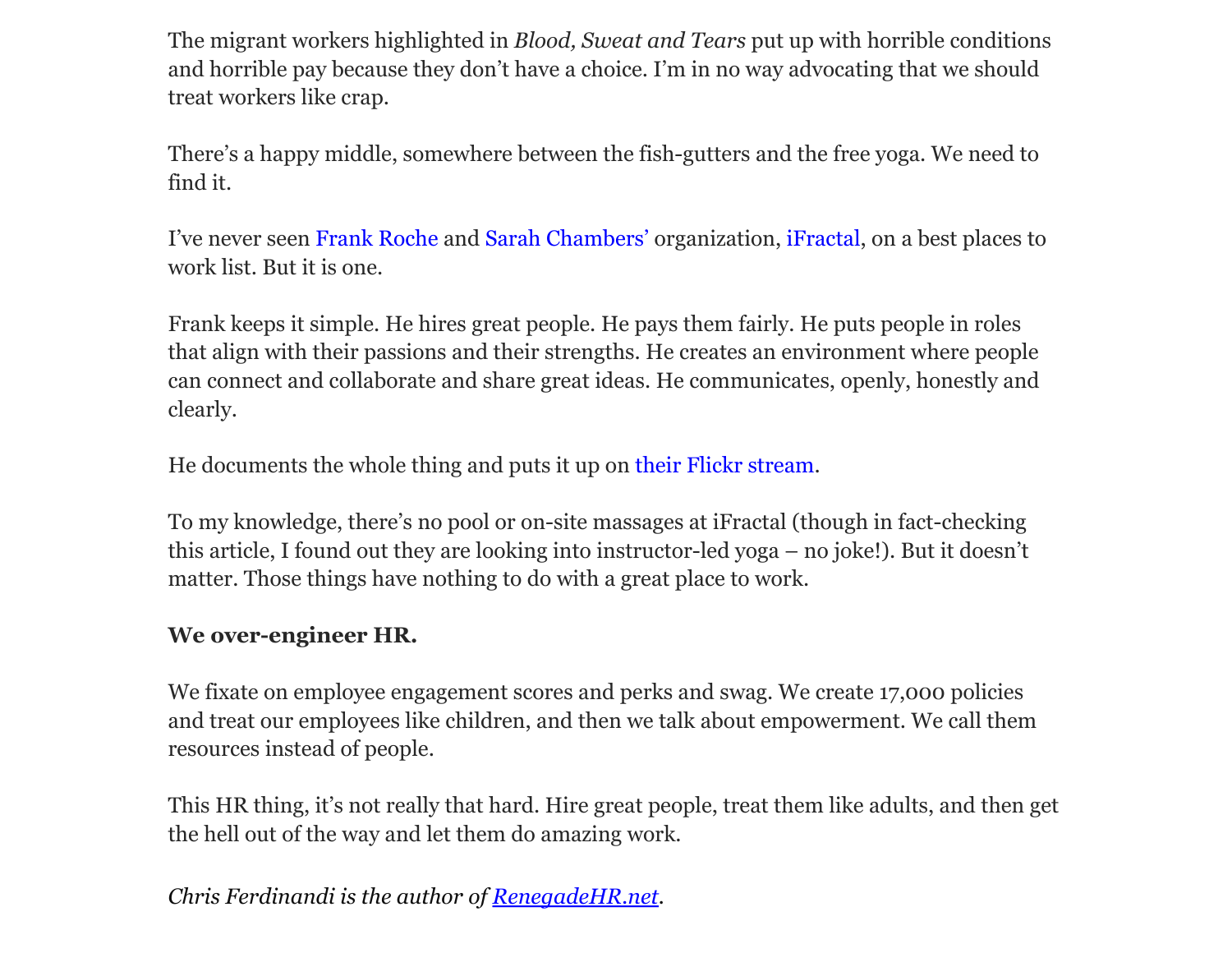## **Employee Engagement-Small Business Style**

I am the Director of Human Resources in a 100 employee operation. This affords me the opportunity that might not be available to folks in larger organizations. One of those things is that I get to do is go out "on the road": and spend time with our sales representatives. We have a handful of off-site/remote employees. They deal with our customers directly. I feel that it is important that they get some attention from Headquarters, other than just the sales department, or the accounting department banging on them for expense reports.

Fortunately our Company President agrees with this concept, so periodically I get out of the office to work shows, visit customers or just ride along with our sales folks. Just this week I went on one of these little adventures. I was in Minneapolis, in February – my timing is not all that great. On this particular trip there were a number of us who went with our sales rep to visit customers.

While the concept of the so called *HR guy* getting out in front of customers is nearly alarming to some folks, I usually get a very positive response. I recall what one Company President said after I met him at a show. After meeting me he replied "An HR guy, what in the heck are you doing here?" I simply told him, supporting our sales staff and seeing what our customers need. He thought about that a moment and said, "hmm sounds like a good idea, maybe I should have my HR people get out and meet with our customers."

Ok so the point of this post is not to blow my own horn, but rather to discuss some HR practices I have established that are going on at larger organizations. My Project Social Partner Laura Schroeder is also a remote employee. She works in a large organization, and is faced with many of those remote employee challenges. You can read [her](http://ls-workgirl.blogspot.com/2011/02/modern-workforce-managing-remote.html) ta[ke](http://ls-workgirl.blogspot.com/2011/02/modern-workforce-managing-remote.html) [on](http://ls-workgirl.blogspot.com/2011/02/modern-workforce-managing-remote.html) the [subje](http://ls-workgirl.blogspot.com/2011/02/modern-workforce-managing-remote.html)c[t](http://ls-workgirl.blogspot.com/2011/02/modern-workforce-managing-remote.html) [here](http://ls-workgirl.blogspot.com/2011/02/modern-workforce-managing-remote.html). Now Laura tells me some of my practices are called employee engagement. *(Actually I already knew that.).*

The point is this, My Company's sales staff do live a long way from corporate headquarters, they do not interact with company employees everyday and what they do for our Company is huge. Effective employee engagement can run the gambit from being very formal and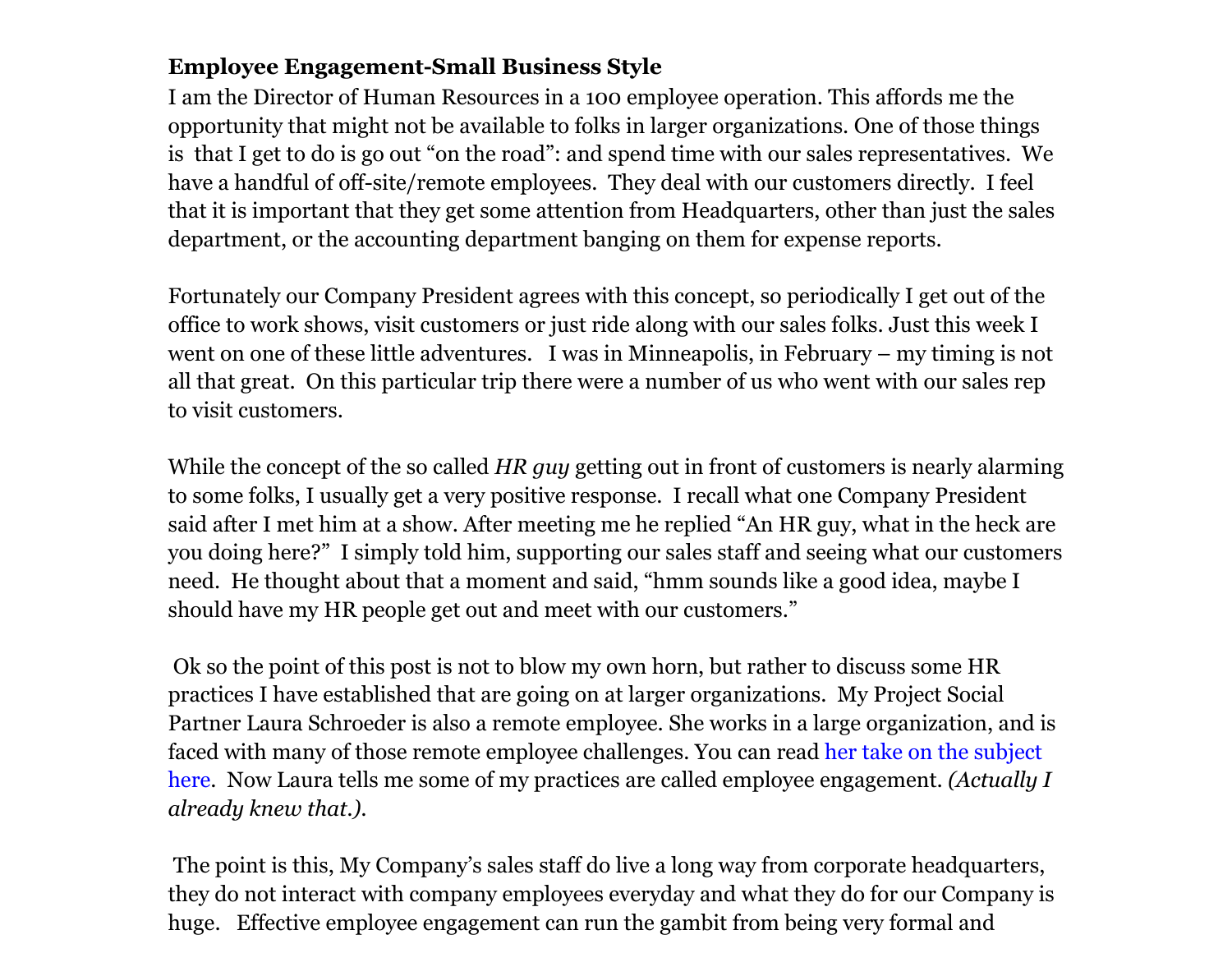structured as Laura has discussed in her post, or fairly informal and not too structured, by simply spending some face time with remote employees, talking to them making sure their needs are being met. Either way can work, but you have to remember them and pay attention to them. Because if you just assume they are doing their job and everything is ok, – well let's just say we all know what happens when you ass-u-me! [Employee](http://www.google.com/url?q=http%3A%2F%2Fhrofficial.com%2F2011%2F01%2Femployee-engagement-in-600-words%2F&sa=D&sntz=1&usg=AFQjCNEDY33e5uHC7VgYgbEztP-qV9KZ-w) engagem[ent](http://www.google.com/url?q=http%3A%2F%2Fhrofficial.com%2F2011%2F01%2Femployee-engagement-in-600-words%2F&sa=D&sntz=1&usg=AFQjCNEDY33e5uHC7VgYgbEztP-qV9KZ-w) [strategies](http://www.google.com/url?q=http%3A%2F%2Fhrofficial.com%2F2011%2F01%2Femployee-engagement-in-600-words%2F&sa=D&sntz=1&usg=AFQjCNEDY33e5uHC7VgYgbEztP-qV9KZ-w) are simple, but they can't be ignored.

*Dave Ryan is the author of [HR](http://www.google.com/url?q=http%3A%2F%2Fhrofficial.com&sa=D&sntz=1&usg=AFQjCNESzfe2ZQacoRFB0jNVxqh8vgg4Fw) Of[ficial.](http://www.google.com/url?q=http%3A%2F%2Fhrofficial.com&sa=D&sntz=1&usg=AFQjCNESzfe2ZQacoRFB0jNVxqh8vgg4Fw)*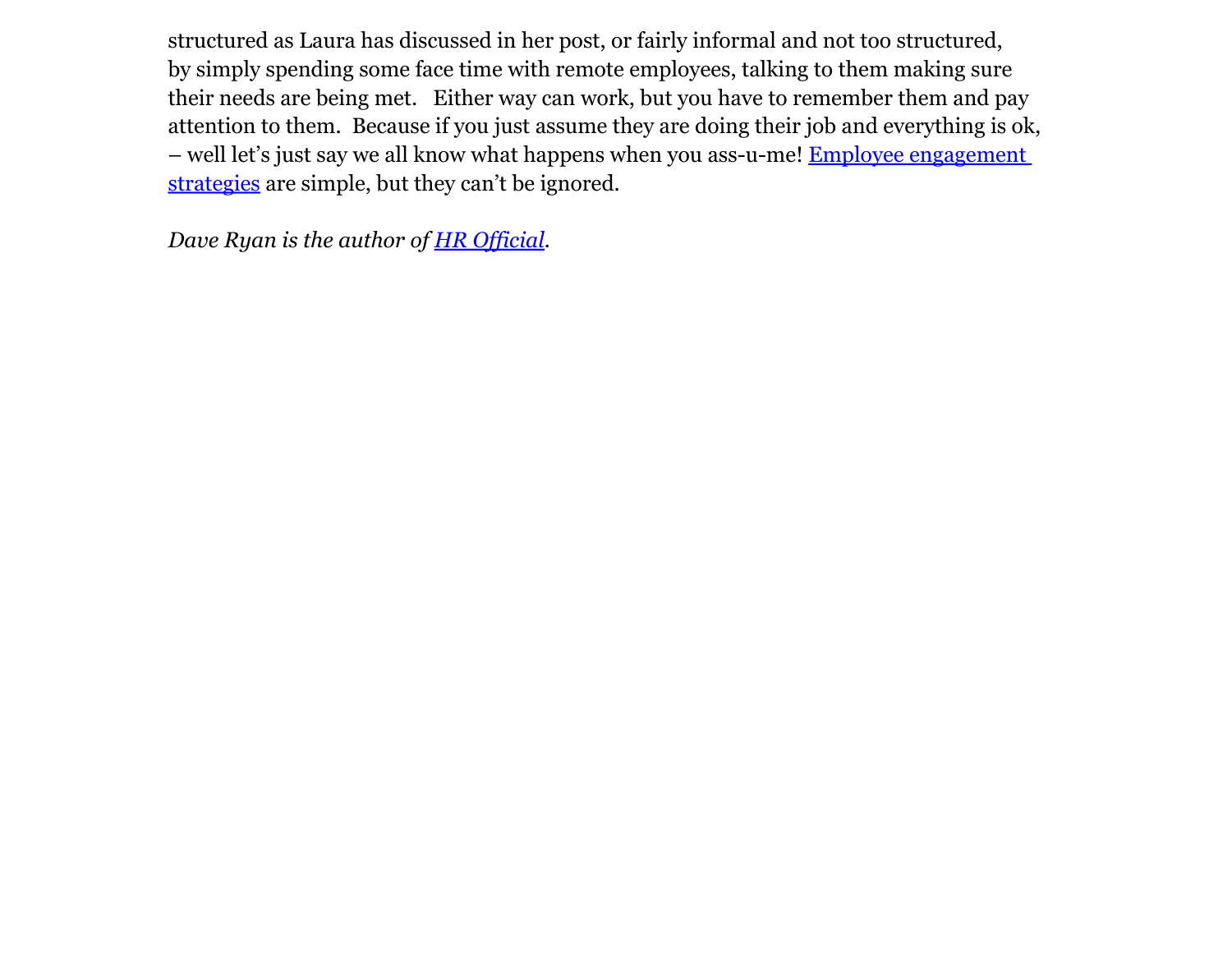## **Engagement: The Good Stuff**

Engaged employees are absent less, stick around longer and – most importantly – devote more of their discretionary time and creative energy to their jobs.

But engagement's tricky. Difficult to quantify, frequently confused with satisfaction and tainted by doubts of its importance to the bottom line, engagement remains elusive to all but a few high performing companies.

So let's talk about engagement: What it is, what drives it, how to measure it.

Engag[e](http://www.google.com/url?q=http%3A%2F%2Fwww.compensationcafe.com%2F2010%2F06%2Fstrings-attached.html&sa=D&sntz=1&usg=AFQjCNH8ewgA3eWn6jMSUweFGs7z9_9idQ)ment is an **[emotional](http://www.google.com/url?q=http%3A%2F%2Fwww.compensationcafe.com%2F2010%2F06%2Fstrings-attached.html&sa=D&sntz=1&usg=AFQjCNH8ewgA3eWn6jMSUweFGs7z9_9idQ) involvement** [with](http://www.google.com/url?q=http%3A%2F%2Fwww.compensationcafe.com%2F2010%2F06%2Fstrings-attached.html&sa=D&sntz=1&usg=AFQjCNH8ewgA3eWn6jMSUweFGs7z9_9idQ) a company, a job, and/or a manager. Engaged employees tend to go the extra mile to make their employer successful and have been spotted wearing 'I love my job!' t shirts in a non-ironic way. They see beyond their own personal short-term success and celebrate achievements that contribute to team or company success.

When you sift through the various research, the top **drivers of engagement** are:

**Managers** – Good managers can keep people engaged at bad companies, but people leave bad managers at otherwise great companies. Or worse, they *don't* leave, they just withhold their best work.

**Rewards** – I recently learned that early [sea](http://www.google.com/url?q=http%3A%2F%2Fwww.npr.org%2Fblogs%2Fmoney%2F2010%2F09%2F09%2F129757852%2Fpop-quiz-how-do-you-stop-sea-captains-from-killing-their-passengers&sa=D&sntz=1&usg=AFQjCNFz8YOa_BPrOLhXxIlujVjHm6s8UA) ca[ptains](http://www.google.com/url?q=http%3A%2F%2Fwww.npr.org%2Fblogs%2Fmoney%2F2010%2F09%2F09%2F129757852%2Fpop-quiz-how-do-you-stop-sea-captains-from-killing-their-passengers&sa=D&sntz=1&usg=AFQjCNFz8YOa_BPrOLhXxIlujVjHm6s8UA) used to kill [their](http://www.google.com/url?q=http%3A%2F%2Fwww.npr.org%2Fblogs%2Fmoney%2F2010%2F09%2F09%2F129757852%2Fpop-quiz-how-do-you-stop-sea-captains-from-killing-their-passengers&sa=D&sntz=1&usg=AFQjCNFz8YOa_BPrOLhXxIlujVjHm6s8UA) paid [pas](http://www.google.com/url?q=http%3A%2F%2Fwww.npr.org%2Fblogs%2Fmoney%2F2010%2F09%2F09%2F129757852%2Fpop-quiz-how-do-you-stop-sea-captains-from-killing-their-passengers&sa=D&sntz=1&usg=AFQjCNFz8YOa_BPrOLhXxIlujVjHm6s8UA)s[enger](http://www.google.com/url?q=http%3A%2F%2Fwww.npr.org%2Fblogs%2Fmoney%2F2010%2F09%2F09%2F129757852%2Fpop-quiz-how-do-you-stop-sea-captains-from-killing-their-passengers&sa=D&sntz=1&usg=AFQjCNFz8YOa_BPrOLhXxIlujVjHm6s8UA)s until someone got the bright idea to compensate them only for living passengers. Rewards impact engagement, at least to the extent that getting them wrong may result in feelings of resentment, information hording and other negative behaviors.

**Opportunities** - The feeling that you're *getting* somewhere rather than stuck in place is a fundamental driver of engagement.

• **Communication** – Good communication means more than presenting the company strategy at the quarterly meeting. Employees who feel informed and involved are more likely to trust their employer, take pride in their jobs and have a big picture focus when it comes to their work.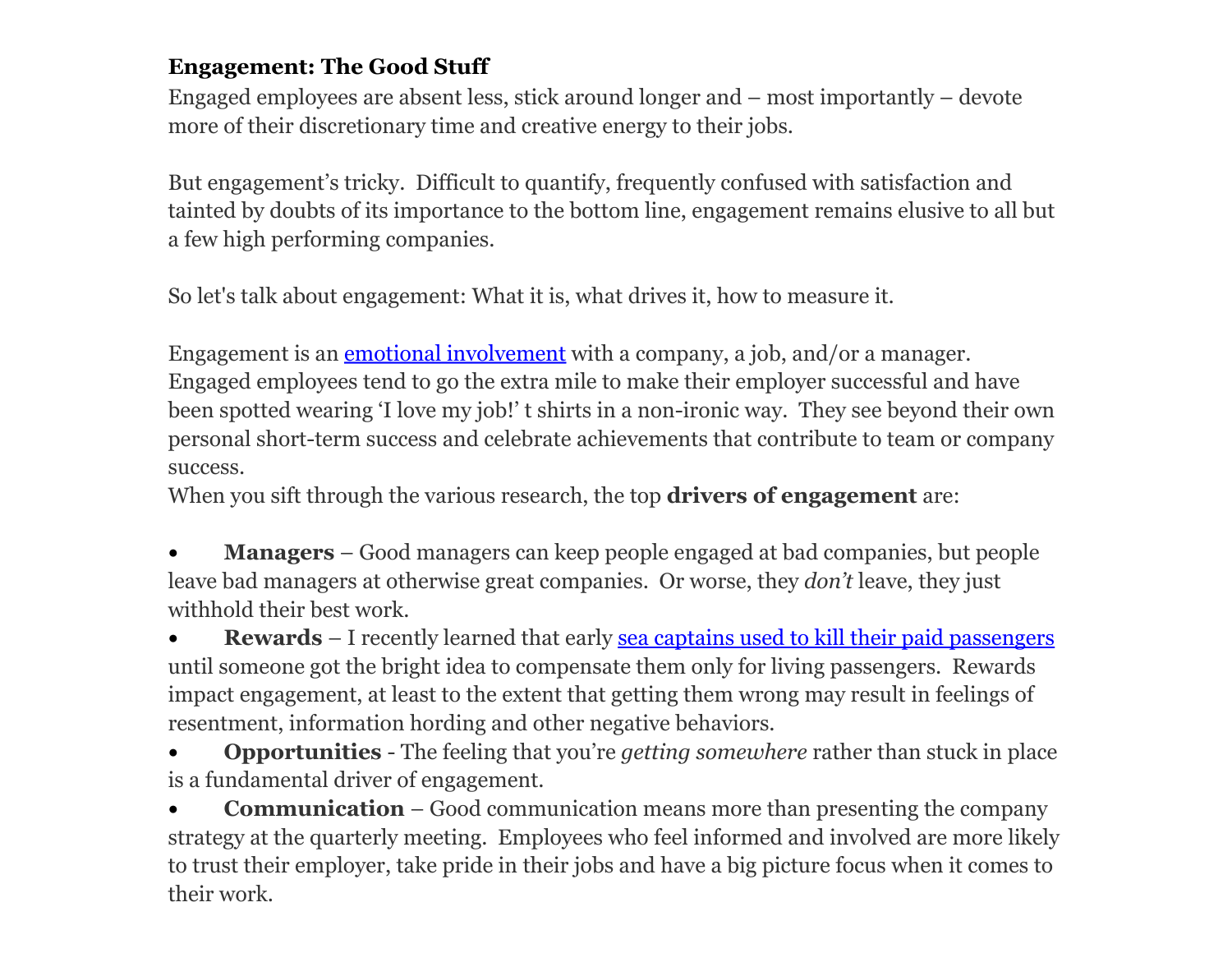Quite a few companies survey employees to measure satisfaction but a high employee satisfaction rating that doesn't mean you're getting the good stuff.

An engagement survey includes a broad spectrum of questions that are designed to gather employee attitudes about their managers, their rewards, their feeling of belonging, opportunity and involvement. It's important to have a complete picture of engagement in order to design effective engagement programs that drive bottom line results, rather than focusing on a single driver.

If you don't have time or resources to design, administer and analyze an engagement survey, here are a few suggestions that don't cost much and focus on all four engagement drivers:

If you have only \$1 to spend on engagement, spend it on manager quality. Make leadership quality a clearly communicated priority, drill into instances of dissatisfaction or low performance and take action as needed.

Read the [July](http://www.google.com/url?q=http%3A%2F%2Fwww.worldatwork.org%2Fwaw%2Fworkspan%2Fhtml%2Fworkspan-july2010.html&sa=D&sntz=1&usg=AFQjCNGysaK8-uWGWos4tYrm_AGoGcD71g) 2010 [Wor](http://www.google.com/url?q=http%3A%2F%2Fwww.worldatwork.org%2Fwaw%2Fworkspan%2Fhtml%2Fworkspan-july2010.html&sa=D&sntz=1&usg=AFQjCNGysaK8-uWGWos4tYrm_AGoGcD71g)kspan [article](http://www.google.com/url?q=http%3A%2F%2Fwww.worldatwork.org%2Fwaw%2Fworkspan%2Fhtml%2Fworkspan-july2010.html&sa=D&sntz=1&usg=AFQjCNGysaK8-uWGWos4tYrm_AGoGcD71g) 'Performance Management: Rewired for the Recovery' for some excellent ideas from [Intuit](http://www.google.com/url?q=http%3A%2F%2Fabout.intuit.com%2F&sa=D&sntz=1&usg=AFQjCNHsgvb0QKsJoM4MDeIIqgbha_EV5Q) about using multiple compensation levers to drive engagement.

Every company has people with unsuspected skills, talents and ambitions that are just waiting to step up to the plate and show what they can do. Whether you do it in a spreadsheet or a sophisticated talent management system, start mining that talent today.

• The secret sauce of good communication is good listening. Encourage leaders to make a point of reaching out to people, offering feedback, welcoming ideas and constructive criticism and taking action where appropriate.

**Bottom line:** We can make it more complicated but the basics of engagement are pretty basic.

*Laura Schroeder is the author of [Working](http://ls-workgirl.blogspot.com/) Girl.*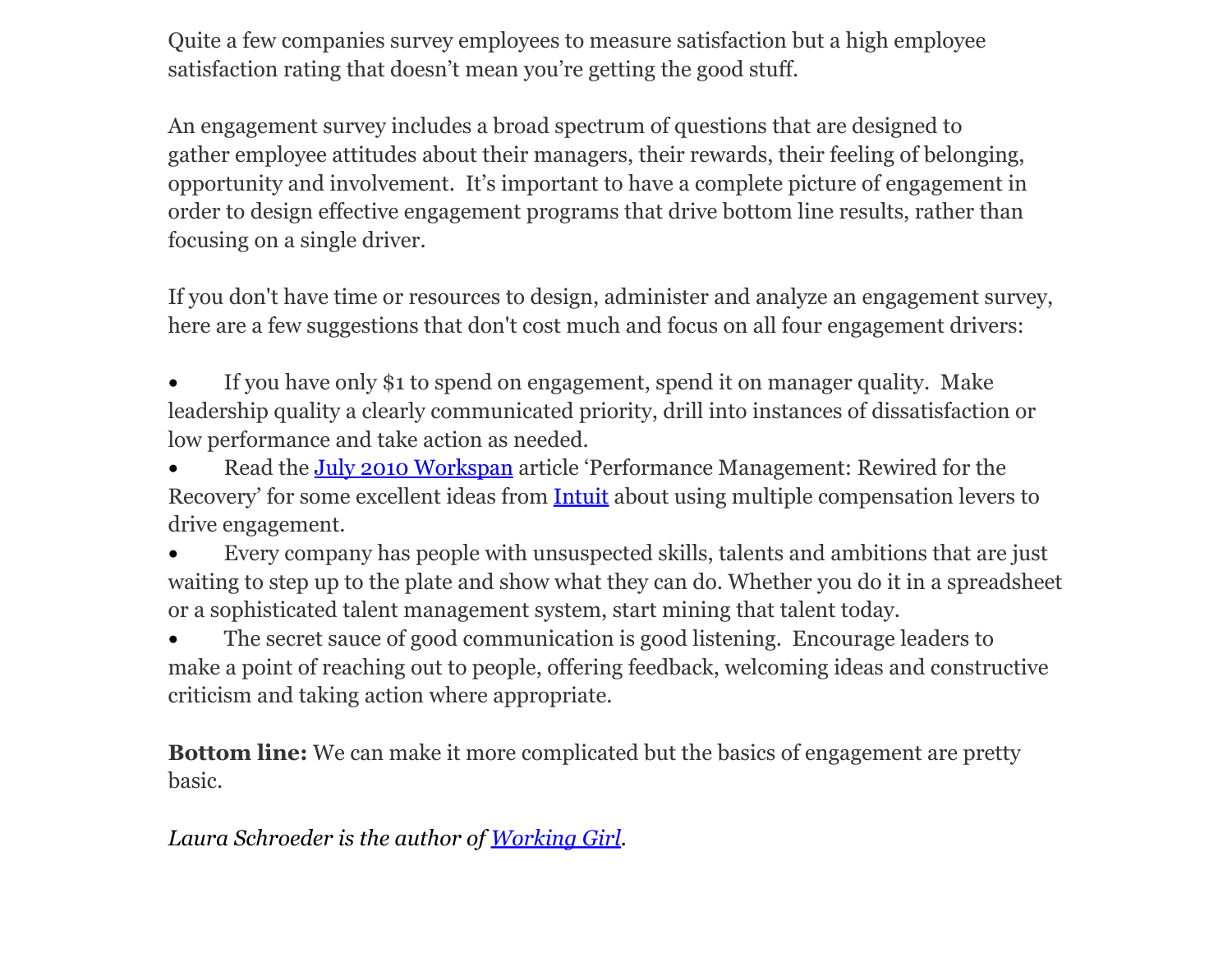## **How Marketing Myopia Became Employee Engagement**

One of the earliest lessons I learned in business was regarding Theodore Levitt's concept of [Marketing](http://www.google.com/url?q=http%3A%2F%2Fen.wikipedia.org%2Fwiki%2FMarketing_myopia&sa=D&sntz=1&usg=AFQjCNHOKeT17wrtvCrAbLfAKZAypWux0g) Myopia. I[n](http://www.google.com/url?q=http%3A%2F%2Fen.wikipedia.org%2Fwiki%2FMarketing_myopia&sa=D&sntz=1&usg=AFQjCNHOKeT17wrtvCrAbLfAKZAypWux0g) [short,](http://www.google.com/url?q=http%3A%2F%2Fen.wikipedia.org%2Fwiki%2FMarketing_myopia&sa=D&sntz=1&usg=AFQjCNHOKeT17wrtvCrAbLfAKZAypWux0g) your business success is as limited as your vision. If you have a wider vision of your business purpose, you are much less likely to be made obsolete. A gross simplification, and worthy of a deeper look if you've not read it, but that's the high level concept.

So companies that have a strong vision are better prepared to deal with change. And part of dealing with change is changing your talent capacity as needed. Therefore, we can and should expand the concept of myopia beyond marketing and well into talent management.

My previous organization was a mid-sized construction company, and thought like one. Our market was repairing infrastructure, specifically in sewer and oil pipes. Not a terribly inspiring sector in which to work, but an important job and one that the company did well. We brought in a new CEO, [Tom](http://www.google.com/url?q=http%3A%2F%2Fwww.linkedin.com%2Fin%2Ftsrooney&sa=D&sntz=1&usg=AFQjCNE435rAbukfqbqRF3rJtmirg1JmuQ) Roo[n](http://www.google.com/url?q=http%3A%2F%2Fwww.linkedin.com%2Fin%2Ftsrooney&sa=D&sntz=1&usg=AFQjCNE435rAbukfqbqRF3rJtmirg1JmuQ)ey, [who](http://www.google.com/url?q=http%3A%2F%2Fwww.linkedin.com%2Fin%2Ftsrooney&sa=D&sntz=1&usg=AFQjCNE435rAbukfqbqRF3rJtmirg1JmuQ) made many changes, including establishing a new company vision. Our job went from repairing sewers to "providing clean water for the world." We invested in new strategic brands, aligned charitable work with the goal, and set out to re-brand the company.

I carried that mindset when I joined my current organization, who explained that they didn't just build supermarket refrigerators, but the worked to support the world's food chain from "farm to fork." Brilliant and inspiring. When I heard it, I was hooked.

I'm taking the same approach to the work we do in process improvement and standardization. At the 2010 HR Technology Conference in Chicago, a session was held on going global. One of the comments that struck me was not to approach a country with a standard process that they need to use, but to approach it as a custom design that aligns as much as possible to the enterprise standard. Much different approach, and much more suited to the work that needs to be done.

So what is your company's vision? Do you make buggy whips, or do you create new ways to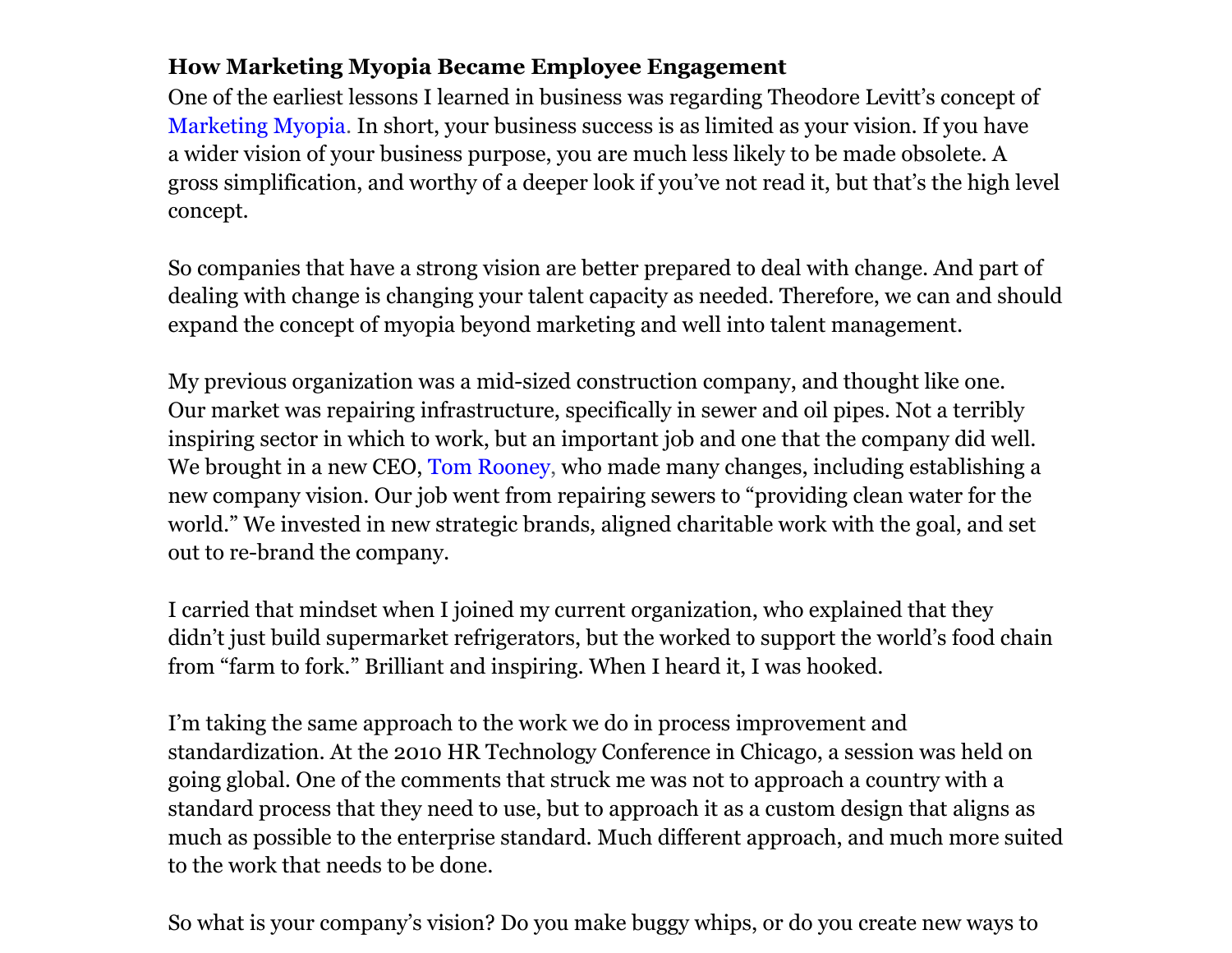drive transportation? Do you hand out credit cards that place people under a mountain of debt, or do you enable your customers to live a better life? Do you make managers do performance reviews and fill out forms, or do you help them create and maintain strong teams to reach your shared business objectives?

*Dwane Lay is the author of [Lean](http://www.google.com/url?q=http%3A%2F%2Fleanhrblog.com&sa=D&sntz=1&usg=AFQjCNHyLqRniJTRWzDnlrmJpzTFIfqC7w) HR.*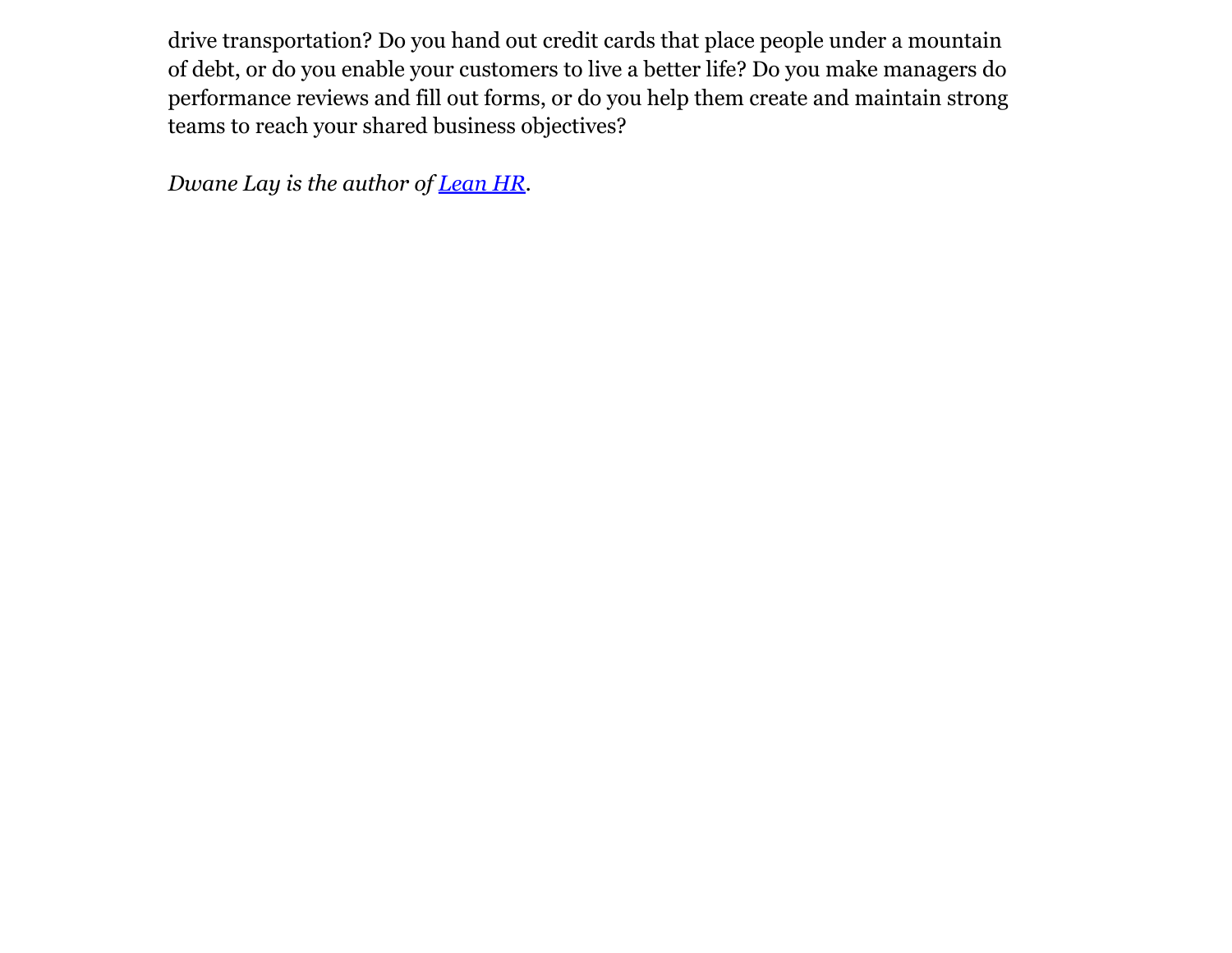## **Seven Ways Our Nonprofit Engages Employees**

My blog is called *aliveHR* because I am passionate about people who are **engaged.** Not 'engaged to be married' (although that's nice too) but*engaged in life*, immersed in one's craft, lost in activities that are somehow greater than oneself, that bring intrinsic joy and gratification when done well. I love to watch people "in the flow," using strengths in service of an activity they love, whether those people are musicians, children, athletes, acrobats, HR professionals or employees.

Of course, as an HR person, I also love observing engagement at work. I work at a nonprofit that serves people with disabilities. The necessary evening and weekend hours are grueling to our staff; the pay is not lucrative and the duties are not highly valued by society. In addition, our counselors work in remote locations with infrequent face-time with supervisors. Recruiting, onboarding, training and supervising in such an environment are challenging activities at best. As you can imagine, having engaged staff is critical to the completion of our mission. While high employee engagement is a strategic competitive advantage at any time, it's especially important during these lean economic times when margins are tighter for most businesses, especially nonprofits. Here are some ways we have approached engagement at our organization:

1. **Select engaged people**. Chances are you won't turn a sullen, bored candidate into a rock star employee. In my interviews, candidates have a number of opportunities to talk about what's important to them. If their faces don't light up at least once during our conversation and truly light up with a real smile, not a fake one—it's unlikely they'll come to work for us. This is not a test of how outgoing or extroverted they are; it's an indication of their passion for life and their chosen vocation.

**2. Encourage connections**. Applicants often comment on our friendly environment; you can feel it when you walk in the door. Although we work hard and some of the issues we handle are life or death, the air is not tense or stressed, but rather friendly and convivial. Because of the potentially isolating nature of our employees' work, we have worked intentionally to build and nurture community, including work teams whose purpose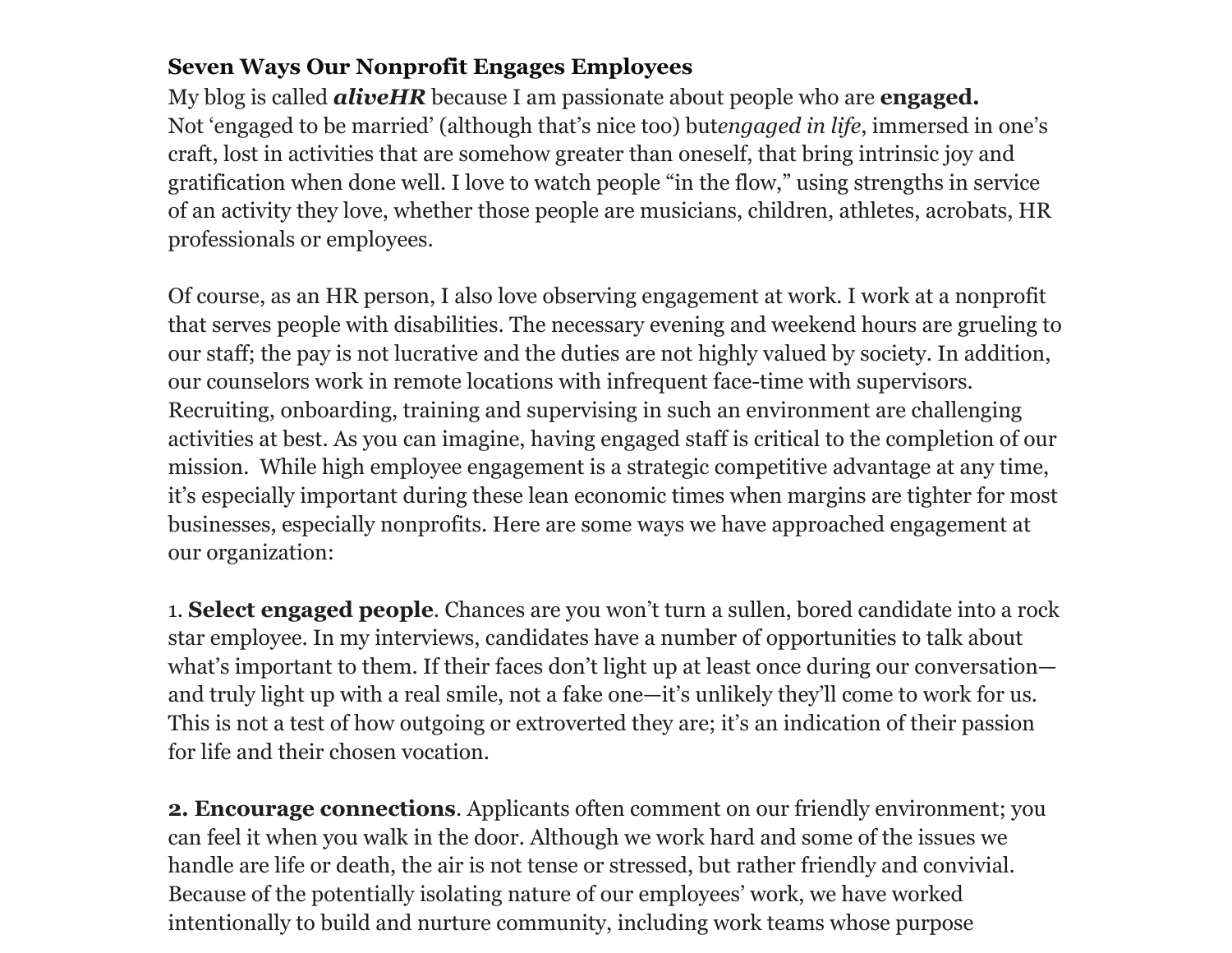expressly includes the emotional and social support to its members.

**3. Meaningful work**. Most people want to know that their 8+/- hours of effort aren't in vain, that their day results in a product or service they can believe in and feel proud of. If you work in social services, as I do, create a compelling vision, and not just any vision, but the *highest vision* of the difference employees make together in the lives of others. Or if your factory makes widgets, help your employees see how the widgets save consumers effort, bring families together, prevents injuries or otherwise enhances lives.

**4. Values.** We use our values to select, orient, train, and evaluate our employees, as well as to help us solve ethical dilemmas and real-life issues. Values, if accurately identified and broadly accepted, can also be a great way to define an identity and provide a common source of pride and meaning in shared work.

**5. Quality.** Our little nonprofit has an excellent reputation locally and regionally; we've even garnered some national attention for some innovative projects. I believe most achievers prefer to work for a high quality organization that does exciting things. This branding makes it easier to attract, engage and retain talent; which in turn helps ensure you'll continue to operate at a high standard of excellence.

**6. Organizational participation.** In addition to teams events, we hold monthly meetings where we gather our employees together, share news and updates, introduce new people and bond over a meal. We have used these meetings to brainstorm about organizational challenges, such as budget cuts or the rising cost of health-care. Twice a year we hold daylong retreats. The Fall retreat is a feel-good event with a motivational speaker; it culminates in some very touching awards to employees who've provided excellent service while exemplifying our our values. At the Spring meeting, our employees help set the next year's short-term goals; every three years, they participate in planning the strategic plan along with other stakeholders.

**7. Use strengths.** "Gary" organized exercise classes out of his passion for health and fitness, "Martin" shoots videos for us because he loves making documentaries, and "Maya"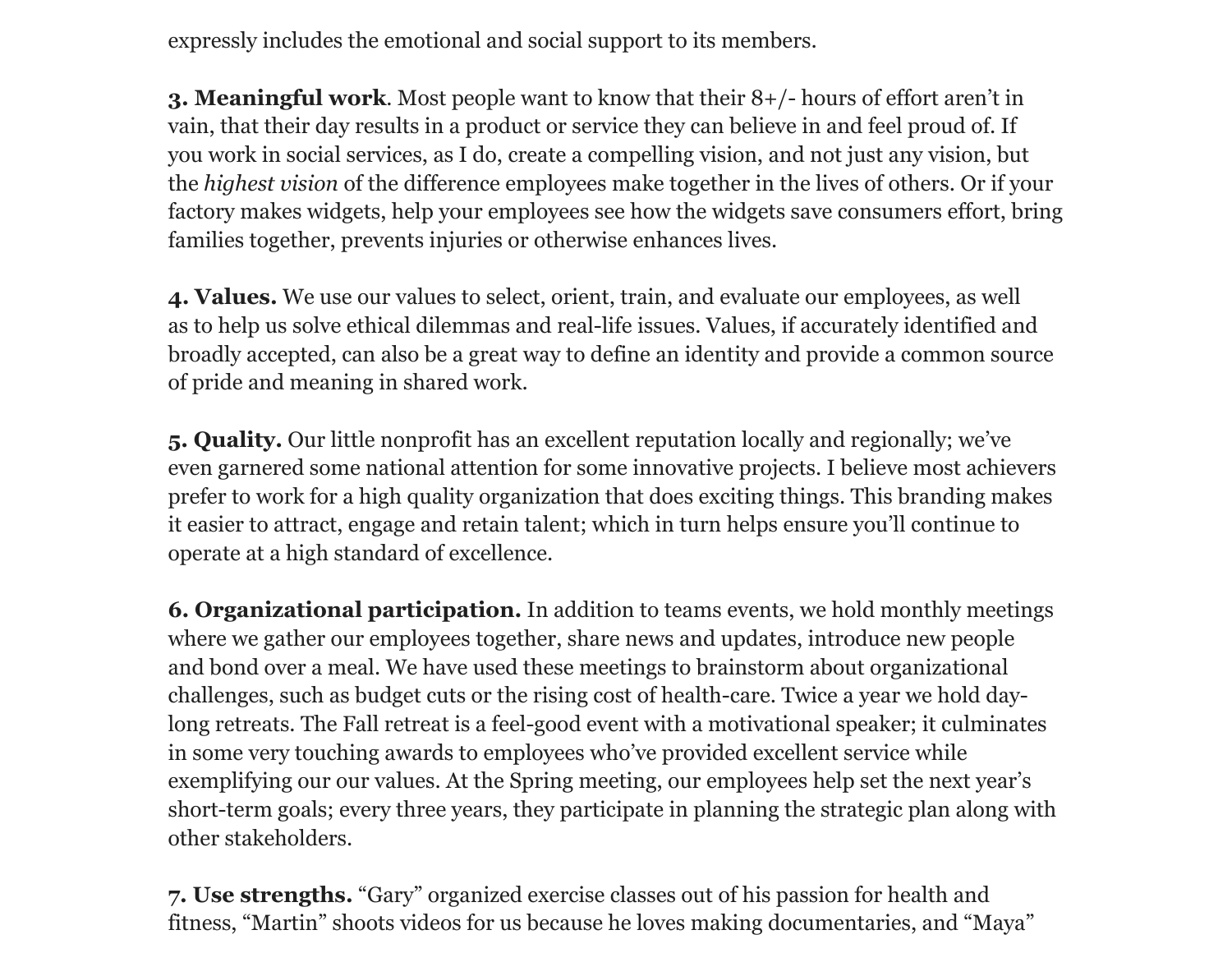facilitates a self-advocacy group because she loves the social aspects. None of these duties are

on job descriptions, but it's a win-win to encourage employees to exercise these gifts at work.

This above list is not exhaustive. It doesn't cover every aspect of engagement, such as setting expectations and giving continuous feedback. But I hope it shows that an organization doesn't have to be big/have a large budget to find creative ways to provide an atmosphere conducive to engagement.

For us, some pay-offs related to employee engagement have been a waiting list of families interested in our services; turnover less than half our industry average over a span of 10+ years; positive licensing reviews; positive customer surveys; staff that routinely promote us in the community; and employees who help us continue our legacy of high quality and innovative services. In addition, I can't prove how much of this can be attributed to employee engagement, but while many of our competitors are contracting, laying people off, freezing positions and salaries, we are actually expanding, building programs, maintaining and adding positions and operating in the black.

*Krista Francis is the author of [aliveHR](http://www.google.com/url?q=http%3A%2F%2Fwww.kamaletalent.com&sa=D&sntz=1&usg=AFQjCNGDiJIRcoB3mtyd3ziNOSOzMxuEEw).*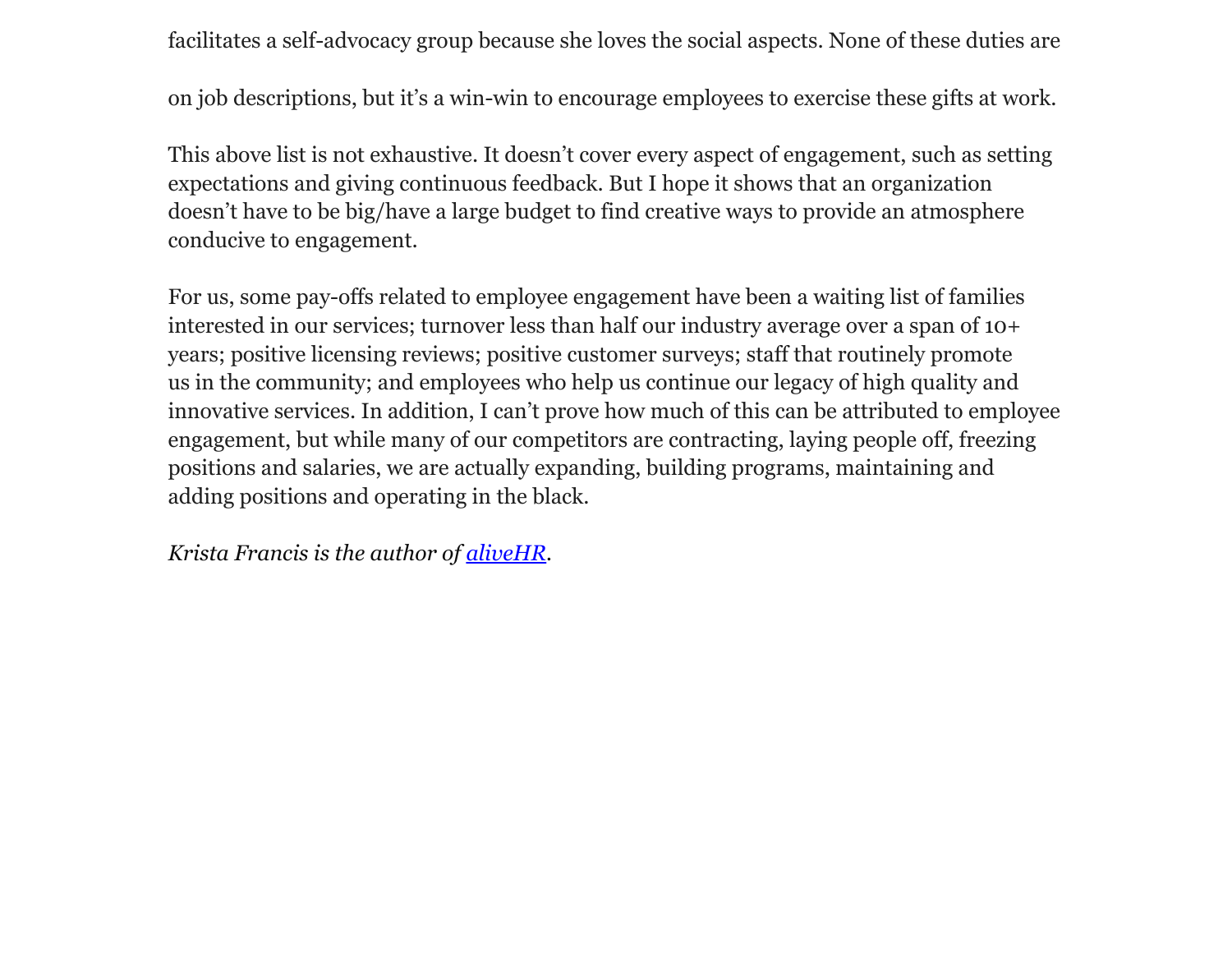#### **Socrates Was On To Something**

Both of my kids are really into the [stretchy](http://www.google.com/url?q=http%3A%2F%2Fwww.nytimes.com%2F2010%2F07%2F01%2Ffashion%2F01silly.html&sa=D&sntz=1&usg=AFQjCNHtSNUk8vA5IaF0PupbDImTutZm2w) bracele[t](http://www.google.com/url?q=http%3A%2F%2Fwww.nytimes.com%2F2010%2F07%2F01%2Ffashion%2F01silly.html&sa=D&sntz=1&usg=AFQjCNHtSNUk8vA5IaF0PupbDImTutZm2w) [craze.](http://www.google.com/url?q=http%3A%2F%2Fwww.nytimes.com%2F2010%2F07%2F01%2Ffashion%2F01silly.html&sa=D&sntz=1&usg=AFQjCNHtSNUk8vA5IaF0PupbDImTutZm2w) On the w[ay](http://www.google.com/url?q=http%3A%2F%2Fwww.nytimes.com%2F2010%2F07%2F01%2Ffashion%2F01silly.html&sa=D&sntz=1&usg=AFQjCNHtSNUk8vA5IaF0PupbDImTutZm2w) [to](http://www.google.com/url?q=http%3A%2F%2Fwww.nytimes.com%2F2010%2F07%2F01%2Ffashion%2F01silly.html&sa=D&sntz=1&usg=AFQjCNHtSNUk8vA5IaF0PupbDImTutZm2w) the grocery store today, my nine year old son remarked that one of his bracelets looked liked Medusa. Feigning ignorance, I said, "Medusa? Who's that?" He replied, "You know, Mom, the mythological character who had snakes on top of her head."

Of course, *I* know who Medusa is, but I wanted to know if my *kid*knew. Later, I realized that this conversation represented a technique honed during my years as a corporate trainer. I think of it as the "low-key testing for understanding." This method isn't a new concept, of course. Greek philosopher [Socrates](http://www.google.com/url?q=http%3A%2F%2Fen.wikipedia.org%2Fwiki%2FSocratic_method%23See_also&sa=D&sntz=1&usg=AFQjCNEqtlFdRh2jY16BB9XlRk6V6IwCBw) is credited with creating a method to help people form their own conclusions by asking questions. As a more contemporary example, [Dave](http://www.google.com/url?q=http%3A%2F%2Fwww.alcenter.com%2Fdave.php&sa=D&sntz=1&usg=AFQjCNGWizI4oRiR8hX0KfWsvnPA74CN0w) Mei[er,](http://www.google.com/url?q=http%3A%2F%2Fwww.alcenter.com%2Fdave.php&sa=D&sntz=1&usg=AFQjCNGWizI4oRiR8hX0KfWsvnPA74CN0w) founder of [The](http://www.google.com/url?q=http%3A%2F%2Fwww.alcenter.com%2F&sa=D&sntz=1&usg=AFQjCNHvEE_szu-0z9hlldAZBB8MMBcSCQ) Ce[n](http://www.google.com/url?q=http%3A%2F%2Fwww.alcenter.com%2F&sa=D&sntz=1&usg=AFQjCNHvEE_szu-0z9hlldAZBB8MMBcSCQ)ter [for](http://www.google.com/url?q=http%3A%2F%2Fwww.alcenter.com%2F&sa=D&sntz=1&usg=AFQjCNHvEE_szu-0z9hlldAZBB8MMBcSCQ) Accele[rated](http://www.google.com/url?q=http%3A%2F%2Fwww.alcenter.com%2F&sa=D&sntz=1&usg=AFQjCNHvEE_szu-0z9hlldAZBB8MMBcSCQ) L[earning,](http://www.google.com/url?q=http%3A%2F%2Fwww.alcenter.com%2F&sa=D&sntz=1&usg=AFQjCNHvEE_szu-0z9hlldAZBB8MMBcSCQ) says "never do f[o](http://www.google.com/url?q=http%3A%2F%2Fwww.alcenter.com%2F&sa=D&sntz=1&usg=AFQjCNHvEE_szu-0z9hlldAZBB8MMBcSCQ)r the [learn](http://www.google.com/url?q=http%3A%2F%2Fwww.alcenter.com%2F&sa=D&sntz=1&usg=AFQjCNHvEE_szu-0z9hlldAZBB8MMBcSCQ)ers what they can do for themselves". His point is that people know a lot more than we give them credit for. Given the right tools and encouragement, people can usually figure things out for themselves. Leaders can use this approach too. The primary objective of leadership is to bring out the best in one's contributors. When a contributor has a procedural question or is facing a dilemma the "test for knowledge" technique is an excellent way to demonstrate a collaborative leadership approach. Leaders don't develop others by being the "sage on the stage"; they help their contributors figure it out for themselves.

Back in my supervisory days, whenever my direct reports had a question about how to do something, I'd draw on this "test for knowledge" approach. Instead of immediately launching into an explanation, I'd start by "testing" for what they already know with a question like, "What have you already tried to solve this problem?" or "Tell me which parts you're clear about and which parts need clarification." Doing this accomplishes two things. It: a) Saves time by avoiding a rehash of something the contributor already knows and b) Models open-ended questioning, which the contributor can in turn use with their colleagues.

After discussing the answers to the low-key understanding test, I would then follow up to help the contributor think through their options and uncover answers. Some of my favorites inquiries: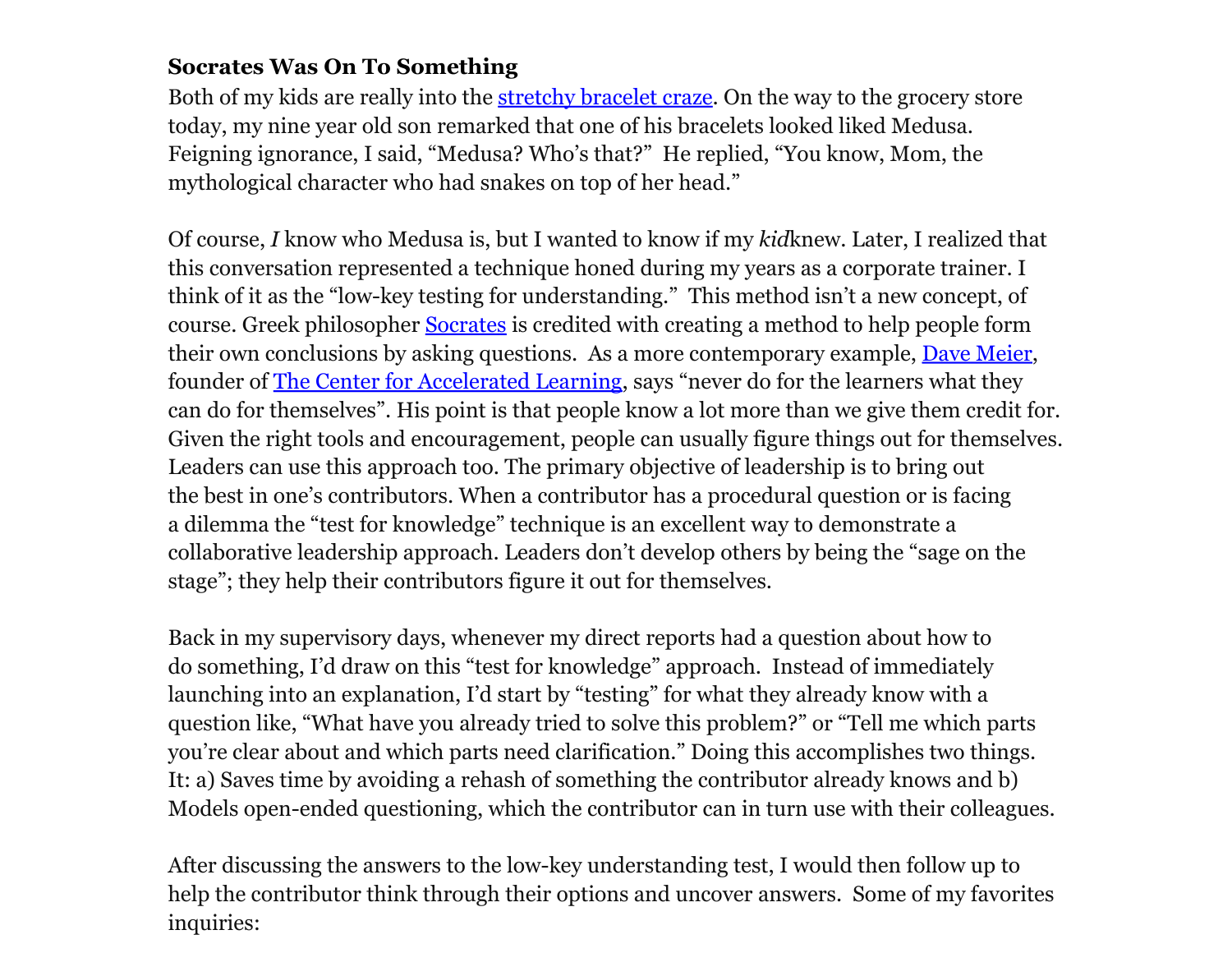Do you know where to find the answer on the company intranet? Let's go take a look and find it together.

- What part of the process is unclear to you?
- What are the pros and cons of this situation?
- If you decide on taking this action, what's the worst thing that can happen?
- What's your gut telling you?
- How can I support you in this decision?

Some say a leader's job is to remove the barriers to their contributors' performance. While this is true, a leader must resist the temptation to jump in to "fix" problem so that people can quickly move on with their day. By taking a few extra minutes to fully explore a contributor's knowledge base, a leader will actually save time in the long run. Beyond time-saving benefits, employee engagement will get a boost too. Contributors who are involved in solving their own problems gain confidence, which leads to future positive contribution.

Whenever you're tempted to take the short cut, remember this: *it's not what you know, it's what they learn*. Do Socrates proud and use the low-key test for understanding.

*Jennifer V. Miller is the author of [The](http://www.google.com/url?q=http%3A%2F%2Fpeople-equation.com&sa=D&sntz=1&usg=AFQjCNGGWn_M4u4XiOGvRtQ9sjmGR9pjMA) Pe[op](http://www.google.com/url?q=http%3A%2F%2Fpeople-equation.com&sa=D&sntz=1&usg=AFQjCNGGWn_M4u4XiOGvRtQ9sjmGR9pjMA)le [Equ](http://www.google.com/url?q=http%3A%2F%2Fpeople-equation.com&sa=D&sntz=1&usg=AFQjCNGGWn_M4u4XiOGvRtQ9sjmGR9pjMA)ation.*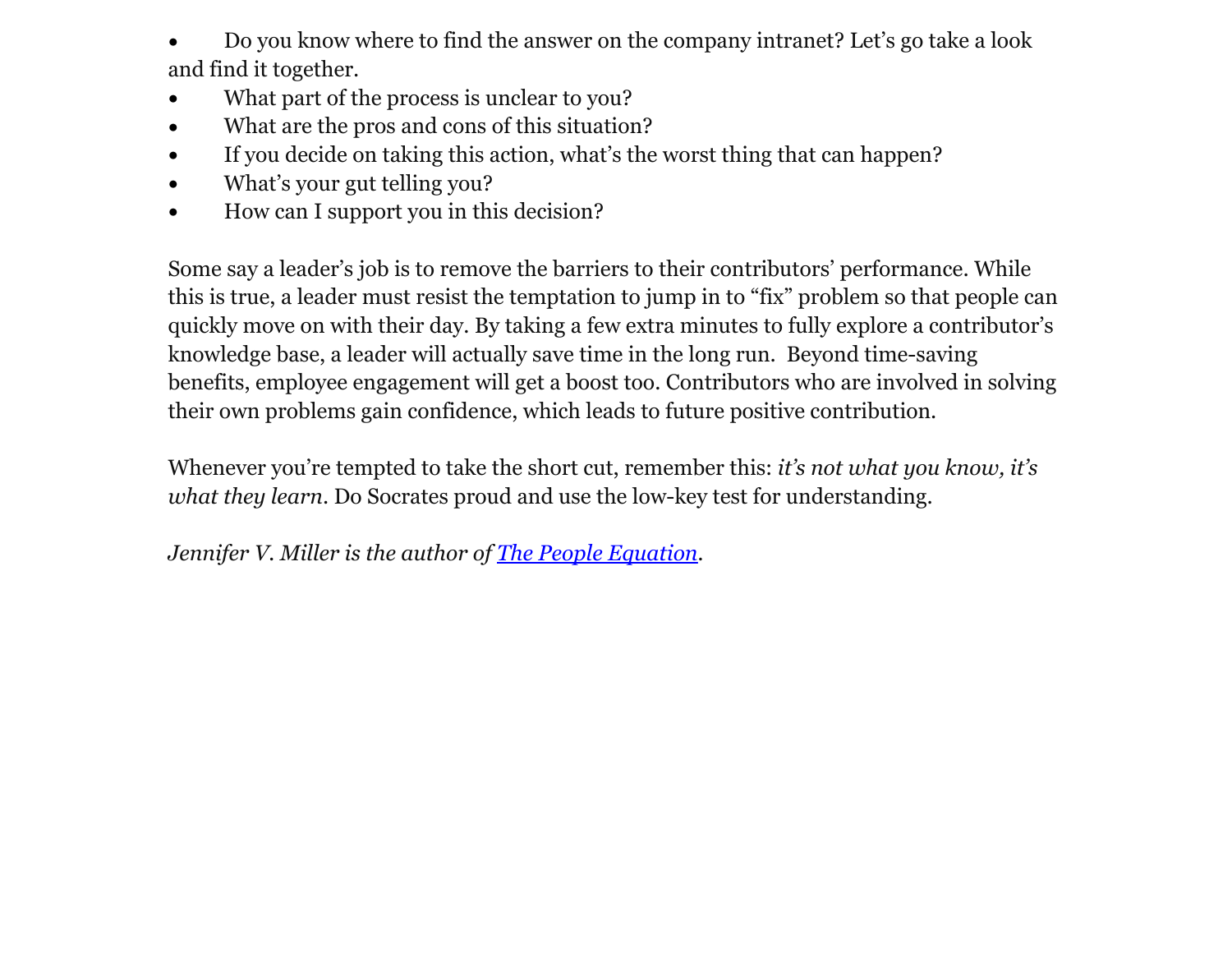#### **Beyond Your Expectations: What Engages Your Employees?**

The race is on to find qualified, quality employees and to engage them.

A recent article in ROI Central Minnesota, a business and economics magazine published by the St. Cloud Times, reports that, on average, replacing an employee costs 30% of the individual's salary considering use of overtime, temporary workers, loss of productivity and loss of knowledge. The author, Dawn Peake, continues by saying, "compensation has fallen on the list of what drives workers to a company, so now many promote their culture and ability to provide meaningful work." The article highlights some unique perks being offered locally that include chef prepared meals, coffee clubs, vacations at executive cabins, better than average recruitment incentives, and employer paid premiums and deductibles. Reading this, I felt a bit hand-tied; these options are not permissible in a tax-payer funded organization. How are we ever going to compete?

Nevertheless, I continued reading and felt my tension release with Ms. Peake's statement that "there is no one size fits all approach. Companies need to determine what motivates and satisfies their particular group of employees." Ok, that we can do and that we must do. It is not about being everything to everyone, it is not about the cool idea of the month. It involves benchmarking as a guide but not as *the* answer. If we are always looking to see what others are doing so we can do the same, we are committing ourselves to be the eternal follower and never the leader (can you see the light bulb turn on?!).

So let's get back to basics. People valuing certain things will not be drawn to a tax payer funded organization There are people who would not consider working anyplace else. These are the keepers and they are our market. This is our world. The task: capture the [physical](http://www.google.com/url?q=http%3A%2F%2Fcompforce.typepad.com%2Fcompensation_force%2F2007%2F07%2Fwork-environmen.html&sa=D&sntz=1&usg=AFQjCNHKqEihet9CXkHaUGWdRp6IW74kWw) [and](http://www.google.com/url?q=http%3A%2F%2Fcompforce.typepad.com%2Fcompensation_force%2F2007%2F07%2Fwork-environmen.html&sa=D&sntz=1&usg=AFQjCNHKqEihet9CXkHaUGWdRp6IW74kWw) ps[yc](http://www.google.com/url?q=http%3A%2F%2Fcompforce.typepad.com%2Fcompensation_force%2F2007%2F07%2Fwork-environmen.html&sa=D&sntz=1&usg=AFQjCNHKqEihet9CXkHaUGWdRp6IW74kWw)hic [and](http://www.google.com/url?q=http%3A%2F%2Fcompforce.typepad.com%2Fcompensation_force%2F2007%2F07%2Fwork-environmen.html&sa=D&sntz=1&usg=AFQjCNHKqEihet9CXkHaUGWdRp6IW74kWw) [qualitative](http://www.google.com/url?q=http%3A%2F%2Fcompforce.typepad.com%2Fcompensation_force%2F2007%2F07%2Fwork-environmen.html&sa=D&sntz=1&usg=AFQjCNHKqEihet9CXkHaUGWdRp6IW74kWw) "whys" of the work environment. Keep in mind that it does not need to be flashy, it need only be real. It needs to answer the questions, "what are we about?" and "why do people want to work for us?" Ah, here is the [internal](http://www.google.com/url?q=http%3A%2F%2Fwww.lisarosendahl.com%2Fjournal%2Fgolden-nuggets-from-the-strip.html&sa=D&sntz=1&usg=AFQjCNEuPjaGMT8ZfzMzCuknRtUBKDZIOA) brandi[ng](http://www.google.com/url?q=http%3A%2F%2Fwww.lisarosendahl.com%2Fjournal%2Fgolden-nuggets-from-the-strip.html&sa=D&sntz=1&usg=AFQjCNEuPjaGMT8ZfzMzCuknRtUBKDZIOA) [piece](http://www.google.com/url?q=http%3A%2F%2Fwww.lisarosendahl.com%2Fjournal%2Fgolden-nuggets-from-the-strip.html&sa=D&sntz=1&usg=AFQjCNEuPjaGMT8ZfzMzCuknRtUBKDZIOA) again! How are the answers already reflected in the things that your organization does or how can they be? Basically, enhance what is in alignment and not so gently realign what is not.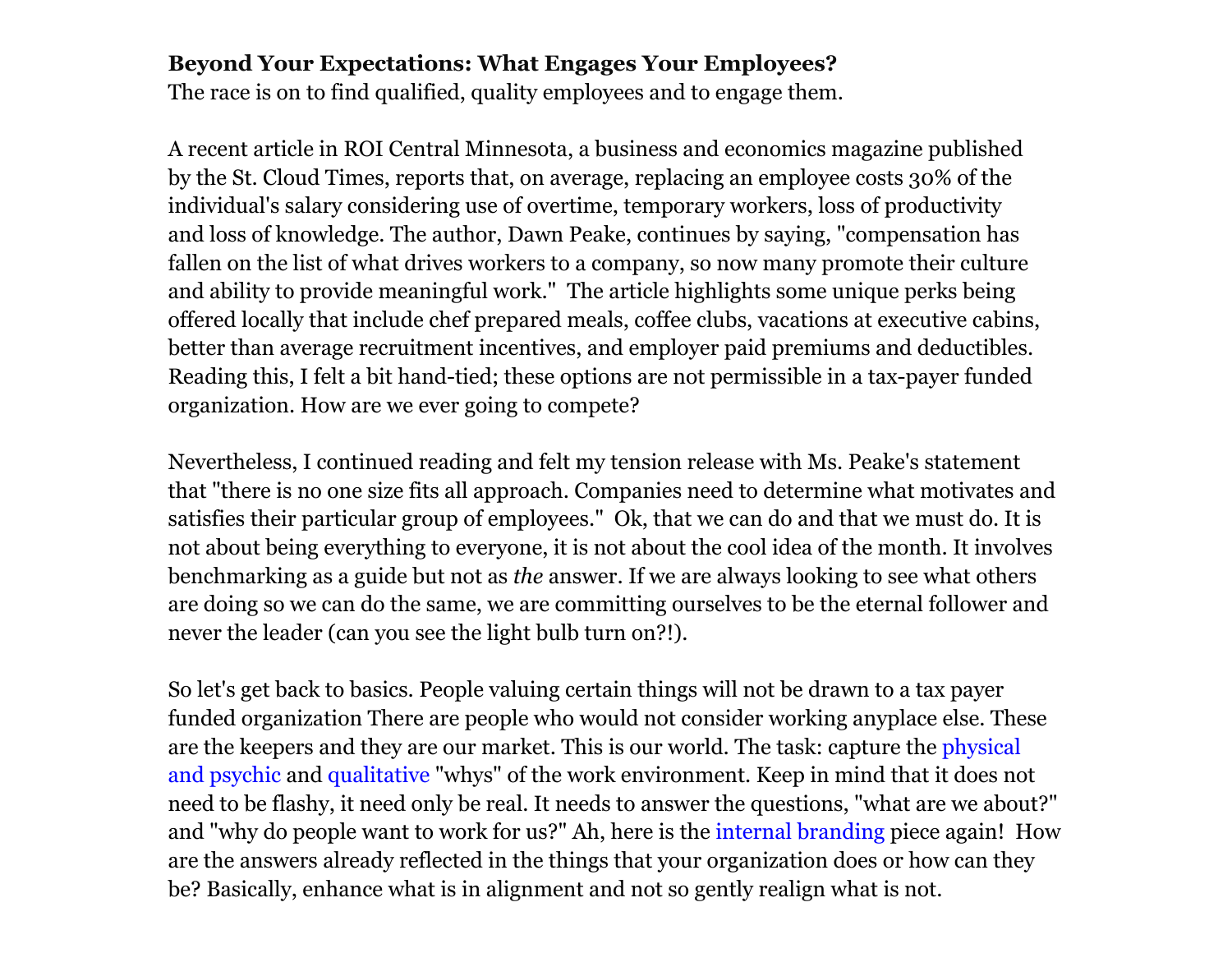This is not a one person, sitting at their desk, in the quiet of their own mind kind of thing to do. It is the work of employees across the organization. It is a creative, messy, iterative, colorful sticky note, fruity markers, brainstorming, no idea is a bad one kind of a process. It is a necessary, can't proceed without addressing, discussing, creating and identifying type of task.

*Lisa Rosendahl is the author of [Simply](http://www.google.com/url?q=http%3A%2F%2Flisarosendahl.com&sa=D&sntz=1&usg=AFQjCNGTf63jPZCZF2dxn3O03YD5I-FmaA) Lisa.*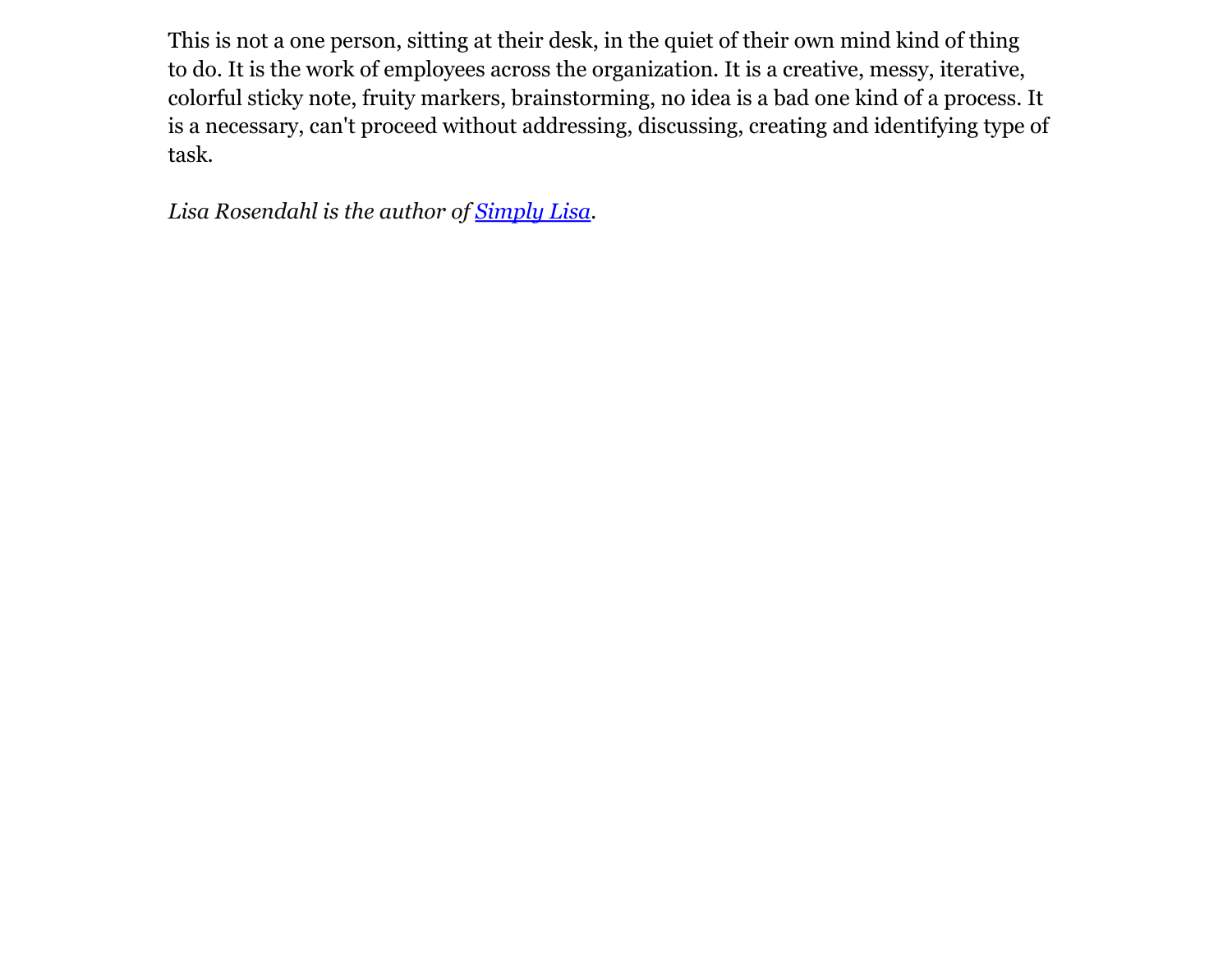## **Create a Work Environment That Encourages Employee Engagement**

Today may be my day to annoy some of my readers because my views about employee engagement are quite like my [views](http://www.google.com/url?q=http%3A%2F%2Fhumanresources.about.com%2Fb%2F2009%2F04%2F30%2Femployee_satisfaction.htm%23gB3&sa=D&sntz=1&usg=AFQjCNFPwiPs4c2mKcyDokL0_-OWGSMiEA) abo[ut](http://www.google.com/url?q=http%3A%2F%2Fhumanresources.about.com%2Fb%2F2009%2F04%2F30%2Femployee_satisfaction.htm%23gB3&sa=D&sntz=1&usg=AFQjCNFPwiPs4c2mKcyDokL0_-OWGSMiEA) [emplo](http://www.google.com/url?q=http%3A%2F%2Fhumanresources.about.com%2Fb%2F2009%2F04%2F30%2Femployee_satisfaction.htm%23gB3&sa=D&sntz=1&usg=AFQjCNFPwiPs4c2mKcyDokL0_-OWGSMiEA)yee s[atisfaction](http://www.google.com/url?q=http%3A%2F%2Fhumanresources.about.com%2Fb%2F2009%2F04%2F30%2Femployee_satisfaction.htm%23gB3&sa=D&sntz=1&usg=AFQjCNFPwiPs4c2mKcyDokL0_-OWGSMiEA) - that it i[s](http://www.google.com/url?q=http%3A%2F%2Fhumanresources.about.com%2Fb%2F2009%2F04%2F30%2Femployee_satisfaction.htm%23gB3&sa=D&sntz=1&usg=AFQjCNFPwiPs4c2mKcyDokL0_-OWGSMiEA) [largely](http://www.google.com/url?q=http%3A%2F%2Fhumanresources.about.com%2Fb%2F2009%2F04%2F30%2Femployee_satisfaction.htm%23gB3&sa=D&sntz=1&usg=AFQjCNFPwiPs4c2mKcyDokL0_-OWGSMiEA) something that the employee must find within themselves. But, employers have a massive responsibility to provide a work environment in which employees decide to be satisfied and engaged.

An employee starts a new job filled with excitement, commitment, anticipation, and even, joy. Depending on the employee and the job, they also experience some trepidation over the possibility of failure. They are concerned about whether they will be liked and accepted by their team mates. They hope that their new boss will be a [mentor](http://www.google.com/url?q=http%3A%2F%2Fhumanresources.about.com%2Fb%2F2011%2F01%2F08%2Fgot-a-mentor.htm&sa=D&sntz=1&usg=AFQjCNFHqpxs5Mb6jSrwwEpX721hD9lm9Q) and friend.

If you ever attended a brand new school when you were a youngster, you've experienced the same set of feelings. And, the level of engagement that the new employee will experience in your organization is created and integrated, often within days of the new employee starting his or her new job. Once formed, the employee's engagement level won't change unless something in the work environment changes - or the employee is willing to change him or herself - not often.

Just as I do not believe that organizations can create [employee](http://www.google.com/url?q=http%3A%2F%2Fhumanresources.about.com%2Fod%2Fmanagementandleadership%2Ftp%2Fempowerment.htm&sa=D&sntz=1&usg=AFQjCNHzI8fetYweeg5kXezjrJoWdpDGtg) empowe[rm](http://www.google.com/url?q=http%3A%2F%2Fhumanresources.about.com%2Fod%2Fmanagementandleadership%2Ftp%2Fempowerment.htm&sa=D&sntz=1&usg=AFQjCNHzI8fetYweeg5kXezjrJoWdpDGtg)ent, [employe](http://www.google.com/url?q=http%3A%2F%2Fhumanresources.about.com%2Fod%2Fmanagementandleadership%2Ftp%2Fempowerment.htm&sa=D&sntz=1&usg=AFQjCNHzI8fetYweeg5kXezjrJoWdpDGtg)[e](http://www.google.com/url?q=http%3A%2F%2Fhumanresources.about.com%2Fod%2Fmotivationsucces3%2Ftp%2Fmotivating-employees.htm&sa=D&sntz=1&usg=AFQjCNFiUDNhdRT0SUblQw6GVylab5yoQg) [motivation,](http://www.google.com/url?q=http%3A%2F%2Fhumanresources.about.com%2Fod%2Fmotivationsucces3%2Ftp%2Fmotivating-employees.htm&sa=D&sntz=1&usg=AFQjCNFiUDNhdRT0SUblQw6GVylab5yoQg) or [employee](http://www.google.com/url?q=http%3A%2F%2Fhumanresources.about.com%2Fod%2Femployeesurvey1%2Fg%2Femployee_satisfy.htm&sa=D&sntz=1&usg=AFQjCNHfOzLH7kDEUDWftvqtCnee1DAjXg) satisfacti[o](http://www.google.com/url?q=http%3A%2F%2Fhumanresources.about.com%2Fod%2Femployeesurvey1%2Fg%2Femployee_satisfy.htm&sa=D&sntz=1&usg=AFQjCNHfOzLH7kDEUDWftvqtCnee1DAjXg)n, [employee](http://www.google.com/url?q=http%3A%2F%2Fhumanresources.about.com%2Fod%2Femployeesurvey1%2Fg%2Femployee_satisfy.htm&sa=D&sntz=1&usg=AFQjCNHfOzLH7kDEUDWftvqtCnee1DAjXg) engagement is up to your adult employees who make decisions and choices about how involved they want to be at work. What is the employer's responsibility, however, is to create an environment that is conducive to employees making the choices that are good for your business. And, engaged employees are good for your business.

## *What Work Environment Engages Employees?*

So, what kind of an environment does it take to create engaged employees? Employee engagement takes effective managers who are committed to:

• measuring employee performance and holding employees accountable,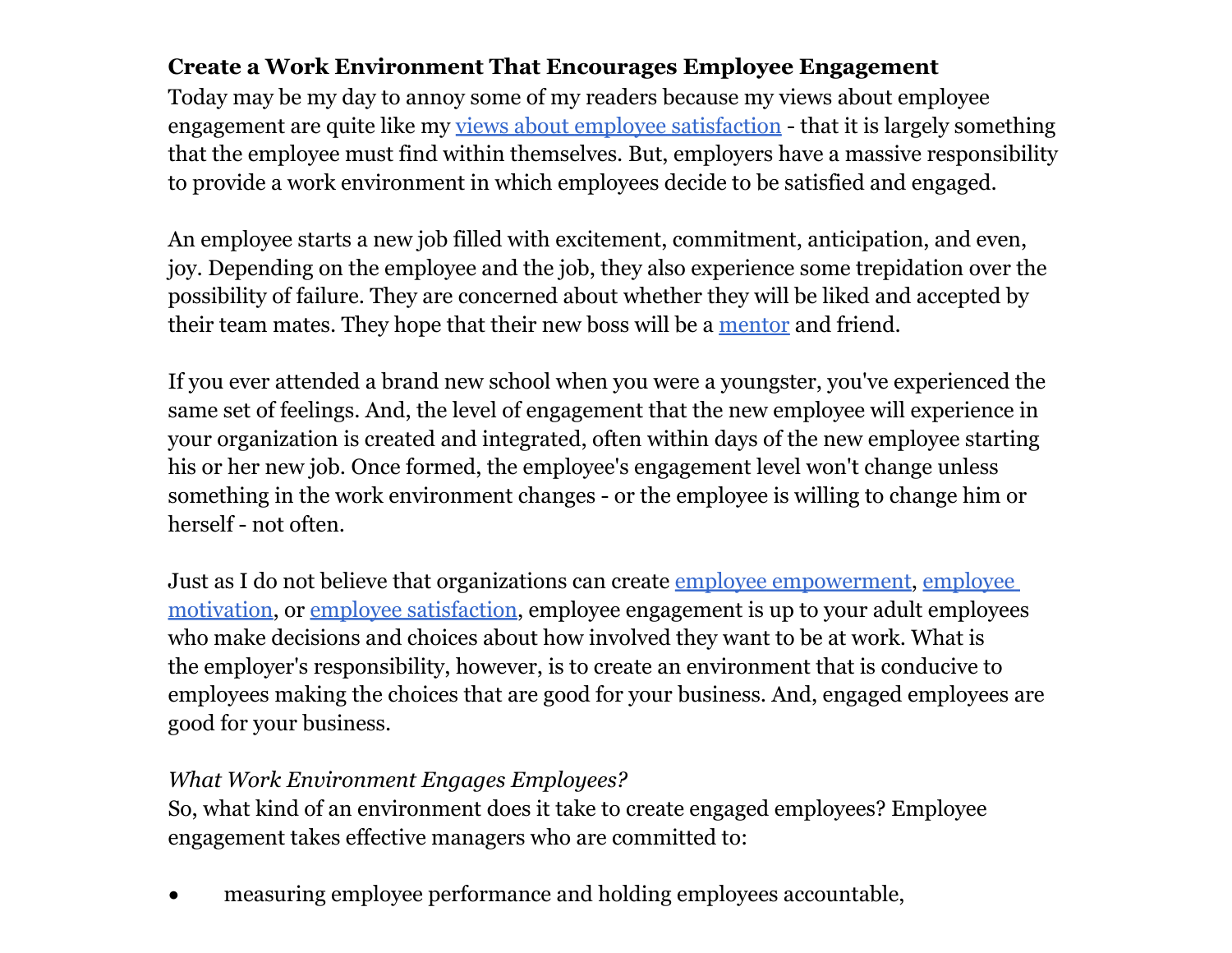providing the communication necessary to align each employee's actions with the organization's overall business goals,

• pursuing the employee development necessary to ensure success, and

making a commitment to keeping employees engaged over the long haul because they fundamentally believe and understand that no other strategy will produce as much success for both the business and the employees.

*Susan Heathfield is [About](http://www.google.com/url?q=http%3A%2F%2Fhumanresources.about.com%2F&sa=D&sntz=1&usg=AFQjCNFE9V9LMAcfjh0Of6QhDidTmq3lRQ).com'[s](http://www.google.com/url?q=http%3A%2F%2Fhumanresources.about.com%2F&sa=D&sntz=1&usg=AFQjCNFE9V9LMAcfjh0Of6QhDidTmq3lRQ) [HR](http://www.google.com/url?q=http%3A%2F%2Fhumanresources.about.com%2F&sa=D&sntz=1&usg=AFQjCNFE9V9LMAcfjh0Of6QhDidTmq3lRQ) Guid[e](http://www.google.com/url?q=http%3A%2F%2Fhumanresources.about.com%2F&sa=D&sntz=1&usg=AFQjCNFE9V9LMAcfjh0Of6QhDidTmq3lRQ)*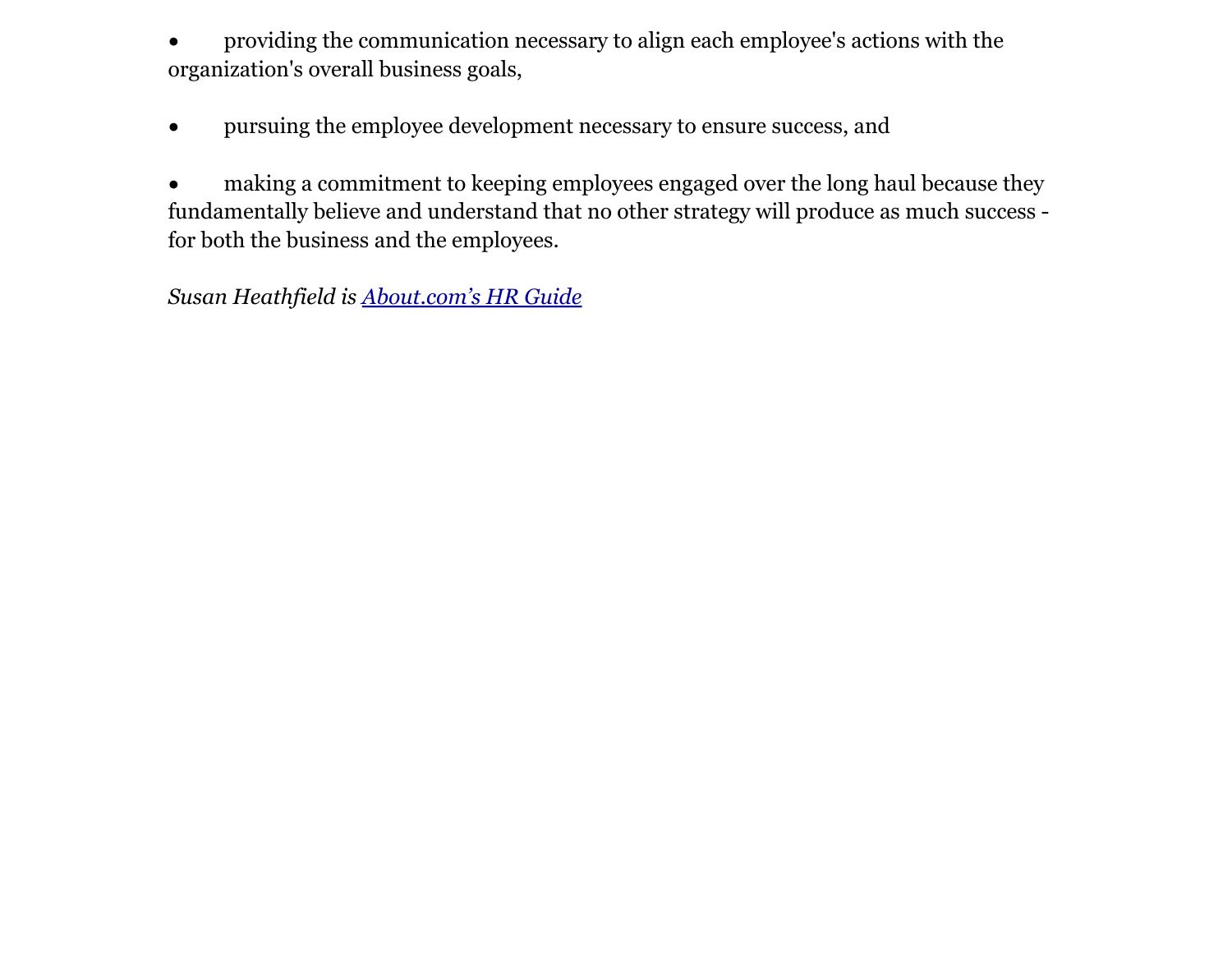## **Business Advice from the Queen of Soul**

Oh how we folks in HR love to talk about engagement. Not the Royal Engagement of Will and Kate, but rather *Employee Engagement* (*EE* – with two capital Es, underscored AND in italics). We read about it, we devise plans and strategies to increase it. We fret over the percent of our employees who are either actively engaged, disengaged, or (horrors) actively disengaged. Thankfully, many HR pros have now come to the realization that, contrary to our long-standing inflated sense of worth, we cannot motivate people – let alone motivate them to 'be engaged.'

There are as many definitions of *EE* as there are people thinking about it. The phrase and concept first came to the forefront in 1990 when William Kahn of Boston University published "*Psychological Conditions of Personal Engagement and Disengagement at Work*," in which he worked to determine to what extent individuals used varying degrees of their selves (physically/behaviorally, cognitively and emotionally) in work role performance. Over the years, ideas came and went – terms such as satisfaction, motivation and culture were often used interchangeably. Companies conducted climate surveys, opinion surveys and engagement surveys of their employees. Consultants and survey companies hauled in boatloads of money.

Ultimately, in 2006, the Conference Board took a stab at clarifying and came to define **EE** as*"a heightened emotional connection that an employee feels for his or her organization, that influences him or her to exert greater discretionary effort to his or her work."*

So what if you don't believe in surveying people to determine their emotional connection to your company? Or, more importantly, what if you don't have thousands of dollars to invest? What are some simple things that you can do to create an environment where, when all is said and done, your employees will give a crap?

In this case, I suggest taking a lesson from the songbook of Aretha Franklin. The Queen of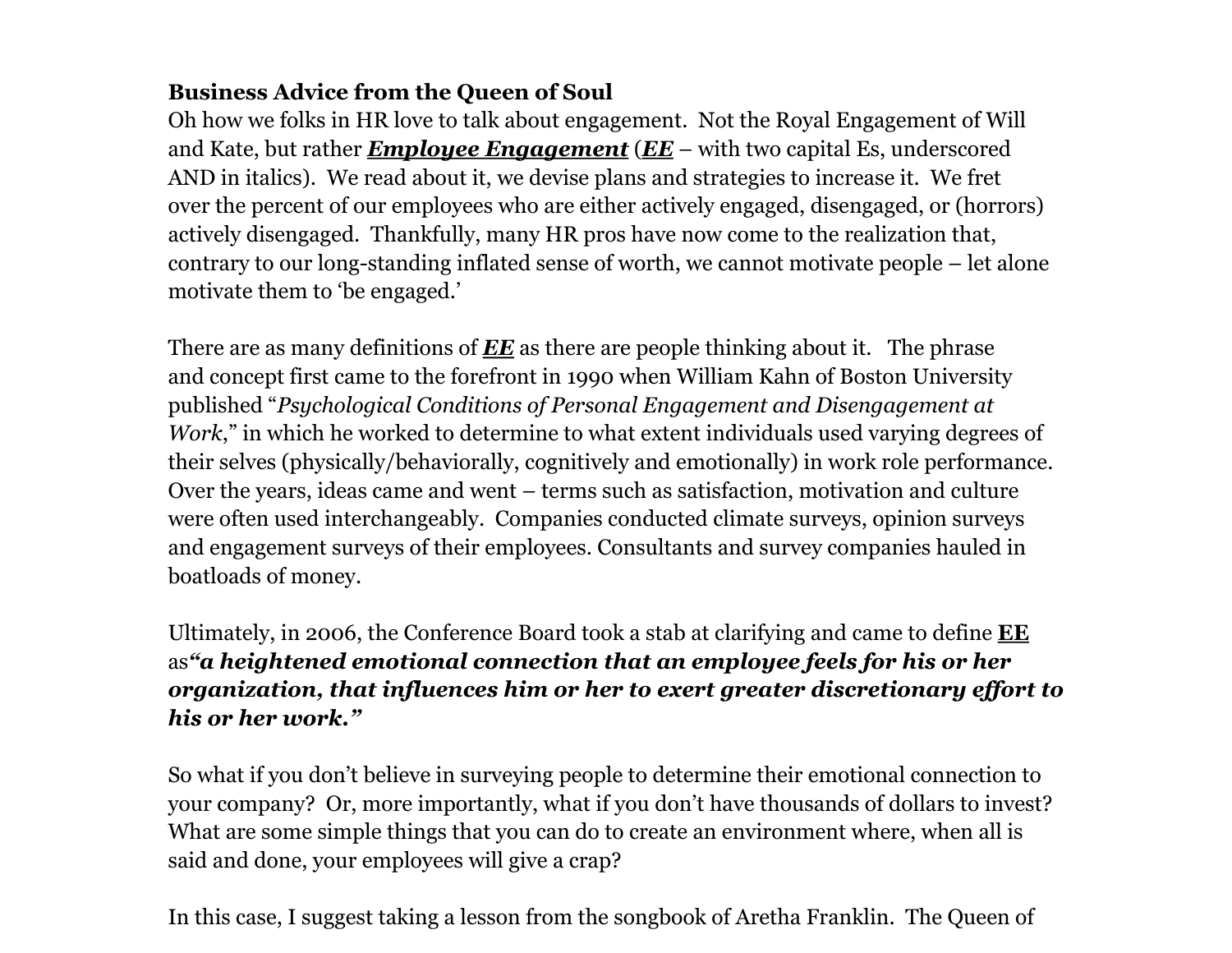Soul, American icon and treasure, has done a lot more than inspire us with her musical legacy. I believe she's given us the KEY to fostering engagement in the workplace -- **[R](http://www.youtube.com/watch?v=6FOUqQt3Kg0)-[E-S-P-E-C-T](http://www.youtube.com/watch?v=6FOUqQt3Kg0)**

## **Step 1: Show Respect**

- Respect others by showing consideration for different ideas, viewpoints, philosophies, beliefs and personality-types. Respect people regardless of their religion, age, physical ability… well, you get it.
- Respect your employees by paying an appropriate wage for the work performed for your organization and by providing adequate and basic benefits.
- Respect the abilities of your employees after all, you DID hire them for their abilities.
- Respect the fact that your employees are adults. They were adult enough to find and accept a job with your company and you thought they could make a good decision then, right? Respect their intelligence and don't impose policies that appear straight out of a Dickensian workhouse.

## **Step 2: Gain Respect**

- Spend time with people and get to know them as individuals.
- Listen. I mean REALLY listen.
- Ask for their opinions.
- Communicate and share information. And it's OK if you don't know all the answers.
- Be honest.

## **Step 3: Maintain Respect**

- Be consistent in your actions. Follow through when you say you will and handle problems and issues without dragging your feet.
- Be positive and find ways to focus on the good in situations. Being honest (see above) doesn't mean sugar-coating or being a Pollyanna. Just remember that most people would rather follow a leader with a positive can-do attitude than tag along after Debbie Downer.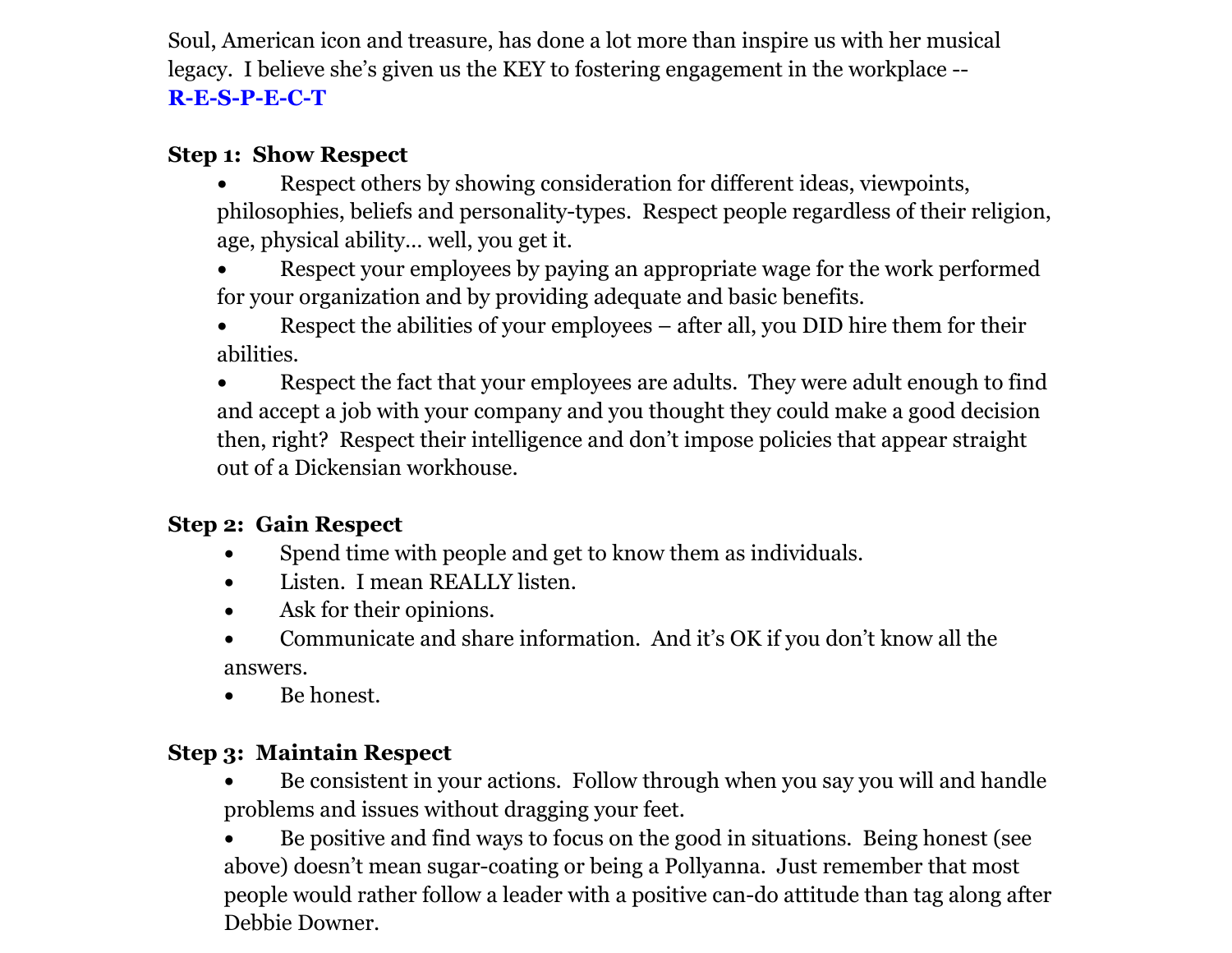Do the right thing – even when it's a tough thing.

As she sings, Aretha suggests that the listener "find out what it means to me" – in other words – find out what respect means to the person wanting it. Take the pulse of your workplace, observe and reflect. Seriously ask yourself if you are showing, gaining and maintaining respect. Before anything else occurs – THAT must be in place. I think you'll find that if you start with the right foundation, you can create the environment where your employees WILL have a heightened emotional connection.

Would the Queen of Soul put up with some of the typical nonsense that goes on in organizations? My guess is no. Rather she would tell you to **['Think'](http://www.youtube.com/watch?v=wc0bmBRyxK4)** about [i](http://www.youtube.com/watch?v=wc0bmBRyxK4)t, go take care of business (TCB) and not let her add you to the **['Chain](http://www.youtube.com/watch?v=StScwYJiImQ&feature=related) of Fo[ols.](http://www.youtube.com/watch?v=StScwYJiImQ&feature=related)'**

*Robin Schooling is the author of [HR](http://www.google.com/url?q=http%3A%2F%2Fhrschoolhouse.wordpress.com&sa=D&sntz=1&usg=AFQjCNF13hOhO5BTtFuQD9zRkGWZfeYwfg) Sc[hoolhouse.](http://www.google.com/url?q=http%3A%2F%2Fhrschoolhouse.wordpress.com&sa=D&sntz=1&usg=AFQjCNF13hOhO5BTtFuQD9zRkGWZfeYwfg)*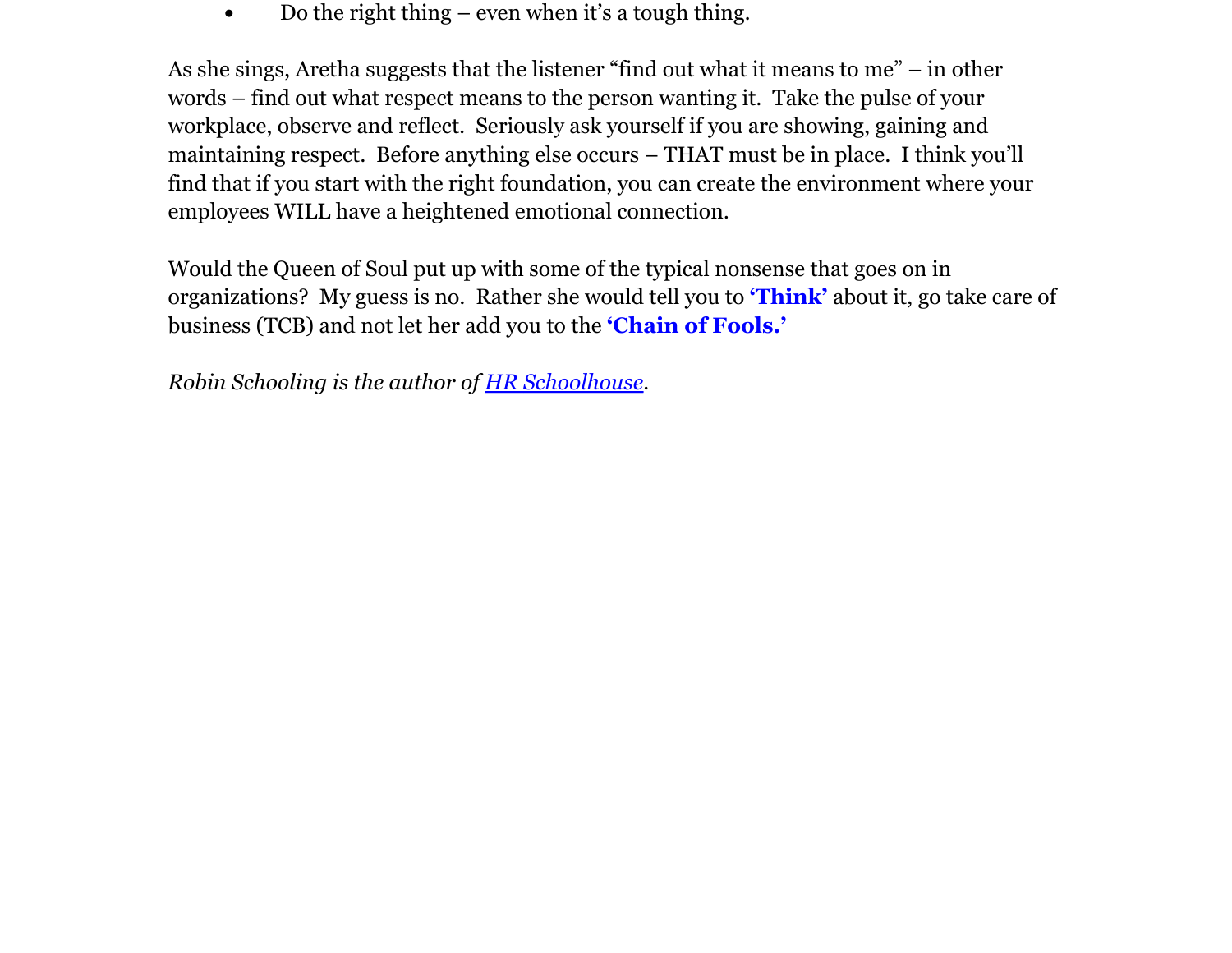## **Accidents Can Happen**

I have the green light as I approach the intersection. I'm on my bike at 7th and Pine and I'm preparing to turn left. Luckily, for me and for the jogger who jumped out in front of me that morning I was paying attention. While I came to a dead stop, the jogger keeps on running. As this occurs, I say kindly, "I had the green light." Her response was, "I was there first."

"I was there first." Really?

I had to laugh. But after my first reaction of laughter was over, the second reaction occurred: what stupidity. Would this jogger have thought the same thing about a car? I then imagined this woman in court trying to explain to a judge how the accident with the car was not her fault because she "got to the intersection first."

My third reaction was what a skewed vision of the rules of the road and how could anyone believe this is the way to approach an intersection.

My fourth and final reaction was I want to share this story with my fellow employees. The reason is this reminded me that just recently a staff member asked me, "What do I do if I need to call for an ambulance?" And the reason this employee asked me is because they had asked a couple of other people and received answers that just didn't add up.

My company does not have an internal blog. But a couple of months ago, I added another type of correspondence that I send to staff that is written in a blog-type style. It's not crude or nonchalant. But it's in a more informal style and I use it to communicate policy reminders.

For the last article I wrote to staff, I told the same story about the jogger. I relayed how the incident occurred and how this made me wonder: we all know what to do in an emergency at home or driving; but what about work? Instead of restating all of the details of our safety policy, I mentioned the two most important things in three sentences: (1) what to do if you hurt yourself at work; and (2) what to do if you need to call an ambulance.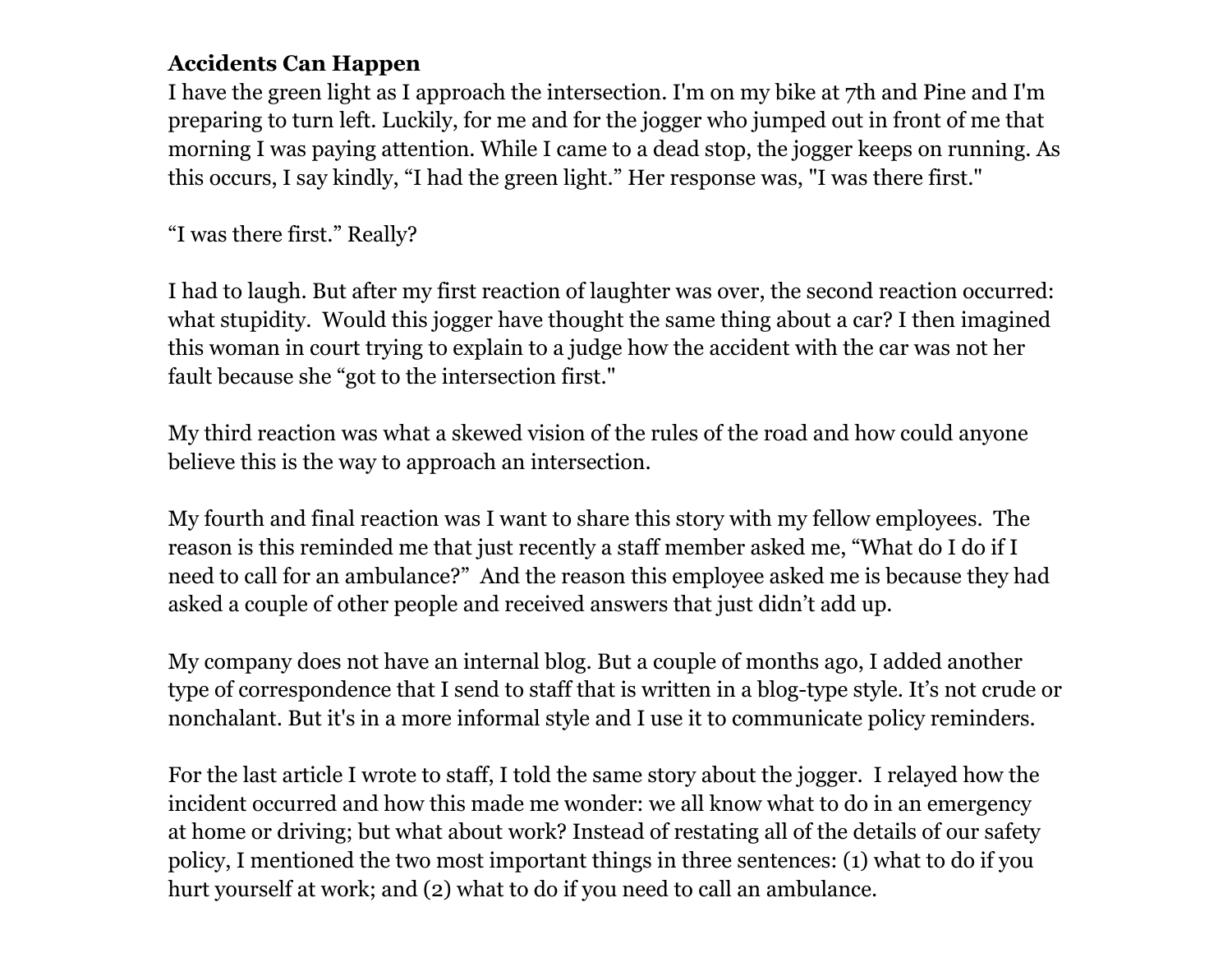Considering the comments and further dialogue these articles created, I believe that writing this way speaks to people on a more personal level and not just as employees. You can repeat policy until you are blue in the face. But chances are it will be considered HR-Speak and not something important enough to resonate with them.

When writing policy reminders in a blog style, I follow three simple guidelines:

(1) Tell a story [a true one] (2) Don't be afraid to show sincere emotion [e.g. honestly I would hate to see anyone get hurt] (3) Keep it short.

The first time I did this type of correspondence, it happened by accident. I needed a method to promote one of our new initiatives but wanted to go beyond just the normal promotion/ reminder email. When I had the opportunity to participate in the initiative, I wanted to express my personal satisfaction with it and share this with my colleagues. Thus my blog for employees was born.

Accidents will happen. In fact, they happen constantly. Accidents can derail your whole day, your commute to work, or your normal correspondence to staff. Accidents can result in hitand-runs or home runs. Or they can result in people hearing what they need to hear.

What matters most is what you do after the accident occurs.

*Paul Smith is the author of [Welcome](http://www.google.com/url?q=http%3A%2F%2Fwelcometotheoccupation.com&sa=D&sntz=1&usg=AFQjCNEamFeGKEbRIZH_yCkk1Tuu6m0scw) to the O[ccupation.](http://www.google.com/url?q=http%3A%2F%2Fwelcometotheoccupation.com&sa=D&sntz=1&usg=AFQjCNEamFeGKEbRIZH_yCkk1Tuu6m0scw)*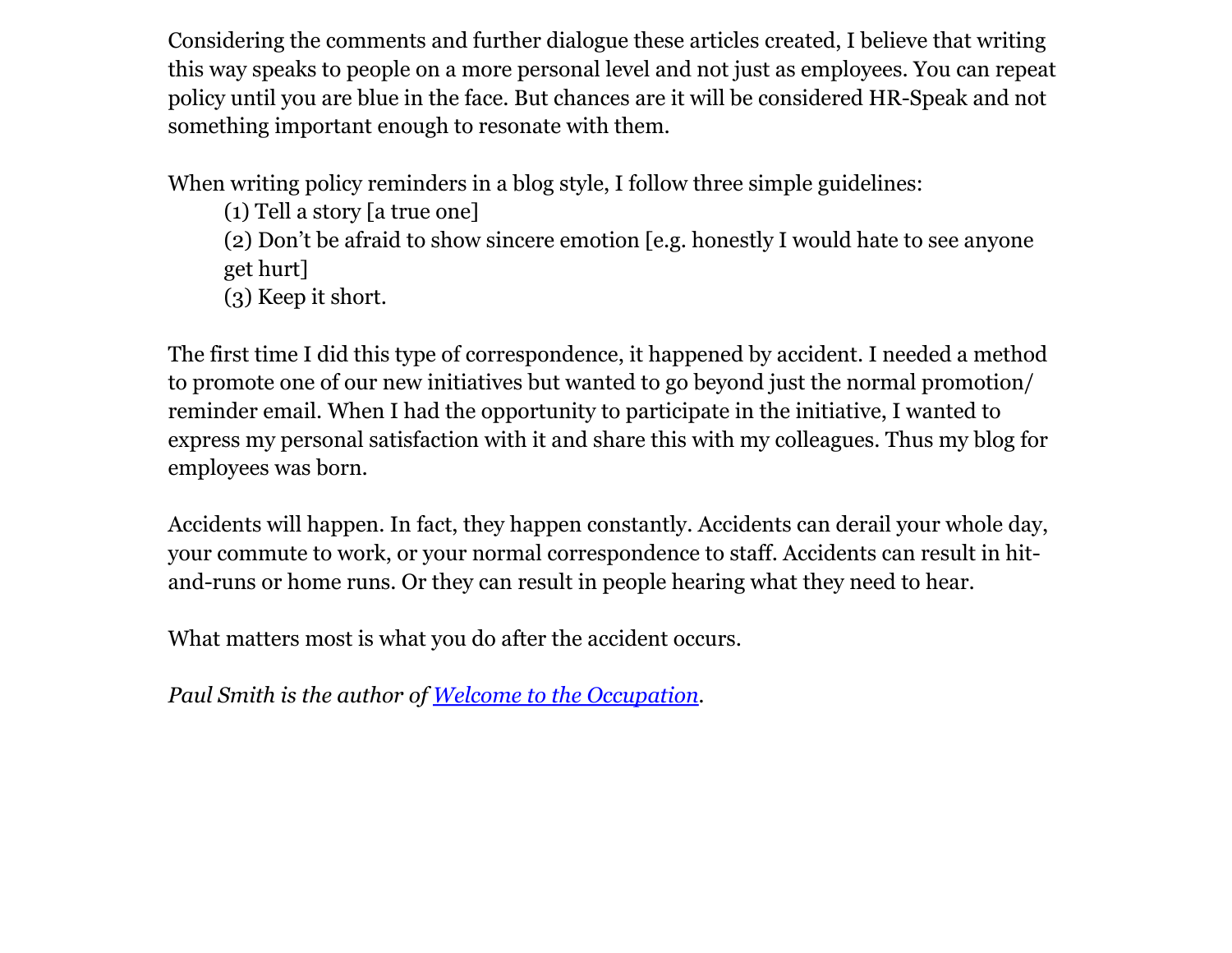## **Five Reasons Your CEO Doesn't Care About Employee Engagement**

I can't tell you the number of times I've heard about employee engagement at various webinars, lunches, and conferences. We talk about ways to improve it, ways to measure it and ways to sell it up and get it implemented.

Wait a second, strike that last one. We never talk about why having strong employee engagement (a no-brainer in most progressive HR circles) doesn't resonate with the CEO. Don't get me wrong, she might shake her head agreeing with you or he may say everything your saying is right on. They might even believe it (or believe they believe it). And everyone knows they like to talk it up too, especially to new employees.

But then comes the time to take action. Whether it is developing or moving a manager who shouldn't be in their role, managing your compensation, or changing the tiny pieces of your culture that robs engagement, there is resistance. And while it isn't explicit, there are five reasons your CEO rejects improving employee engagement.

## **1. The company isn't ready**

It seems funny that the very reason one should start improving employee engagement is the first in the line of defense against it. "Look," they say, "I understand the advantages but we just aren't ready." And guess what: they are probably right. But let's also be frank that they are probably right about another thing: THEY aren't ready. I'm sure you've all tried to implement something with a CEO's half-hearted support (if you haven't, the short version is somewhere between partial and total failure). You're either going to have to build readiness through the CEO or through your fellow executives.

## **2. Jobs that don't lend themselves to engagement**

If you work for a hip, high tech firm and you think that employee engagement should be a simple, you're right (at least for you). There are plenty of jobs out there that aren't fun and don't draw natural enthusiasm. Does that mean a guy working on a factory floor isn't great at his job because he isn't enthusiastic? Is it worth the cost of trying to "fix" engagement in jobs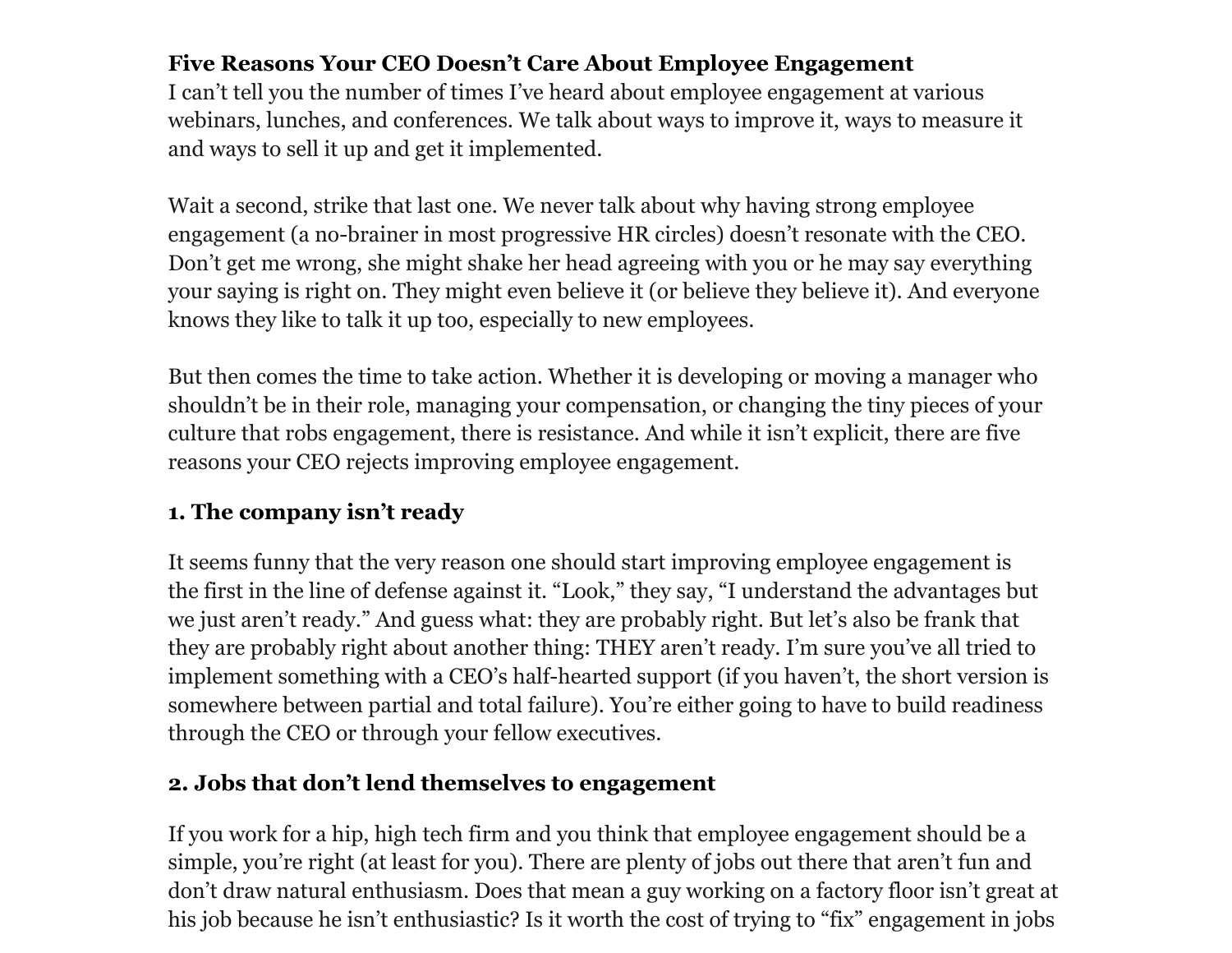that are physically or mentally exhausting? Or is it better to think of proven processes that allow for stress relief while on the job and keep mistakes from being made? Your CEO knows the answer.

# **3. There's no ROI**

In order to drive employee engagement, you're going to have to suffer some initial pain. Do you make enough money to make the pain worth it though? If you can't answer in a concrete manner about the hard costs and expected benefits of increasing employee engagement, and only talk about soft benefits or are unrealistic about the impact, just forget about it. There are instances where fixing employee engagement might make sense, but you've got to make that case.

# **4. Oh, hey look — another touchy feely HR initiative**

Sure, we want people to be satisfied with their job and know they are making a difference. If you can swing that, pay everyone what they want, and still be in business, that's even better. But if you have to prioritize between certain jobs or if part of one of your worker's job description is "Change sewer filter and empty storage container," there might be better ways to spend that money. Mainly, by giving that guy a bonus and a pat on the back (before he starts of course).

## **5. Engagement isn't a real objective**

If you want an employee to be engaged in their work, there is no training for that. Engagement is a matter of employee selection, leadership, and creating an environment that doesn't get in the way of (and encourages) an engaged employee.

When you break it down, many managers aren't asking for employee engagement, they are asking things like if an employee is thinking about the impact of their decisions on their company. Are they proactive in dealing with issues? Do I have to babysit them instead of telling them my expectations, giving them resources and trusting they'll complete the work or ask for assistance? Especially think about this last one.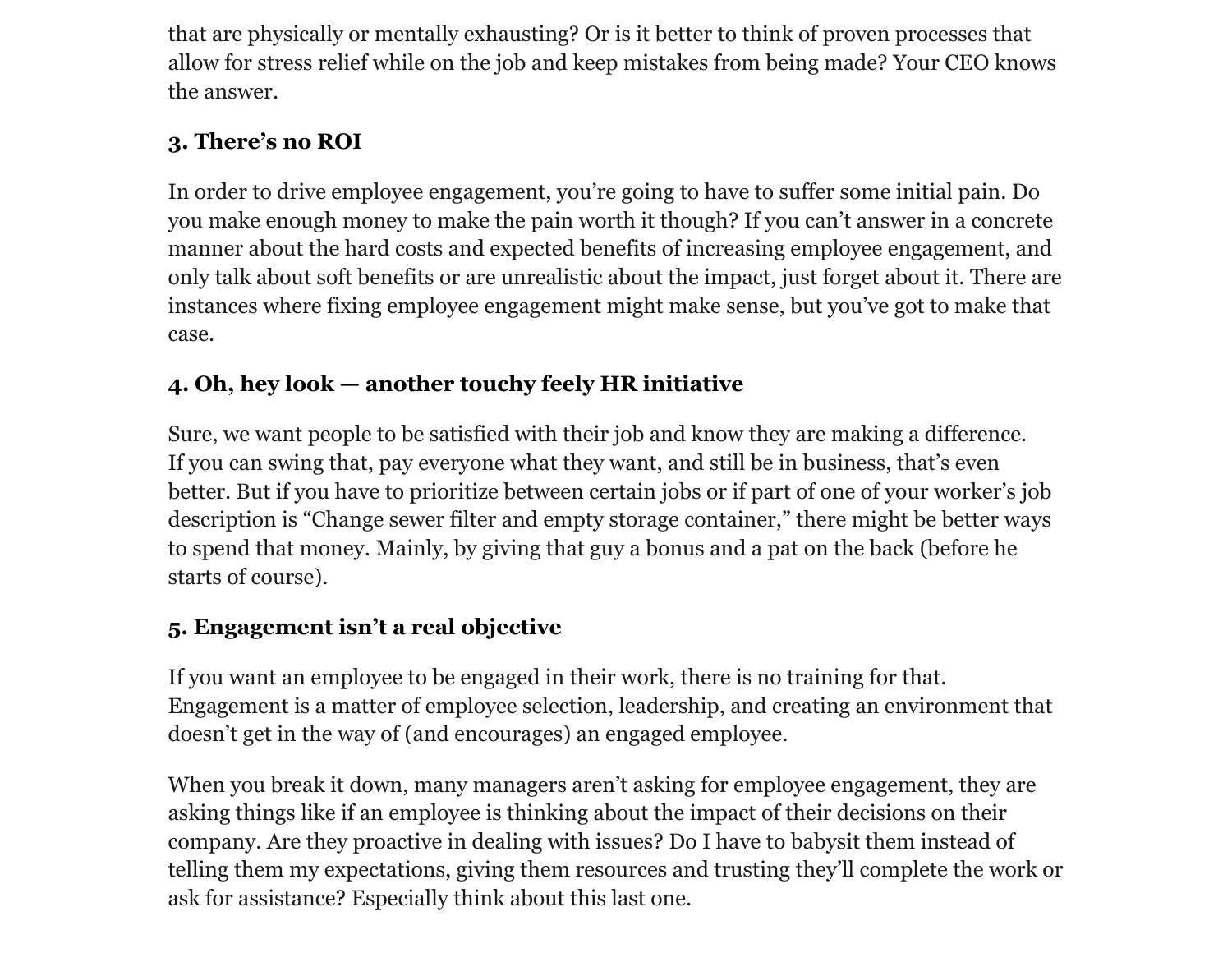Honestly, a solid dose of communication, transparency, and performance management (not the "yearly evaluation" type either) could go a long way in taking care of that. And in the long term picture, dealing with those sources of pain you know exist but don't have the guts to truly tackle (whether it be compensation, internal politics, or bad managers).

What do you think? Do CEO's respect the idea of engagement but don't do it when it comes down to take action?

*Lance Haun blogs at [TLNT.](http://www.google.com/url?q=http%3A%2F%2Ftlnt.com&sa=D&sntz=1&usg=AFQjCNGEkhsvo-mwxwMQ8_koq_7BYeVeZw)*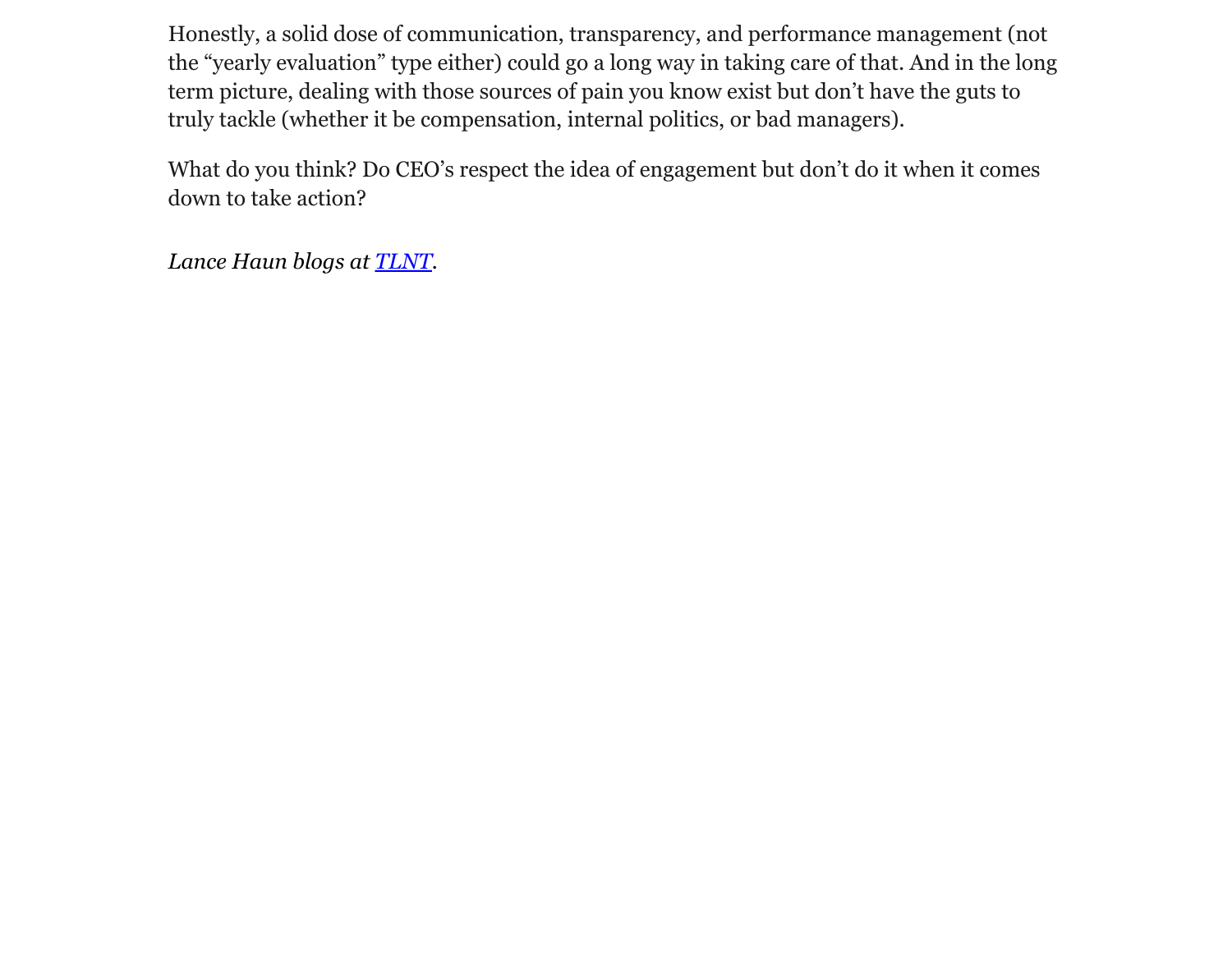## **Don't be a Wallflower-Be Heard**

Being in social media takes more than just pushing out information, it takes involvement… engagement. It is about more than your name or your company logo or brand, it is being there to converse and interact with the community.

Social media is a community, like it or not, and is a particular chosen and accepted platform for diverse people to connect and talk about everything from breakfast/lunch/dinner to movies to video games to customer service to shopping to job searches to the GDP (Gross Domestic Product). Not every message is for everyone but each person's community will have some sort of theme to it. That is where Twitter lists and Facebook pages come into high regard.

If I want to follow thought leaders in mobile marketing & recruiting, I will follow a specialized group of industry experts to discuss the topic. If I want to make a crock pot meal, I will interact with those that love sharing recopies. Social media is more than self-promotion and publication but it is about interaction, networking and relationships. How do you achieve this?

#### ENGAGEMENT!

Following a wide array of people makes attending a conference so much more interesting and personable. For some of us, going to a crowded conference makes the introvert become prominent. But if you are able to find a friendly face from social media that you have been conversing with for some time in the room, this event just became more interesting and friendly. For others of us, meeting new people is not a problem but social media lets those connections develop for a longer lasting period of time.

Do you use LinkedIn Groups to engage others? You do not need to ask questions but by joining groups and participating in the conversations you are much more likely to exchange professional ideas and even brainstorm on the topics you may not have ever considered previously.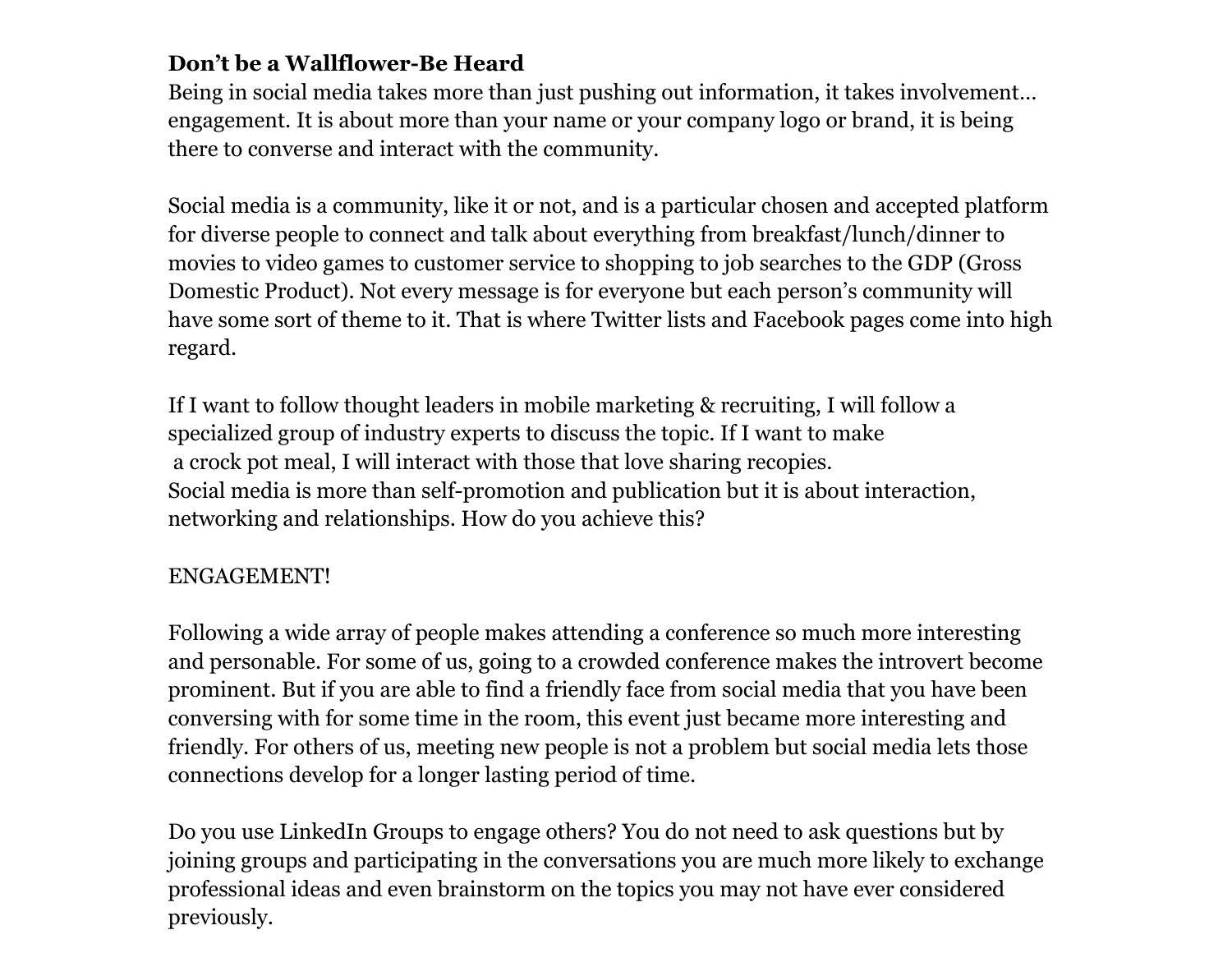Engagement starts on your mobile phone or personal computer and evolves over time into real connections and relationships. Take the time to connect with others and see what develops and where you will go engaging with a whole new community.

*Keith McIlvaine is the author of the [HR](http://www.google.com/url?q=http%3A%2F%2Fkwmblogspot.wordpress.com%2F&sa=D&sntz=1&usg=AFQjCNGH2adav6ijUoqJBGkhLBtXYIg0XA) fa[rmer.](http://www.google.com/url?q=http%3A%2F%2Fkwmblogspot.wordpress.com%2F&sa=D&sntz=1&usg=AFQjCNGH2adav6ijUoqJBGkhLBtXYIg0XA)*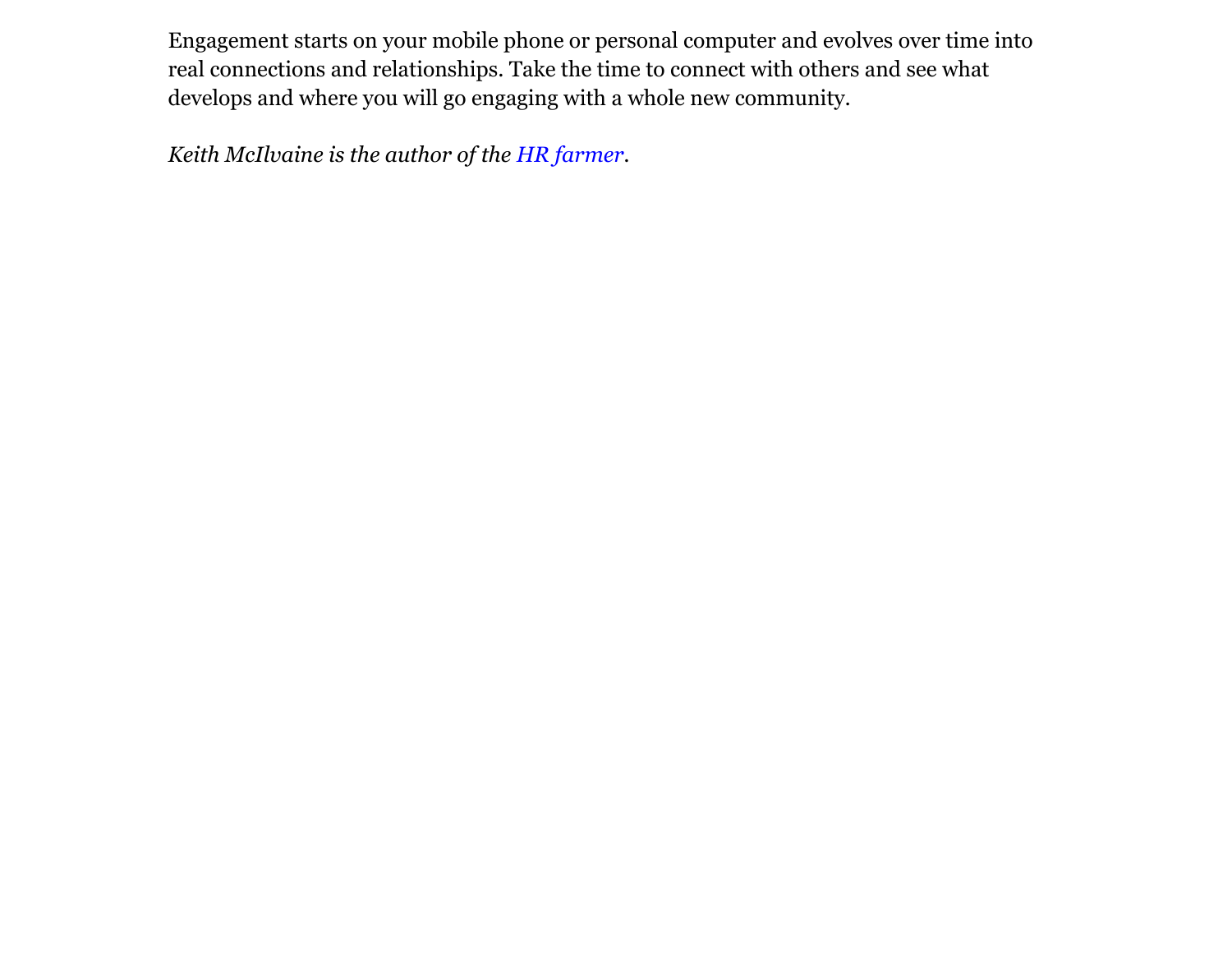## **Employee Engagement-Your HR Life Raft in Turbulent Times**

Recently I attended one of the several monthly program offerings that [IndySHRM](http://www.google.com/url?q=http%3A%2F%2Fwww.indyshrm.org%2Fevents%2Fcurrent-events%2F&sa=D&sntz=1&usg=AFQjCNF9-RsRyVwbDhtk_otFzFvQvLiajQ) has on the agenda for 2011. The speaker, much to my excitement, was [China](http://www.google.com/url?q=http%3A%2F%2Fchinagorman.com%2F&sa=D&sntz=1&usg=AFQjCNF4TTGLraej_ZTpcyCTJl10kn8ErA) Gor[ma](http://www.google.com/url?q=http%3A%2F%2Fchinagorman.com%2F&sa=D&sntz=1&usg=AFQjCNF4TTGLraej_ZTpcyCTJl10kn8ErA)n. [China](http://www.google.com/url?q=http%3A%2F%2Fchinagorman.com%2F&sa=D&sntz=1&usg=AFQjCNF4TTGLraej_ZTpcyCTJl10kn8ErA) was the COO for the Society of Human Resource Management for several years and is a known expert as a Global Business Leader. Her topic was focused on employee engagement and this was one of those sessions that really gets you thinking.

It seems that more often than not, I walk away from presentations like this one, where they showcase an awesome company (like [Zappos\)](http://www.google.com/url?q=http%3A%2F%2Fwww.zappos.com%2F&sa=D&sntz=1&usg=AFQjCNE1pNa46d2uB70SNd4ZRvS1tL70zQ) who do awesome things and you are all pumped up to do things exactly the same way....but then reality hits and you end up simply feeling deflated and defeated when you realize you do not yet have the same power and influence as, say [Tony](http://www.google.com/url?q=http%3A%2F%2Fabout.zappos.com%2Fmeet-our-monkeys%2Ftony-hsieh-ceo&sa=D&sntz=1&usg=AFQjCNGlQQ0fP8wUdvam9nOVa2ee7mRiXQ) H., [CEO](http://www.google.com/url?q=http%3A%2F%2Fabout.zappos.com%2Fmeet-our-monkeys%2Ftony-hsieh-ceo&sa=D&sntz=1&usg=AFQjCNGlQQ0fP8wUdvam9nOVa2ee7mRiXQ) of Zappos.

This time, however, China's presentation really got me thinking about how folks like me can take the cool example of a company like Zappos and apply it in a realistic fashion to our business at hand. The timing on this one was perfect, as we all know that this is the typical time of year for performance evaluations and the creation of development plans for the coming year. There are all kinds of great studies, stats and stories about employee engagement from resources such as [Gallup](http://www.google.com/url?q=http%3A%2F%2Fwww.gallup.com%2Fhome.aspx&sa=D&sntz=1&usg=AFQjCNH6c6oO8c-DTvtalLBVdJIS5-OXsQ), Blessin[gWhite](http://www.google.com/url?q=http%3A%2F%2Fwww.blessingwhite.com%2Fhome.asp&sa=D&sntz=1&usg=AFQjCNFrRnbdiyK8yjuVcmW0f5H2azvRlw) and as China suggested, [Dilbert.](http://www.google.com/url?q=http%3A%2F%2Fwww.dilbert.com%2F&sa=D&sntz=1&usg=AFQjCNERKdqRAffJqgcf2YD6SQ5IMpSpXg) The sheer amount of information out there on this topic is overwhelming and would intimidate even....well, me. You have to boil it down to what is most relevant to your customer needs and your employee needs and how to best engage your employee to meet and exceed those customer needs.

For example, for a small locally owned and operated Indianapolis staffing company like [That](http://www.google.com/url?q=http%3A%2F%2Fwww.thatsgoodhr.com%2F&sa=D&sntz=1&usg=AFQjCNGLE8rAQrp61RhDBk96-X5jB8VgzA)'s G[ood](http://www.google.com/url?q=http%3A%2F%2Fwww.thatsgoodhr.com%2F&sa=D&sntz=1&usg=AFQjCNGLE8rAQrp61RhDBk96-X5jB8VgzA) [HR,](http://www.google.com/url?q=http%3A%2F%2Fwww.thatsgoodhr.com%2F&sa=D&sntz=1&usg=AFQjCNGLE8rAQrp61RhDBk96-X5jB8VgzA) we hav[e](http://www.google.com/url?q=http%3A%2F%2Fwww.thatsgoodhr.com%2F&sa=D&sntz=1&usg=AFQjCNGLE8rAQrp61RhDBk96-X5jB8VgzA) [nei](http://www.google.com/url?q=http%3A%2F%2Fwww.thatsgoodhr.com%2F&sa=D&sntz=1&usg=AFQjCNGLE8rAQrp61RhDBk96-X5jB8VgzA)ther the time nor the financial resources to engage an outside consultant to help us work through all of the fine details of how to engage our small workforce. The cool part about being small, however, is that as long as you are keeping your finger on the pulse of what is going on around you with your staff and your customers, you likely have a good idea of where you stand and what needs to be done.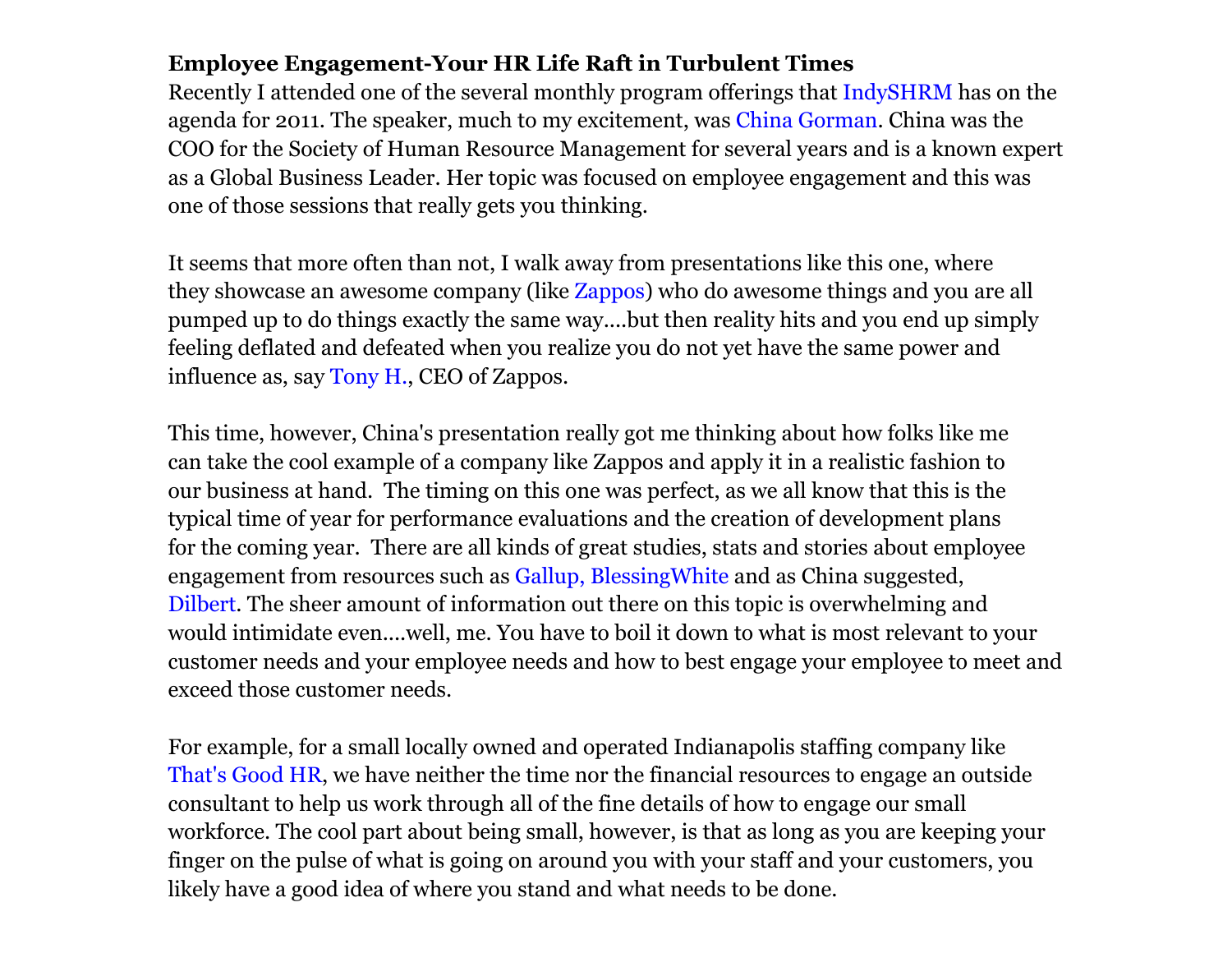This is where the critical part comes in. Take this information that is at your fingertips and do nothing with it and you fail...you fall out of the boat, no life raft. Take this information and expand upon it in a useful forum with each staff member and custom design a development plan for each person based on this and you win. Sounds so simple, doesn't it? Well, it is. A development plan does not have to be (and should not be) complicated. It can and should be 1 page, focused on the strengths and interests of the individual and how they can be best applied to the goals and the mission of the organization.

Development plans...what a concept. So often we stop with the performance evaluation. A look at the PAST, not the future. What you DID do right or wrong, not what you WANT to do better in the future. In my opinion, if you have to choose, dump the performance evaluation and create a development plan the incorporates the strengths demonstrated in the previous year. Engage your employees by knowing them and listening to them well enough to be able to create opportunities for development that are custom to them. Give it a try and if I am wrong on this one, drop me a line and tell me about it.

*Karen Seketa blogs at [ThatsGoodHR](http://www.google.com/url?q=http%3A%2F%2Fblog.thatsgoodhr.com&sa=D&sntz=1&usg=AFQjCNGMWpEiDAoIgcF1gKCjcfJrLd4gaA).*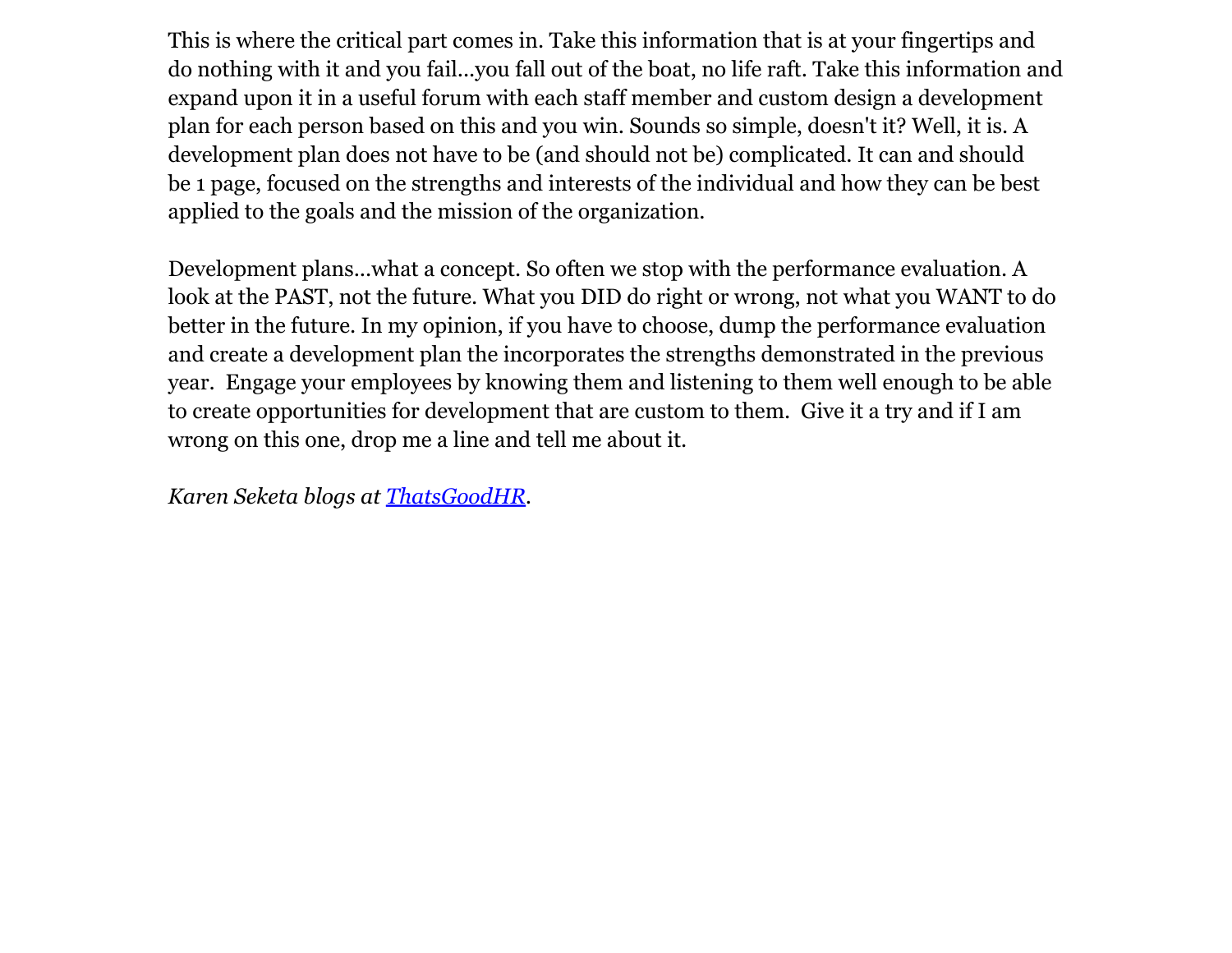## **Employee Engagement: The Basics**

Wikipedia describes an engaged employee as one who is fully involved in, and enthusiastic about, his or her work, and thus will act in a way that furthers the organization's interests In today's competitive business environment, employee engagement is required to drive business success and to gain much needed competitive advantage.

Like most of the facets of the employment relationship, employee engagement may be likened to the relationship that exists between couples. Usually when a couple gets engaged, they start off with each party being attracted to the other because of various qualities exhibited. Based on the feedback garnered from the dating process, they think they would be a good match for each other. Promises are made implicitly and explicitly and based on mutual consent, they become engaged. Their engagement can only last and proceed to the next level if both parties maintain an open trusting relationship and retain the attitude and characteristics that led them to get engaged in the first place. If either party feels cheated, mistreated or deceived, the relationship will experience varying degrees of friction and disengagement will occur.

I see the above mentioned scenario being played out in many employment relationships with less than savory results. In work settings, employee disengagement occurs when employees feel undervalued and disappointed with the system. Unfulfilled expectations and perceived or actual broken promises could lead to employee disillusionment and disenchantment. These negative emotions are generally revealed by behaviors such as absenteeism, poor quality of work and general disinterest in the progress of the organization.

I find it interesting that when top performers become disengaged, they seldom wallow in their disengaged state for long. As soon as they begin to feel unappreciated and perceive a breach in their psychological contract the process of active disengagement occurs. They begin to harbor the intention of leaving their current employer and seeking employment in another organization better suited to their career goals and aspirations. The key point to note here is that because they are top notch employees with valuable and transferable skills they usually find employment elsewhere with minimum difficulty. The point is that if you do not value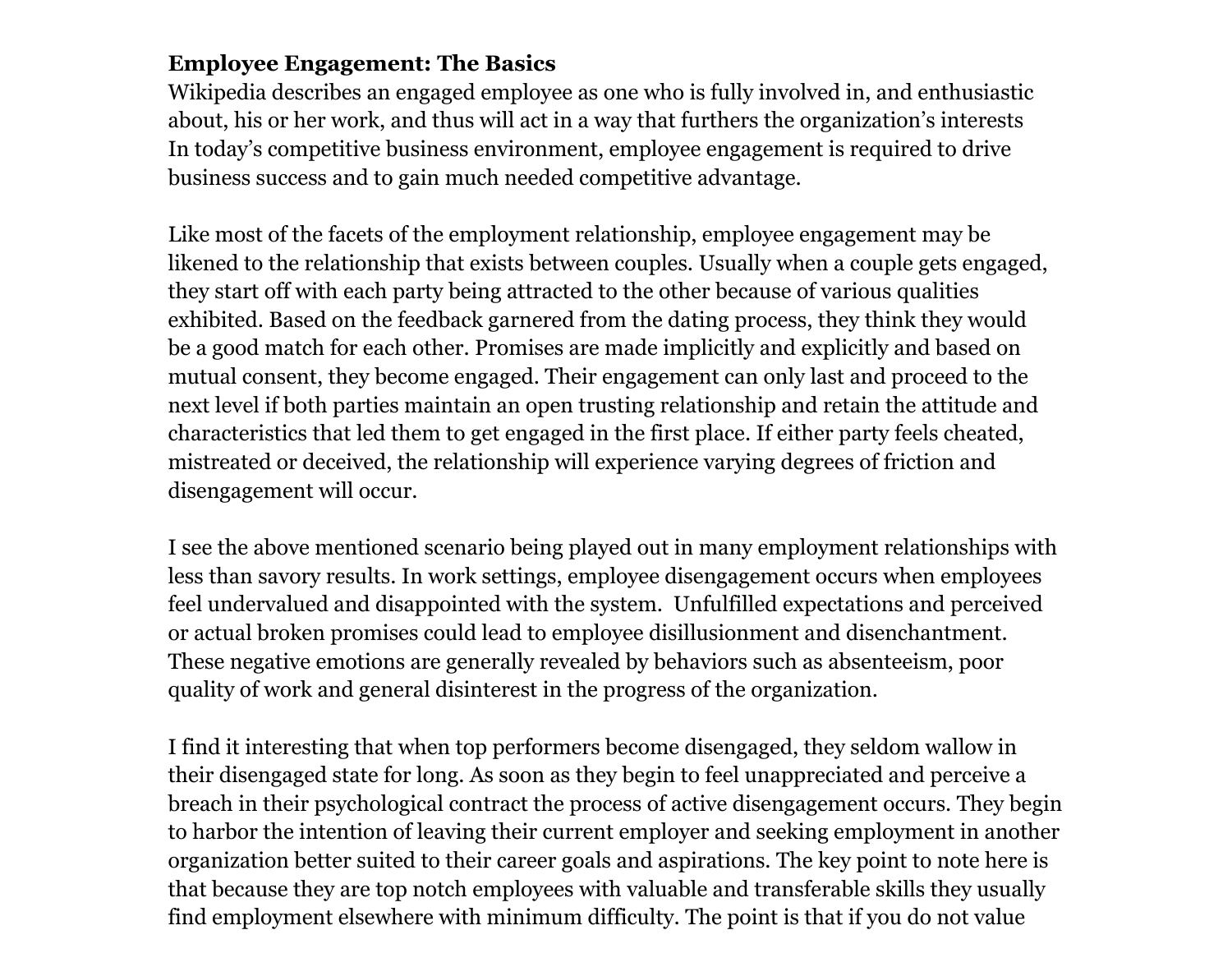and

recognize your top performers, chances are the competition will.

On the other hand, there is a group of demotivated employees who seem to remain with the company for long periods of time. These employee groups do not remain out of a sense of loyalty; on the contrary they stay on for lack of a better option. More often than not, the mediocre performers are the ones who populate this assemblage. At all costs you want to avoid losing your high potential employees and be stuck saddled with a disengaged group who continue to show up for a paycheck.

Do all you can to retain your top talent. Losing them means losing their knowledge, experience and competence. Added to this would be the costs of new recruitment efforts and the time required to get a suitable replacement up to speed.

In employment relationships as it is in life, The Golden Rule is to treat others as you would like to be treated and do unto others as you would have them do unto you.

Engaging employees does not have to be an event where you break the bank. Practices such as on the job training, employee recognition and positive reinforcement can go a long way to motivating employees and showing that management cares.

As a gentle reminder of the time tested ways of encouraging employee engagement, I propose this catchy acronym: AVERT! To AVERT means to ward off or prevent. The following are time-tested methods of warding off disenchantment and preventing our employees from becoming discouraged and disillusioned.

• **ARTICULATE**: Communication is key. Employees need to know what is expected of them. Managers should provide clear job expectations and the required tools and resources to get the job done effectively.

Encourage a culture of open communication between all levels within the organization. Change initiatives need to be communicated, consistently and in a timely manner.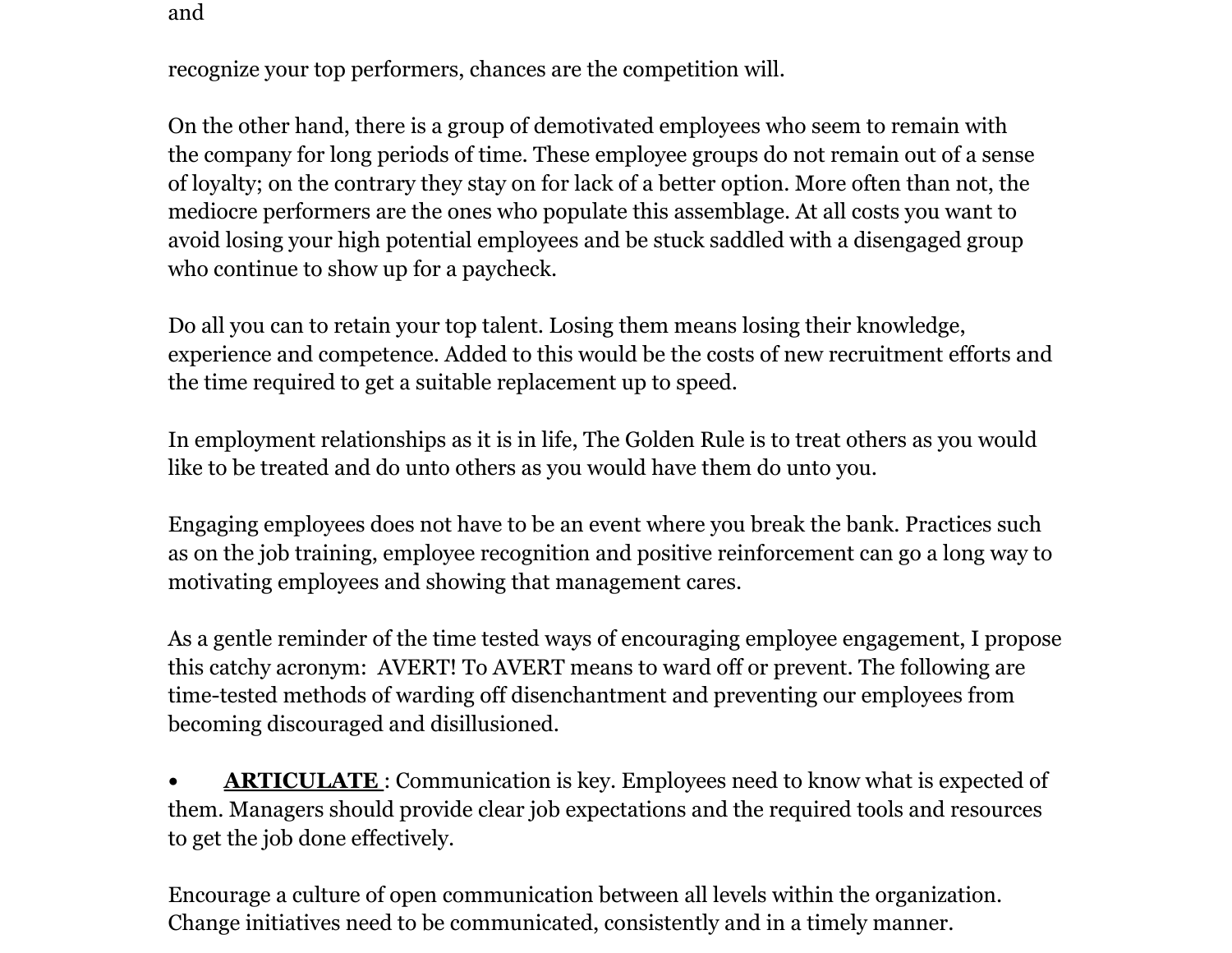Management should stay close to the pulse of employees via town hall meetings, regular surveys informal and formal, via electronic media and company bulletins.

Feedback is great. Leaders should welcome feedback and use it to bring about real and positive changes. When employees raise pertinent work issues, leaders should listen with the willingness to see the employees' point of view. They should go a step further and assure the employees that their concerns have been well received, will be acted upon and will not be used against them.

• **VISION** : Employers and employees and everyone in between should have a shared vision of the company's goals and how the employees' work objectives can contribute to the achievement of the company's overall goal. Line managers and leaders should endeavor to understand their employees' goals, dreams and aspirations and to do what they can to help them achieve those. If you help employees reach their full potential and achieve their career goals they will return the favor and the company will benefit immensely. It has been said that people do not care how much you know until they know how much you care.

• **ENGAGE:** Be engaged. Show zero tolerance for shoddy and substandard performance. Have an upbeat attitude. Be committed to your company. Exceed expectations and give your best every day. It will encourage your employees to emulate you. Engaged employers attract engaged employees. Engage your employees' minds, emotions and energies. Engage them in meaningful, thought-provoking conversations. Make them think deep and wide. Empower them to make visible and tangible contributions.

**• RECOGNIZE & Reward**: Provide a list of desirable qualities and reward employees who exhibit such qualities. Catch your employees doings something right. Praise them for exceeding expectations. Reward exceptional performance. Say thank you as often as the need arises. Celebrate small, medium and large victories.

• **TRUST:** Care about your employees. Believe the best about them. Develop a culture of openness; being overly secretive can only breed suspicion and mistrust. Build relationships of trust and confidence with your employees. Let them know you have their best interests at heart. Tell them about the great contribution they make to the team.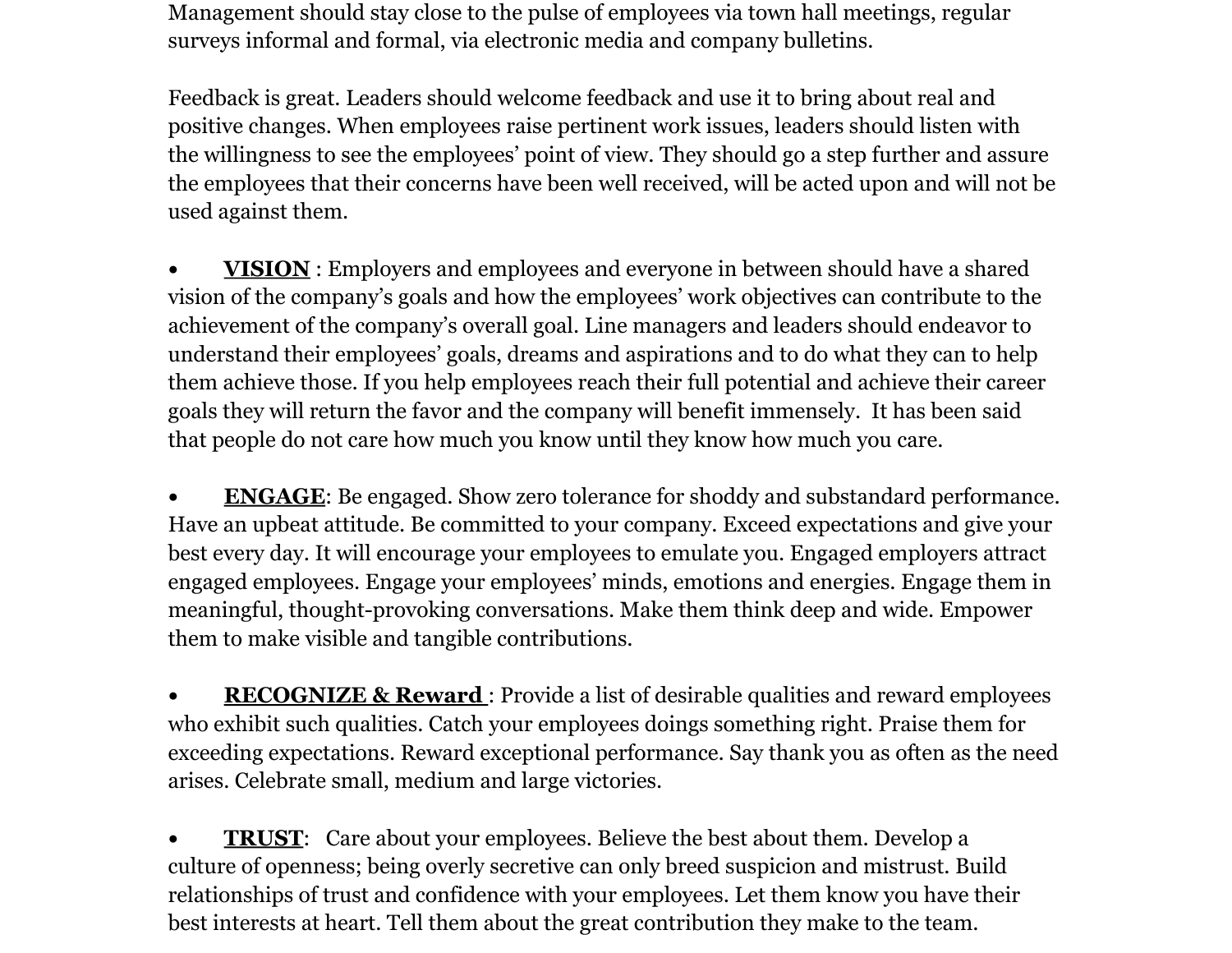• **TRAIN:** Invest in your employees, the rewards are well work the effort and your

business will reap the rewards. Provide new opportunities to stretch, grow and develop new and relevant skills. Set stretch goals and supply the tools, training and resources necessary to accomplish them. Provide an enabling environment for employee advancement and development.

On a macro level we can all do with more engagement in our lives. Let's be more engaged. Not just at work but in life, marriage, academics, religion, in whatever projects we are involved with, let's bring our whole selves with us.

Help drive your business success because your business can only succeed when all stakeholders are completely engaged. In the same vein, you can only succeed in your chosen career when your business succeeds. **So GO engage and BE engaged!**

*[Tamkara](http://www.google.com/url?q=http%3A%2F%2Fwww.linkedin.com%2Fpub%2Ftamkara-adun%2Fb%2F863%2F315&sa=D&sntz=1&usg=AFQjCNEEYE2nWz33s7pdf_wzJwWSOs21Kg) Adun*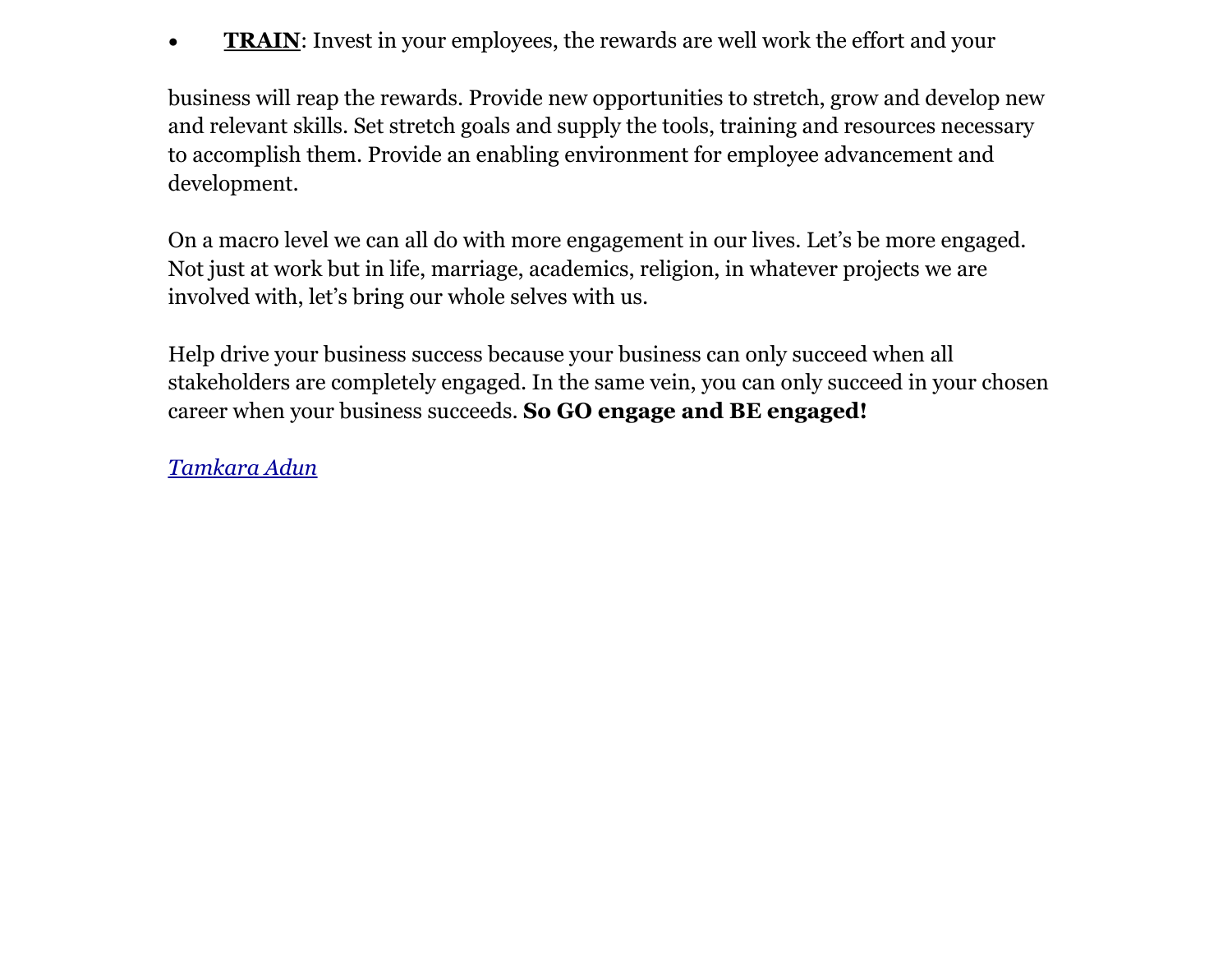## **5 Recognition Strategies to Improve Employee Engagement**

Retirement and healthcare benefits have dominated the discussion on total rewards lately as public employee benefits have been scrutinized. But benefits aren't the only component of a total rewards program that is significantly impacting the workforce right now.

Employee engagement surveys have revealed that employees don't feel appreciated in their current roles. In fact, as many as two thirds of employees are actively looking for a new position right now, and one of the primary contributors to the discontent is a lack of appreciation. **More than half of respondents in an Aon Hewitt survey said being appreciated would motivate them to stay at their organization.**

We all know that recognition can improve employee engagement, yet many organizations and managers fail to implement more appreciation into their routines. And it's so easy to do! Here are five strategies that every manager, supervisor - even employees - can practice to improve employee engagement.

#### ● **Feedback**

Employees desire feedback about their work. You can implement weekly one-on-one or team meetings to add regular feedback to your schedule. These are great opportunities to review work, projects, or goals and give advice. Be open to receive feedback, too. Your employees are very familiar with your work, and listening to their feedback will likely make you a better manager.

## ● **Thank Yous**

This is the easiest way to improve employee engagement, and it should be a natural part of any management strategy. **Say thank you! Every day!** Common courtesies like saying thank you can have a huge impact on employee engagement and make employees feel more appreciated.

To make your thank yous more memorable, write it down. Handwritten thank you notes are often saved, displayed, and reread. Some people even make their thank you note collections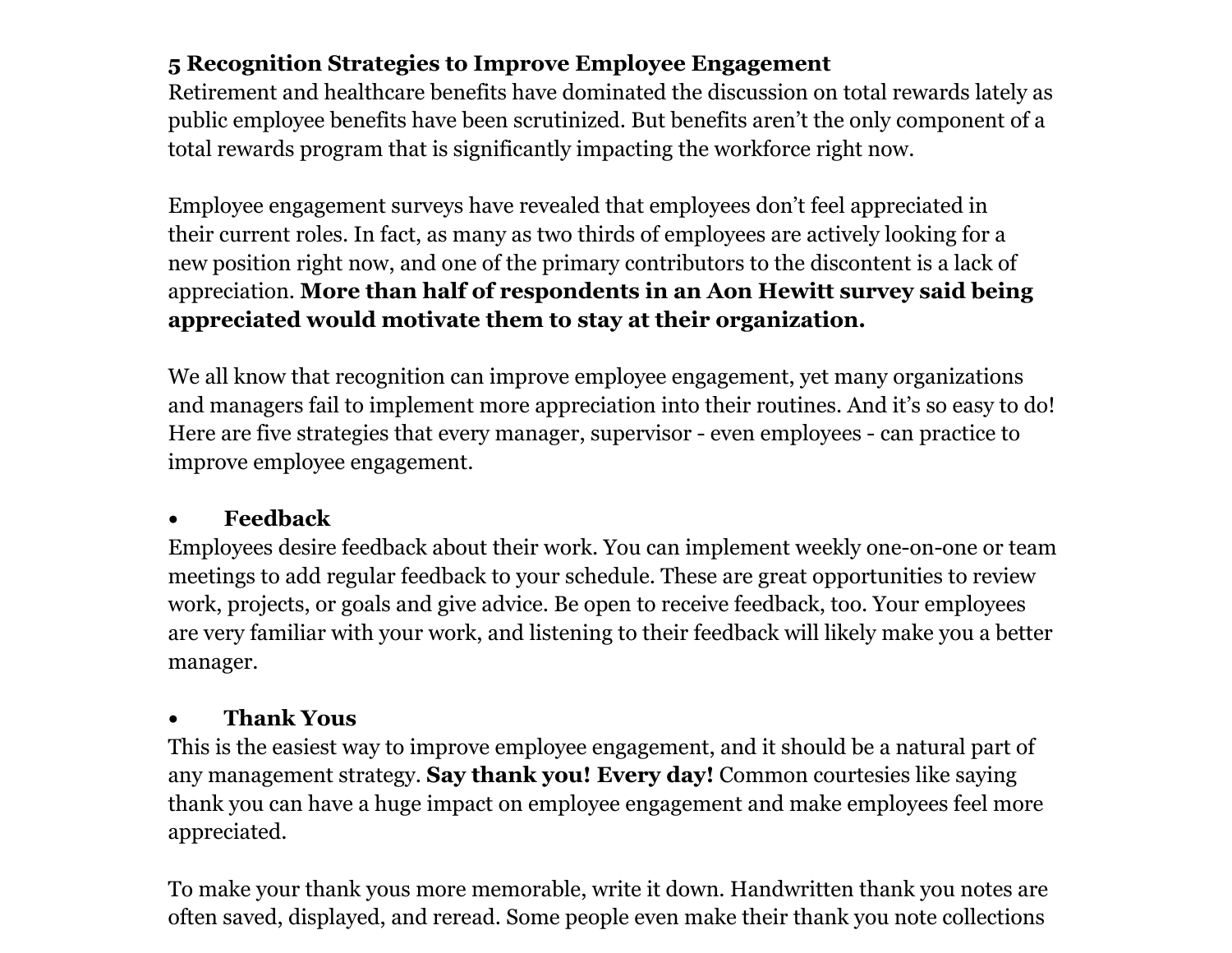official by naming them, such as Bravo File or Feel Good File.

#### ● **Fun**

Don't be afraid to have fun at work. We spend a lot of time at work, but it doesn't mean we can't enjoy ourselves! Having more fun at work can be as simple as celebrating birthdays, incorporating team games, or having a team mascot. Peer recognition programs can also add fun to an organization and increase team member interaction. We've had some pretty creative peer recognition notes passed between team mates! When employees enjoy their work environment, they'll be more committed to staying.

## ● **Time**

Show employees you truly appreciate their efforts by rewarding them with the gift of time. Give hardworking employees a pass to leave early or extra paid time off to make up for long hours. Our employees even love receiving casual days during busy times because they don't have to spend as much time worrying about what to wear to work. When you respect employees' time, they'll reward you with increased effort (and engagement) during work hours.

#### ● **Mementos**

When you recognize employees, give them something to remember the recognition. Noncash recognition continues to out-perform cash recognition in performance and recall indicators. Check out our non-cash recognition white paper for more stats to back this up. If you want your appreciation to stick and engagement to increase, give a gift with your recognition!

Employee engagement has a significant impact on any business, but thankfully it can be impacted with simple strategies and sincere appreciation. What are you waiting for? Start retaining your high performers today!

*Cori Curtis writes for [Baudville.](http://www.google.com/url?q=http%3A%2F%2Fbvblog.baudville.com%2F&sa=D&sntz=1&usg=AFQjCNHBt-5NNrt8EHzEjTv_28pZ95-xZQ)*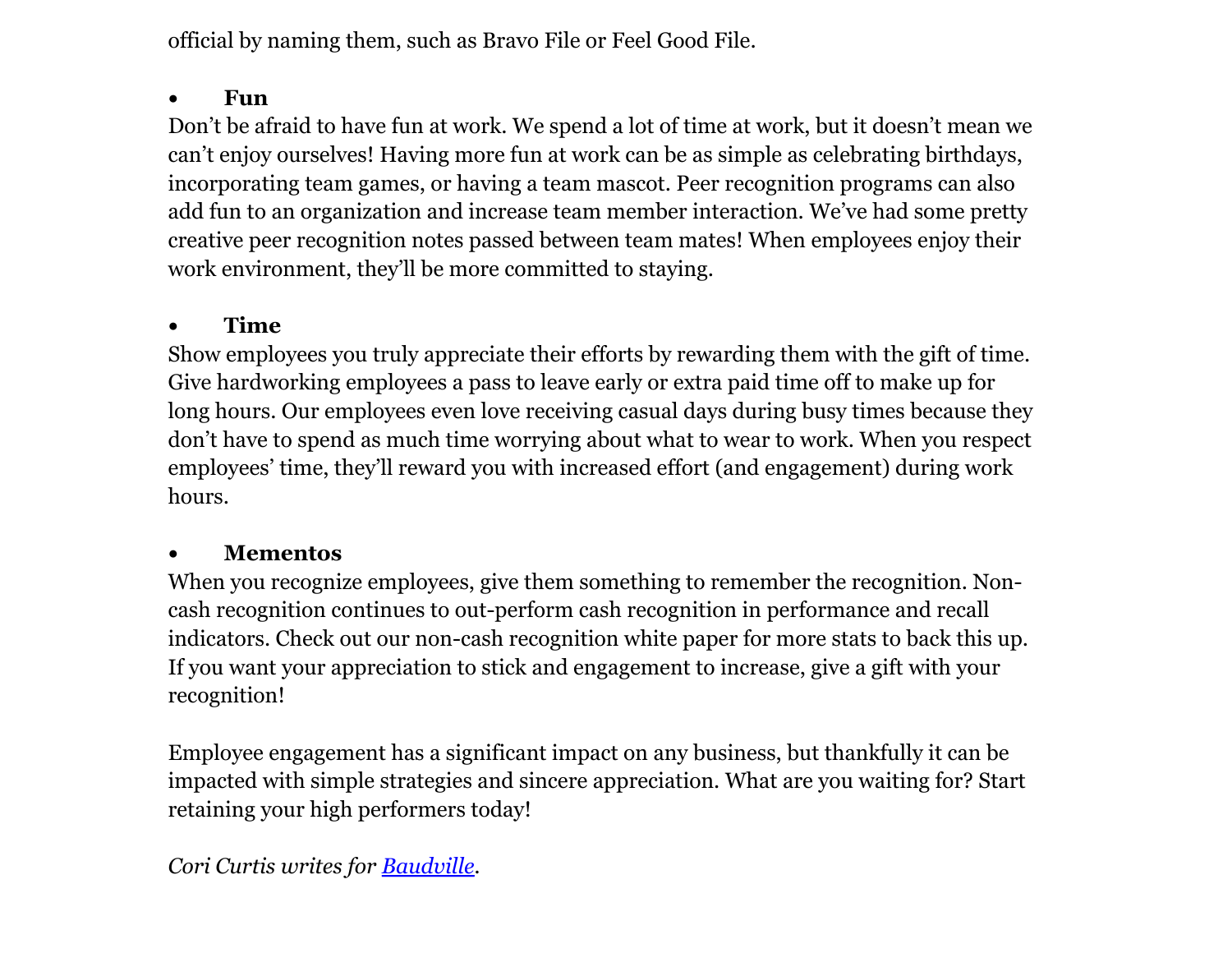## **Engagement, Leadership, and the Power of Storytelling**

Last week, I had a short conversation with one of my colleagues in HR about the all important topic of employee engagement. In an impromptu conversation, we touched upon a very important point: **People love (and remember) stories, not facts.**

We loved it when our grandparents wrapped important life lessons in form of stories. Vivid situations weaved in words and narrated with great zeal. The stories I heard in my childhood, and the messages therein, are still afresh in my memory. My daughter almost gets hooked when a story is narrated. We grow up on stories, so do our belief system and our world view. For leaders, ability to communicate using stories, choosing stories in line with listener's current context and structuring them for maximum impact are very crucial skills.

Here are a few ways you can use power of storytelling:

As a **speaker/presenter**, you can use stories to capture the imagination of audience. The lessons we learn as conclusions of interesting stories make a bigger impact than getting directly to the lessons. Great presenters tell great stories, anecdotes and experiences that truly engage the audience. They make a point at the end of each story.

● **As a business leader,** your biggest challenge is to keep your people engaged with your mission and with their work. Inspire them with stories about the organization. Show them the future. Tell tales of triumphs and trials, of success and failures, of past and future. Stories reinforce the belief system. Stories validate people's aspirations and empower them. Stories create alignment and hence culture. Your people, new hires and aspiring leaders are not as fascinated by numbers as they are with the stories associated with the organization. Listen to their stories as well.

As a sales leader, you can use power of well crafted stories to project your organization. Numbers and explicit details are fine, but stories of your inception, growth, challenges, success stories (in similar context) can help you a great deal in establishing comfort and confidence with your prospective customers.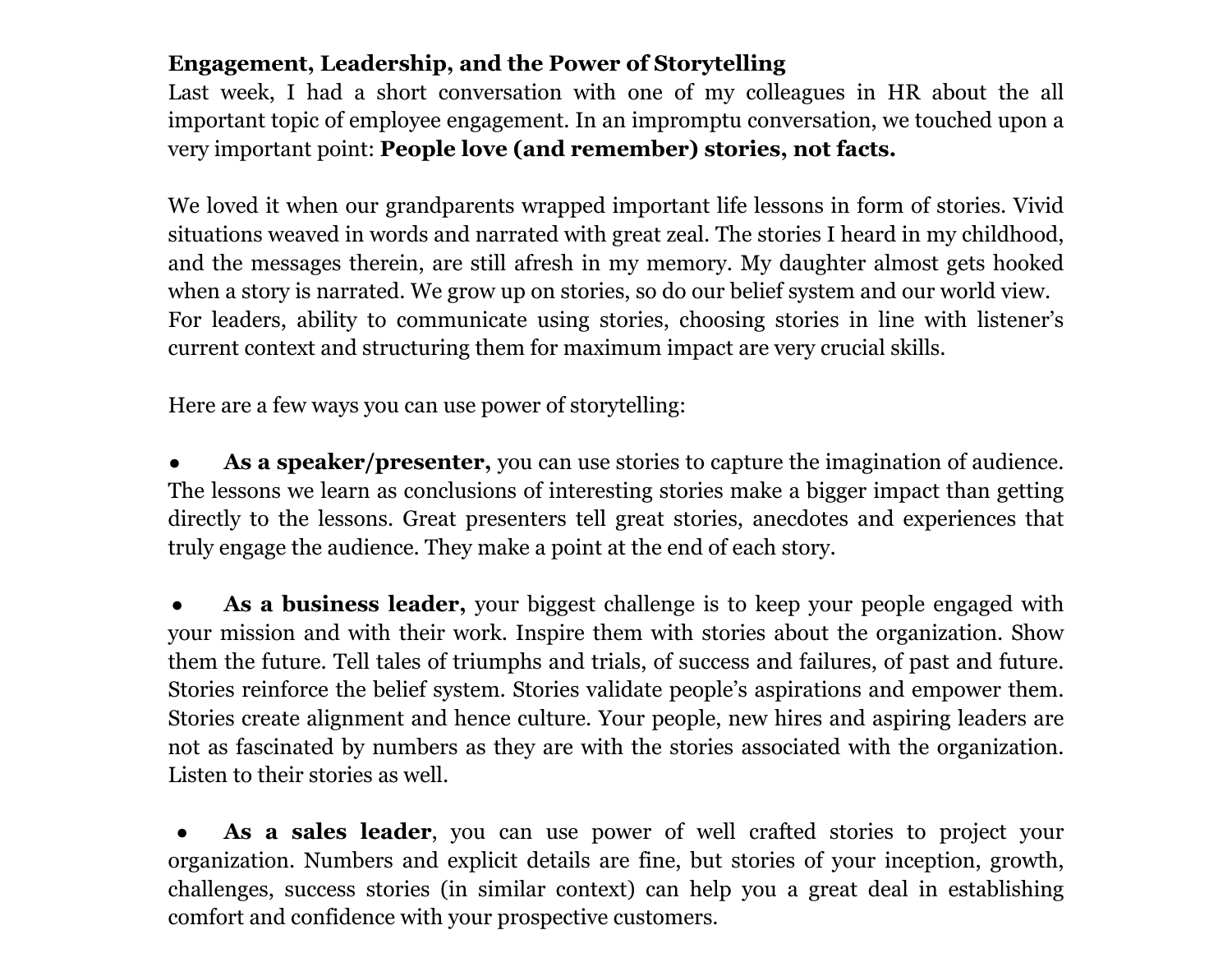**Critical Question**: How can you leverage the power of storytelling to [enrich](http://www.google.com/url?q=http%3A%2F%2Fqaspire.com%2Fblog%2F2010%2F07%2F26%2Fbook-review-everyone-communicates-few-connect%2F&sa=D&sntz=1&usg=AFQjCNHri5PN_W7uzOkNa0qFMfsfvjqvZQ) your [conversations,](http://www.google.com/url?q=http%3A%2F%2Fqaspire.com%2Fblog%2F2010%2F07%2F26%2Fbook-review-everyone-communicates-few-connect%2F&sa=D&sntz=1&usg=AFQjCNHri5PN_W7uzOkNa0qFMfsfvjqvZQ) build great relationships, [truly](http://www.google.com/url?q=http%3A%2F%2Fqaspire.com%2Fblog%2F2010%2F07%2F19%2Fconnecting-building-relationships-and-team-success%2F&sa=D&sntz=1&usg=AFQjCNEciQz1P22IS3vhGHZLZaeS2rYViQ) con[n](http://www.google.com/url?q=http%3A%2F%2Fqaspire.com%2Fblog%2F2010%2F07%2F19%2Fconnecting-building-relationships-and-team-success%2F&sa=D&sntz=1&usg=AFQjCNEciQz1P22IS3vhGHZLZaeS2rYViQ)ect [with](http://www.google.com/url?q=http%3A%2F%2Fqaspire.com%2Fblog%2F2010%2F07%2F19%2Fconnecting-building-relationships-and-team-success%2F&sa=D&sntz=1&usg=AFQjCNEciQz1P22IS3vhGHZLZaeS2rYViQ) people [and](http://www.google.com/url?q=http%3A%2F%2Fqaspire.com%2Fblog%2F2010%2F07%2F19%2Fconnecting-building-relationships-and-team-success%2F&sa=D&sntz=1&usg=AFQjCNEciQz1P22IS3vhGHZLZaeS2rYViQ) make [a](http://www.google.com/url?q=http%3A%2F%2Fqaspire.com%2Fblog%2F2010%2F07%2F19%2Fconnecting-building-relationships-and-team-success%2F&sa=D&sntz=1&usg=AFQjCNEciQz1P22IS3vhGHZLZaeS2rYViQ) [differe](http://www.google.com/url?q=http%3A%2F%2Fqaspire.com%2Fblog%2F2010%2F07%2F19%2Fconnecting-building-relationships-and-team-success%2F&sa=D&sntz=1&usg=AFQjCNEciQz1P22IS3vhGHZLZaeS2rYViQ)nce?

*Tanmay Vora is the author of [QAspire](http://www.google.com/url?q=http%3A%2F%2Fqaspire.com%2Fblog&sa=D&sntz=1&usg=AFQjCNEEBQhuHAhGAs9MfEkB_MQkdlw6Cg).*